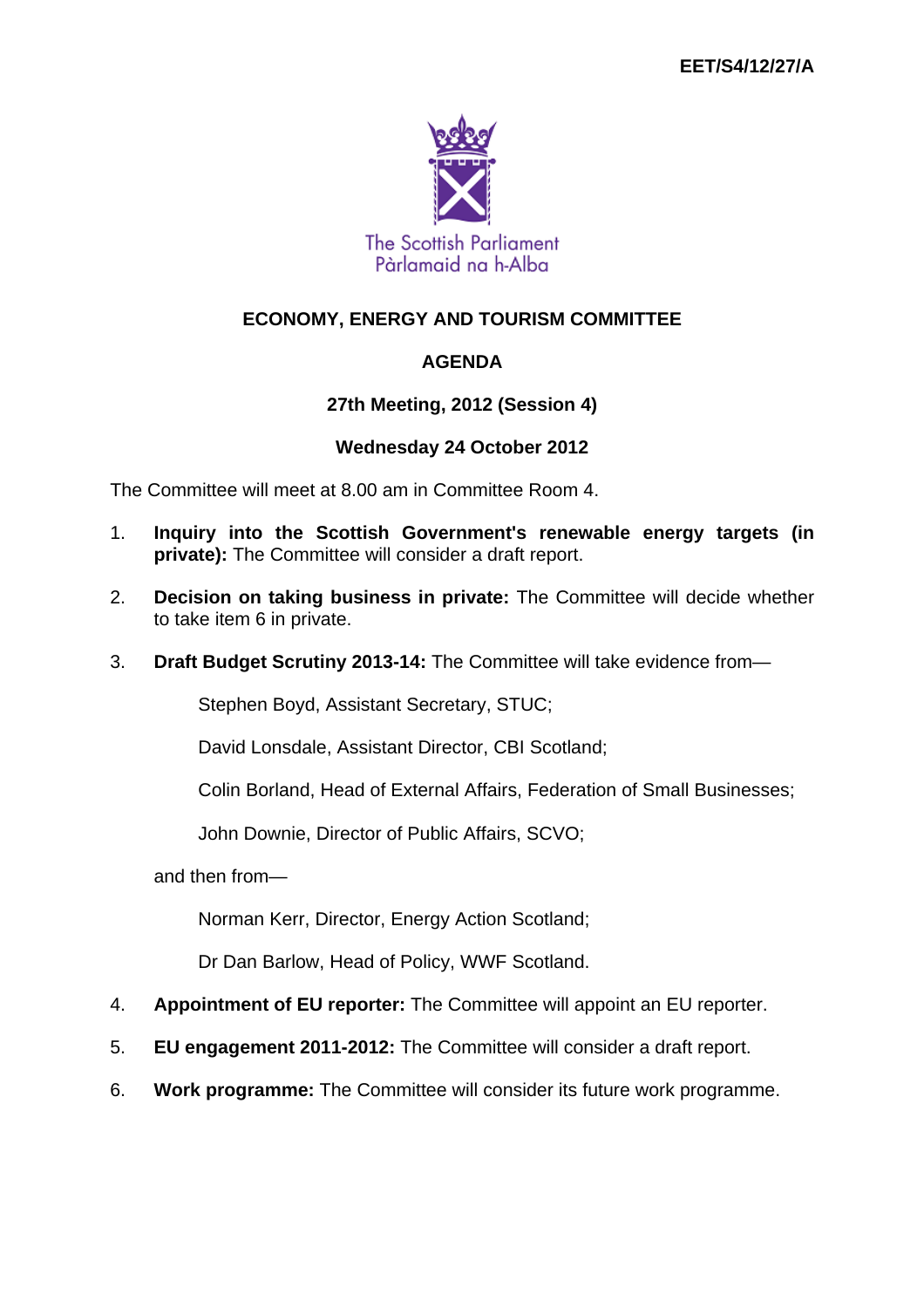#### **EET/S4/12/27/A**

Stephen Imrie Clerk to the Economy, Energy and Tourism Committee Room T2.60 The Scottish Parliament Edinburgh Tel: 0131 348 5207 Email: stephen.imrie@scottish.parliament.uk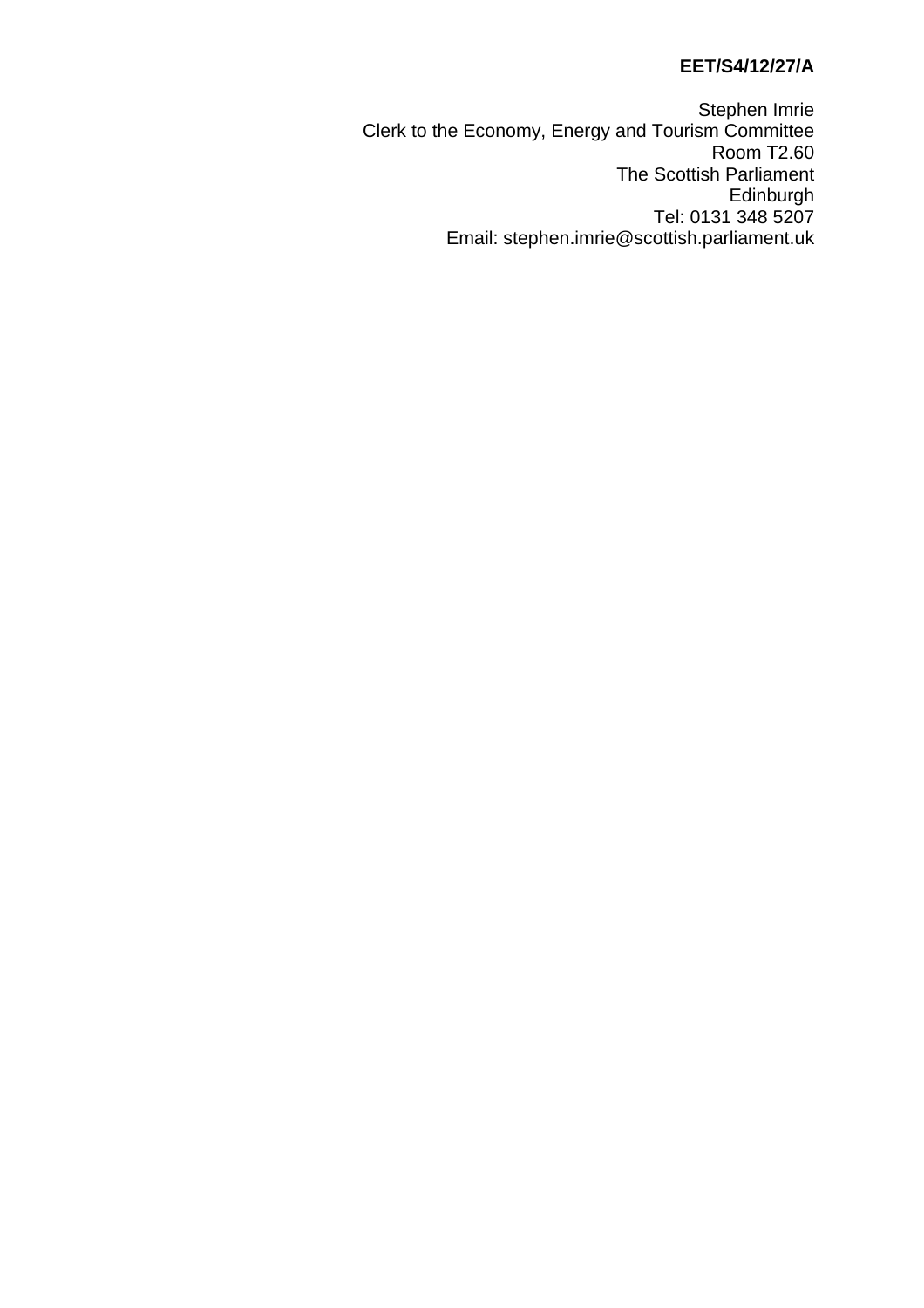The papers for this meeting are as follows—

# **Agenda Item 3**

| Note by the Clerk         | EET/S4/12/27/1     |
|---------------------------|--------------------|
| Note by the Clerk         | EET/S4/12/27/2     |
| Submissions pack          | EET/S4/12/27/3     |
| Private Paper (To Follow) | EET/S4/12/27/4 (P) |
| Agenda Item 4             |                    |
| Note by the Clerk         | EET/S4/12/27/5     |
| Agenda Item 5             |                    |
| EU activity report        | EET/S4/12/27/6     |
| Agenda Item 6             |                    |
| <b>PRIVATE PAPER</b>      | EET/S4/12/27/7 (P) |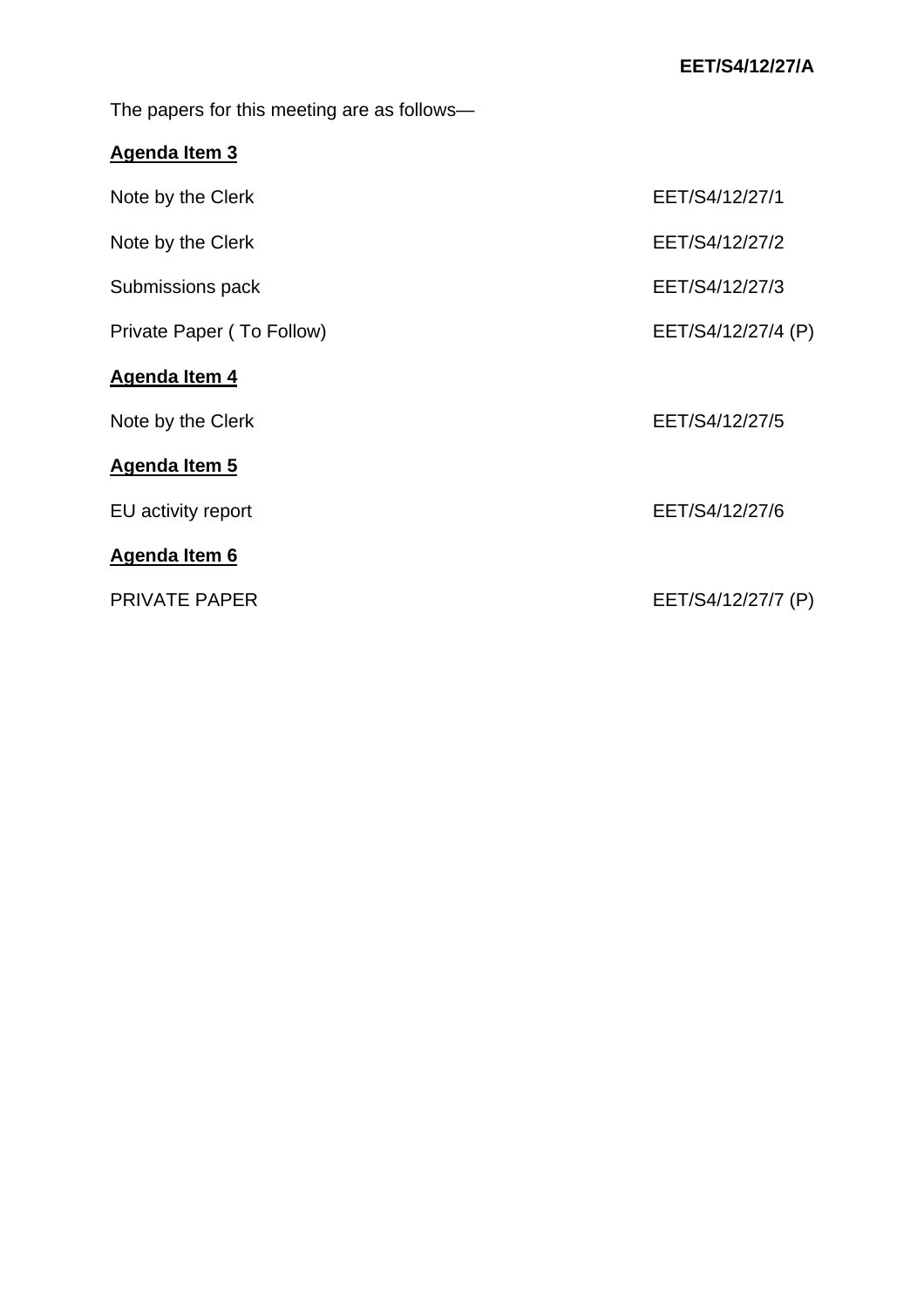#### **Economy, Energy and Tourism Committee**

#### **Key Themes arising from the evidence session on the Draft Budget 2013-14 on Wednesday 3 October 2012**

#### Budget priorities

With a tight budget settlement that is in effect fixed, improving and increasing supply side measures was viewed as being critical to support jobs and increase growth. Such measures could target:

Skills development, which would:

- increase equity by raising those out of low-paid jobs into more sustainable employment and,
- increase the skills base of the Scottish economy, a prerequisite to boosting Scotland's longer-terms growth prospects.

Social / affordable housing, which would:

- add to the housing stock which is needed to support flexible labour markets and meet as yet un-met demand
- help the Scottish construction sector and so increase jobs in the shortterm.

#### Resources to fund such measures

Resources to fund these additional measures could be found from more effective targeting of the current skills funding (using the evidence available on what works and what is less effective), from increased efficiency savings across the public sector.

Ending the council tax freeze or looking again at the need for universal benefits may offer alternative funding options. However, fiscal retrenchment was viewed as inevitable so significant additional new funding may be limited.

Using the Third sector as an alternative delivery option may offer VFM but it was not clear the extent to which this may be at the expense of a further reduction in the terms and conditions of such staff.

#### Impact of pay policy

Pay restraint was viewed as inevitable given the tight budget settlement. However, the cap may be at too high a level and more flexibility around lowering the cap (below £80k) may allow those at the lower end to be given a higher award.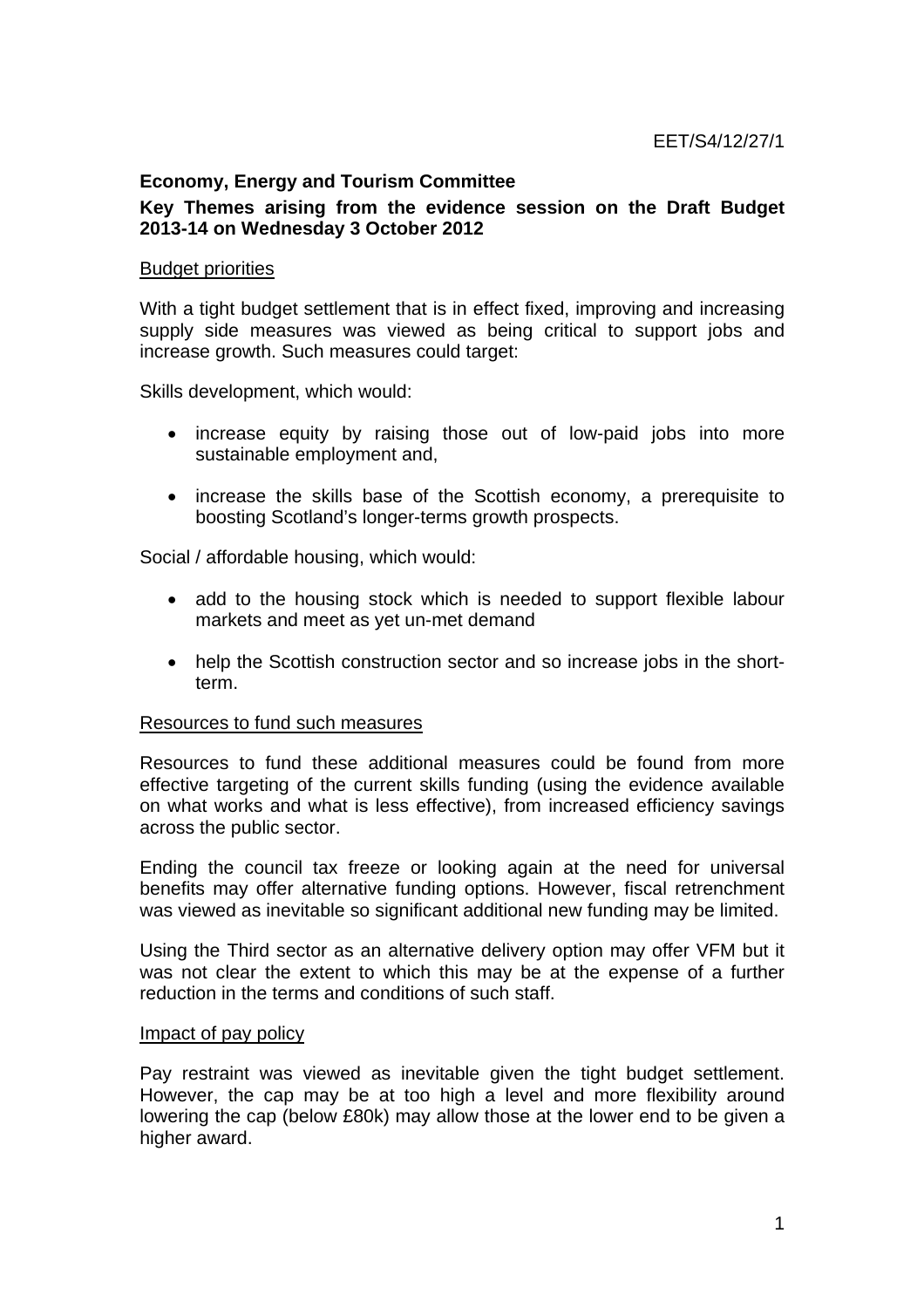Pay increments may mean the 1% cap will not be fully effective. Also, the gap between public and private sector pay may widen as many in the private sector, in particular the tourism and retail sectors, have lower incomes and will not be affected by this wages policy.

These latter sectors are characterised as being of low skill, low pay. Raising the skills level was viewed as essential to raising pay levels within them (examples from Denmark, Holland and Canada may offer insights). The Small Business Investment Company (SBIC) program activity with regional Hubs assisting SMEs in skills development in tourism may also merit further assessment for cost effective solutions to assisting this low skill sector.

The tourism sector is also an important export generator and so may merit more support as a boost to longer-term growth.

#### Skills development

It was agreed that skills development in the energy sector was needed and, in particular, breaking down barriers to female participation was thought essential. Looking at how apprenticeships are targeted may merit review to ensure they are not inadvertently skewed in favour of males.

Much was said around the skills development in the care sector. This could ensure more care will be delivered even with falling care budgets. In the main this would be through assistive technology and productivity improvements allowing people to stay in their own homes for longer.

On the job training in very small SMEs is less affordable. Should this be market failure, it needs to be addressed by public sector with appropriately targeted incentives, e.g., through revamped Individual Learning Accounts (ILAs) or personal budgets for securing appropriately accredited skills development.

#### Fuel poverty measures

Short-term it was essential all efforts were being made to ensure those in need got access to all benefits to which they are entitled. This should include advice, advocacy and representation supports.

The major energy providers should also be encouraged to ensure all customers on the expensive tariff arrangements are automatically switched to the cheapest available.

Evidence on fuel poverty in South Ayrshire suggest simple correlations between household type and fuel poverty may not be correct.

The development of electricity from renewables may require a more strategic assessment of how this can or should be more widely used for domestic heating across Scotland when natural gas has become the key fuel source.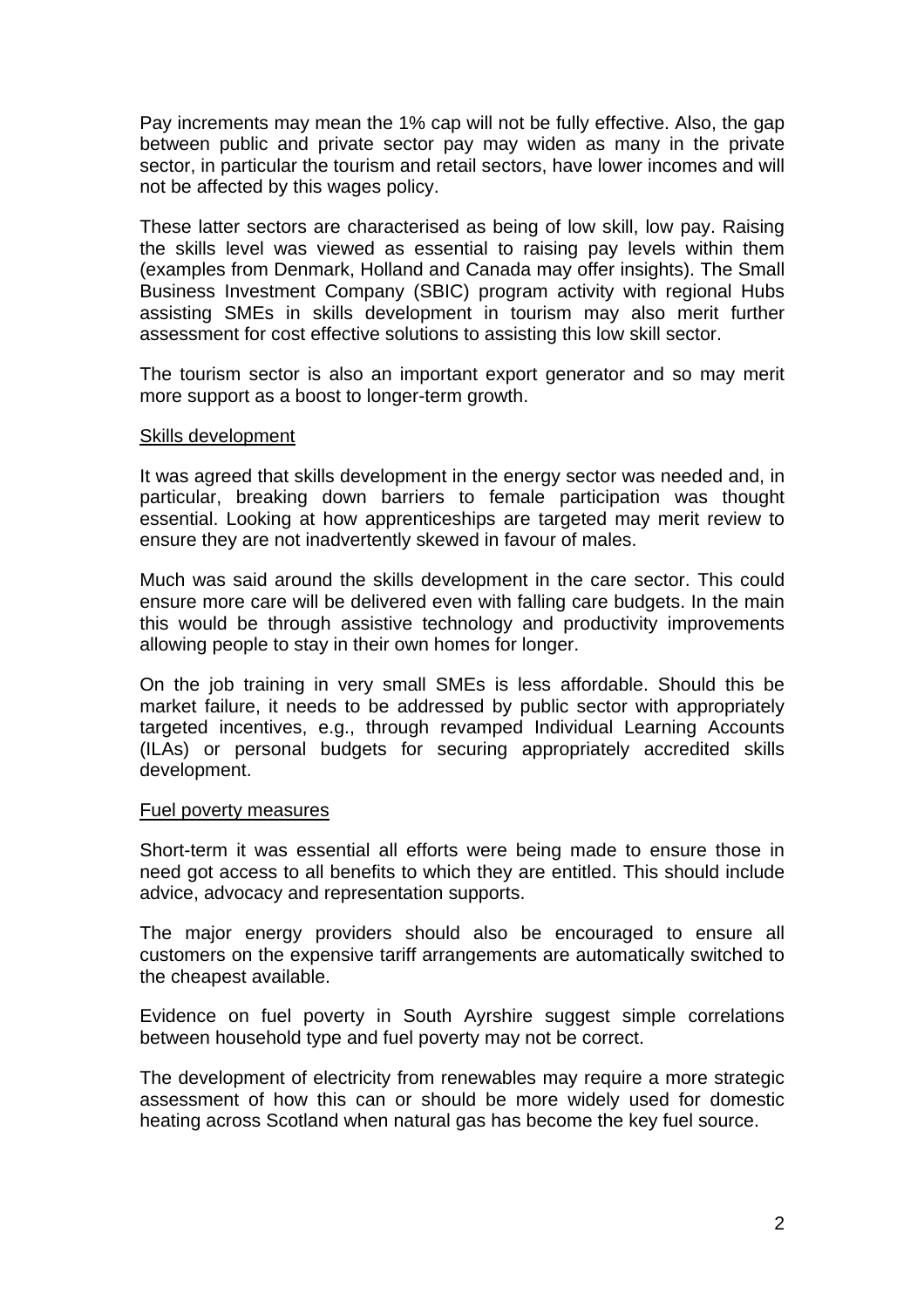Sustainable growth

Growth could be supported by effective development of supply side measures such as effective land and asset planning and skills development. With limited public sector budgets, the private sector needs to be encouraged and incentivised to operate where Government cannot.

Unconstrained GDP growth is not the only target for growth. Now may be the time for clarity on the chosen pathway to delivering sustainable growth for Scotland.

Need to consider how to help slow growing businesses by improving productivity not just growth businesses as the former employ more than the latter.

Jo Armstrong Budget Adviser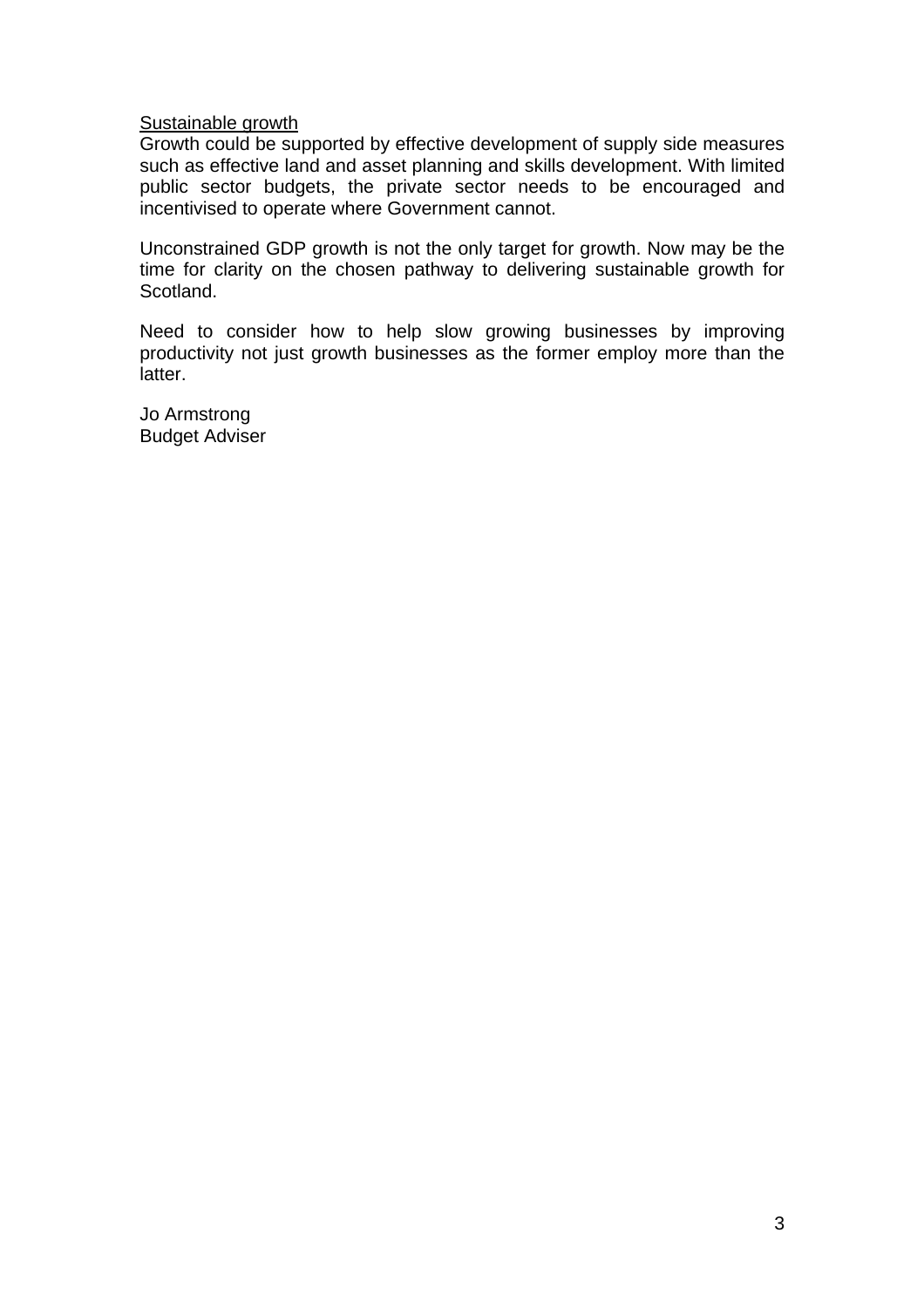#### **SCOTLAND – THE BASICS**

**August 2012**

**Scottish Keyfacts** 

í

| Population                  | 5,254,800 | (2011est)  |
|-----------------------------|-----------|------------|
| Area                        | 78,807    | $km^2$     |
| <b>GVA</b>                  | £105,590m | (2010est)  |
| Total GVA growth on year    | 2.9%      | (2010est)  |
| GVA per head                | £20,220   | (2010 est) |
| Labour force                | 2,708,000 | Mar-May    |
| Employment                  | 2,493,000 | Mar-May    |
| Employment rate             | 58.2%     | Mar-May    |
| Unemployment rate           | 8.0%      | Mar-May    |
| Av. Gross weekly wage (f/t) | £486.90   | (2011)     |

*Sources: latest data from General Register Office for Scotland & Office for National Statistics. GVA is sourced from ONS Statistical Bulletin: Regional, subregional and local gross value added 2010 (Dec 2011)*

#### **EMPLOYEE JOBS BY INDUSTRY**

| Agriculture, Forestry & Fishing           | 47,000    |
|-------------------------------------------|-----------|
| Mining/Quarrying Industries               | 32,000    |
| Manufacturing                             | 190,000   |
| Electricity, Gas, Steam & Air con.        | 19,000    |
| Water supply/sewerage/waste               | 17,000    |
| Construction                              | 169,000   |
| Retail & Wholesale                        | 381,000   |
| <b>Transport &amp; Storage</b>            | 129,000   |
| <b>Accommodation &amp; Food Service</b>   | 199,000   |
| Information & Comms.                      | 81,000    |
| Financial & Insurance activities*         | 91,000    |
| Real Estate                               | 28,000    |
| Prof. scientific & technical activities   | 187,000   |
| Admin & support services                  | 184,000   |
| Public admin & defence                    | 155,000   |
| Education                                 | 200,000   |
| Human health & social activities          | 372,000   |
| Arts, entertainment & recreation          | 91,000    |
| <b>Other Services</b>                     | 67,000    |
| Services                                  | 2,165     |
| <b>Total Employee Jobs</b>                | 2,638,000 |
| Source: ONS, workforce jobs by region and |           |
| industry (June 2012). SIC code 2007       |           |
| *includes nationalised banks              |           |

#### **SCOTLAND'S CITIES - POPULATION**

| Glasgow           | 598,830 |
|-------------------|---------|
| Edinburgh         | 495,360 |
| Highland*         | 222,370 |
| Aberdeen          | 220,420 |
| Dundee            | 145,570 |
| Stirling          | 90,770  |
| Perth & Kinross** | 149,520 |

*\*Inverness population estimates not available due to The Highland Council covering this area \*\* Perth & Kinross council area* 

Source: "Table 9 - Land area and population density by administrative area Mid 2011 Population Estimates – by Administrative Area (May 2012), General Register Office for Scotland. Please note that Land Areas were derived from digital boundaries used for the 2011 Census. Figures may not add exactly because of rounding.

#### **SECTOR PROFILES**

| GDP at basic prices (GVA) £m 2008<br>2009 |        |        |
|-------------------------------------------|--------|--------|
| Aerospace                                 |        | 366.1  |
| 451.8                                     |        |        |
| Chemicals & Pharma.                       | 1530.4 |        |
| 1526 Construction                         |        | 7909   |
| 5824.5                                    |        |        |
| Retail                                    |        | 6165.9 |
| 6425.7                                    |        |        |
| Shipbuilding                              |        | 201.8  |
| 375.7                                     |        |        |
| Spirits (inc whisky)                      | 1850.8 |        |
| 2145.1                                    |        |        |

Please note that Key sector data will **not** be produced on a SIC 2007 code basis from SABS until agreement has been reached regarding which codes should be included under each heading.

*Source: Scottish Annual Business Statistics 2009, Scottish Government, this survey does not cover certain sectors, in particular financial services, which is worth an estimated £7bn. The sectors here are defined as per Scottish Government sector definitions, which may differ from Scottish Enterprise Industry definitions)*

#### **BUSINESSES IN SCOTLAND**

The total number of private sector enterprises in Scotland was 307,770 at March 2011, an increase of 3.3%. Large enterprises (250+ employees) accounted for 46.4% of employment and 63.5% of turnover. SMEs increased by 3.3% to 305,540 in March 2011, accounting for 99.3% of enterprises and 53.6% of employment. Registered enterprises with ultimate ownership outside Scotland accounted for 3.1% of firms and 35.5% of employment. The sectors which experienced the largest relative increases in the number of enterprises were;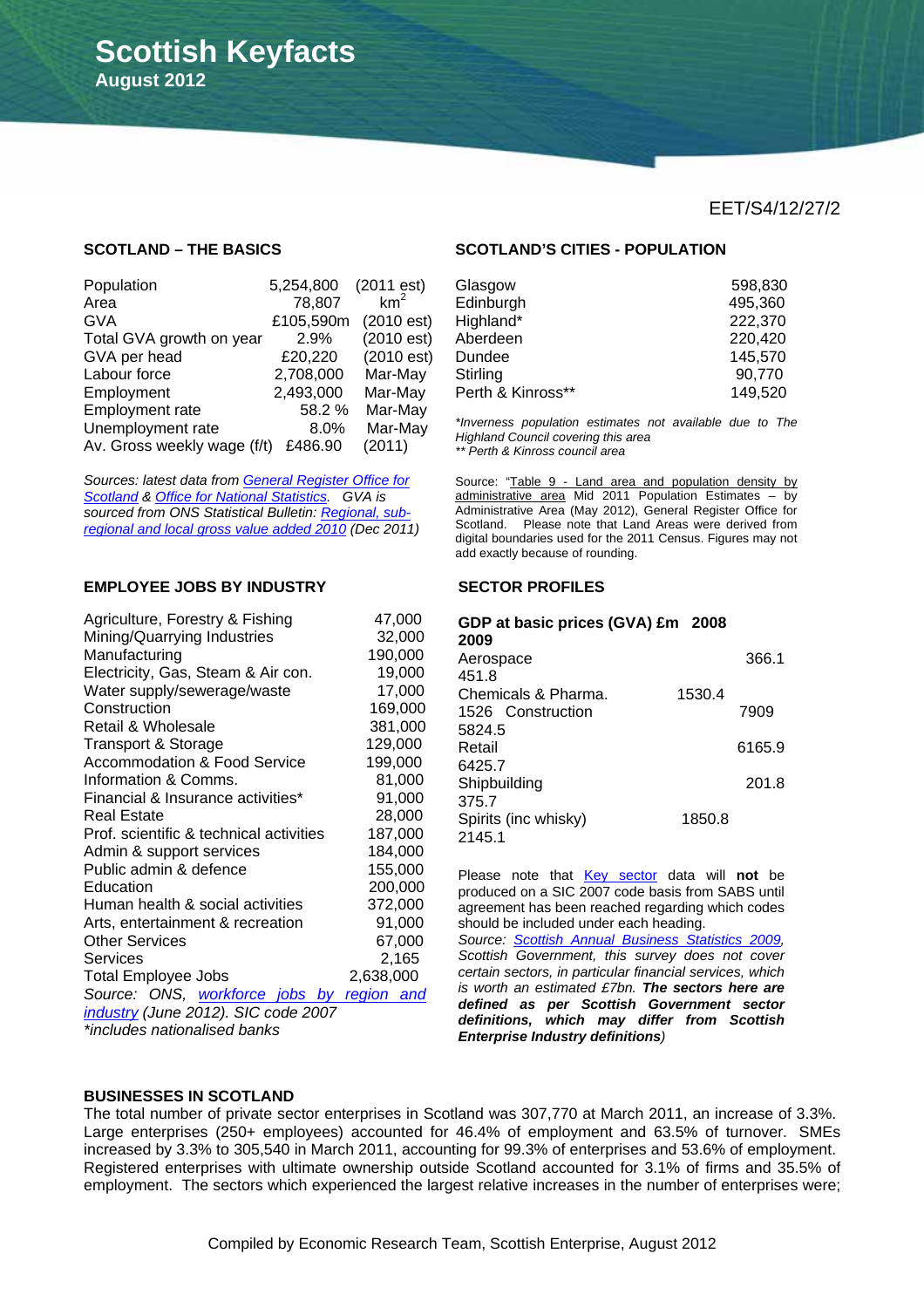Education (+ 43.5%); Arts, Entertainment and Recreation (+ 11.4%); Other Service Activities (+ 7.4%) and Information and Communication (+ 9.3%). The sectors which experienced the largest relative decreases were; Transportation (-4.3%) and Retail trade (- 2.7%). *Source: Scottish Corporate sector statistics 2011 (Oct 2011)* **INNOVATION EXPORTS** 

In 2010, GERD as a percentage of GDP was 1.58% for Scotland and 1.91% for the EU; a gap of 0.34 percentage points. The gap between Scotland and the EU increased by 0.09 percentage points between 2009 and 2010. Average GERD spend per head of population was £362 in Scotland compared to £423 per head of population in the UK. GERD expenditure fell by £76m to £1,890m, a decrease in real terms of 3.9%. The fall in expenditure was across all 3 sectors (BERD, HERD & GoveRD). In terms of BERD, expenditure fell by 3.9% (£25m) to £622m. Compared to other UK regions in 2010, Scotland ranked 9th place out of 12 regions for BERD.



*Source: Scottish Government, "Gross Expenditure on Research and Development Scotland 2010" (published 28 March 2012)* 

NEW REPORT- "Evaluation of the Wellness and Health Innovation Project" Key findings included the project exceeding each of its targeted gross output measures and by project-end is expected to have supported 240 enterprises and 32 research networks and collaborations, engaged 35 partners and undertaken 42 events.

The value of Scotland's international exports (excluding oil and gas) stood at an estimated £22.0 billion, in 2010. This represents an increase of £355 million since 2009.

| Scottish Export Performance 2010      | £m      |
|---------------------------------------|---------|
| Production/construction               | 14,670  |
| (of which Manufacturing               | 13,680) |
| Services                              | 7,065   |
| Agriculture/Forestry/Fishing          | 240     |
|                                       |         |
| Top 5 Export Industries               | £m      |
| Food & Beverages                      | 3,980   |
| (of which Distilled Potable Beverages | 3,330   |
| Chemicals (incl. Petroleum Products)  | 3,010   |
| <b>Business Services</b>              | 2,500   |
| Electrical & Instrument Engineering   | 1,905   |
| Mechanical Engineering                | 1.645   |
| <b>Top 5 Export Destinations</b>      | Łт      |

| $1.98$ $0.27$ , $0.01$ , $0.00$ , $0.00$ , $0.00$ | ---   |
|---------------------------------------------------|-------|
| USA                                               | 3.530 |
| Netherlands                                       | 2,365 |
| France                                            | 1.530 |
| Germanv                                           | 1,265 |
| Belgium                                           | 985   |
|                                                   |       |

| <b>Total Exports by Destination Region</b> | £m    |
|--------------------------------------------|-------|
| <b>EU27</b>                                | 9.795 |
| North America                              | 3,785 |
| Asia                                       | 1,935 |
| <b>Rest of Europe</b>                      | 1.940 |
| <b>Middle East</b>                         | 1,055 |
| Africa                                     | 1,100 |
| Central & South America                    | 825   |
| Australasia                                | 390   |
| Other (unallocable)                        | 1,155 |

*Source: Global Connections Survey 2010 Scottish* 

*Government, Jan 2012 (this is the only export survey covering all sectors of the Scottish economy)*

#### **ACADEMIC ACHIEVEMENT**

Scotland has a tradition of excellence in education. It has 14 universities (plus the Open University), 5 specialist higher education institutions (HEIs) and 41 further education colleges.\* In 2009-10, there were 287,565 students in higher education (HE) in Scotland. This represents an increase of 7,950 students (or 2.8 percent) since 2008-09. In 2009-10, there were 42,140 overseas students enrolled in HE courses at Scottish HEIs and Colleges. The number of Higher Education (HE) qualifiers from Scottish institutions has continued to rise, in the most recent year by 0.8 percent (695 qualifiers), to a record high of 84,030 in 2008-09. In 2009-10 there were 347,336 students undertaking courses in the 41 SFC-funded colleges in Scotland; SFC distributes more than £1.7billion to Scotland's colleges and universities for teaching and learning, research and other activities. SFC's total funding for colleges in academic year 2010/11 will be £581 million. This is an increase of £9.8 million from 2009/10. Universities in Scotland have excelled in the latest Research Assessment Exercise, with every institution classed as undertaking world-leading research. The Scottish Government no longer produces a Scottish Summary of the Higher Education - Business and Community Interaction survey. The UK report for the 2008-09 survey can be found on the Higher Education Funding Council for England's website.

*\*Please note that there are 41 colleges funded by SFC. In addition, there are 2 colleges (Argyll College and West Highland College) funded through North Highland. The number of colleges is likely to change considerably over the next few years as several colleges are currently in merger talks.*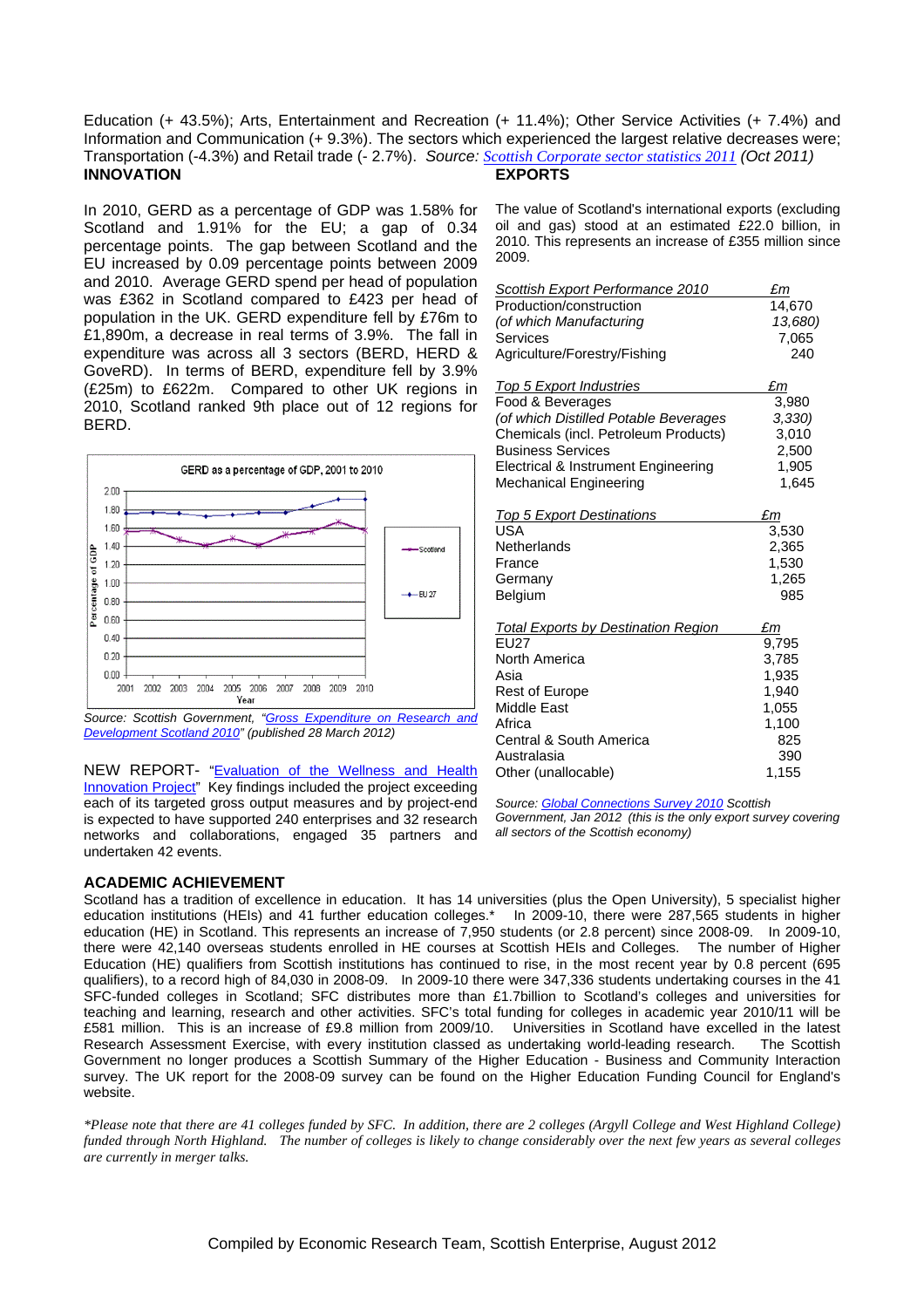*Sources: Students in Higher Education = Scottish Government, Higher Education Qualifiers = Government; College students =Scottish Funding Council – February 2011 Baseline Report, RAE, Higher Education Statistics Agency, HEFCE, Annual Population Survey, HEBCI Survey* 

The Complete University Guide may also be of interest.

#### **SCOTLAND'S INDUSTRIES**



**AEROSPACE, DEFENCE AND MARINE (AD&M)** Scotland is home to over 800 companies with involvement in AD&M, employing nearly 40,000 staff. Scotland has a strong background in advanced engineering. Scotland has a strong background in advanced engineering, including R&D, design and manufacturing. AD&M is a key high technology sector, with an experienced skills base. AD&M sales in 2009 were over £5 billion. The industry creates GVA to the Scottish economy of around £2 billion. The Scottish AD&M sector includes a number of global industry companies, including defence companies such as SELEX Galileo, Thales, Raytheon and BAE Systems and aerospace manufacturing and MRO (maintenance, repair and overhaul) companies such as Rolls-Royce, GE Aviation, Spirit AeroSystems, Goodrich, Woodward, Teledyne and Vector Aerospace. In addition there is a growing range of Scottish-owned companies in the aerospace and defence sectors. Scotland's Shipbuilding and Ship repair sector grew by 144% between 2001-2007 (compared to UK growth of only 69%). With a focus primarily on the manufacture and support of naval ships and specialist, more complex vessels for niche markets, Scotland's shipbuilding sector is now 33% of the UK industry. The main companies are BAE Systems Maritime - Naval and Babcock Marine, together employing around 7000 staff in Scotland. There is a wide range of marine supply chain companies including Rolls-Royce Marine, Converteam and MacTaggart Scott. The Glasgow area also remains also a leading world centre for commercial ship management, a strong legacy from Scotland's sea-faring tradition

**CHEMICAL SCIENCES** As one of Scotland's top exporters the Scottish chemical sciences sector makes a valuable contribution to Scotland's economy with exports of £3bn and turnover of almost £9.3bn. Over 14,000 people are employed directly in the industry base supported by a steady flow of scientific and technical employees from Scotland's universities, higher education institutions and further education colleges. It is estimated that a total of 70,000 jobs in Scotland are dependant on it. World-scale companies such as INEOS, MacFarlan Smith, DOW, FUJIFilm, CalaChem, BASF, GlaxoSmithKline, Exxon and Syngenta have Scottish operations. Chemical research and development, focused on the development of new products and processes, accounts for 40 per cent of Scottish business R&D. This is supported by Scotland's world class academic base and in particular ScotCHEM, the collaborative venture for the pooling and enhancement of resources for chemistry research in Scotland, bringing together the major players in research in chemical sciences. The nationwide Research Assessment Exercise (RAE) recognised that four of the UK's top 10 research departments are in Scotland, including WestCHEM and EastCHEM collaborations with EastCHEM research collaboration between the universities of Edinburgh and St Andrews, the best power rating of any chemistry unit in Britain.

**CONSTRUCTION** touches every part of Scotland's economy, communities and society. As one of the countries largest sectors, it is of major economic importance, is an enabler and engine of growth across the economy and key sectors. It's breadth encompasses professions such as architecture, civil engineering, housing, an extensive supply chain of subcontractors, construction products and raw materials. Employing around 170,000 (10% of Scottish jobs), with 31,000 businesses and contributing £8.7bn in GVA (10% of total GVA) to the Scottish economy, the sector is particularly significant in Glasgow, Aberdeen City & Shire, Edinburgh and Lanarkshire. Recent official figures reveal that whilst new build industrial, private and public activity continues to be depressed, repair and maintenance and infrastructure activity continues to grow.

**CREATIVE INDUSTRIES** This sector makes an important contribution to the Scottish economy employing 63,400 people across more than 9,000 businesses, and contributing £3.09B GVA with a turnover of £5.69B. Scotland has world class companies in all areas of the creative industries; from international leaders in games development and interactive platforms to national broadcasters and successful production companies. Scotland has global centres of research excellence which develop next generation technologies to support ongoing growth in the digital media environment including a well developed infrastructure to support company growth and enable the production and distribution of digital media content and services. SE's key focus is on the high growth Digital Media sector within the industry. SE works in partnership with key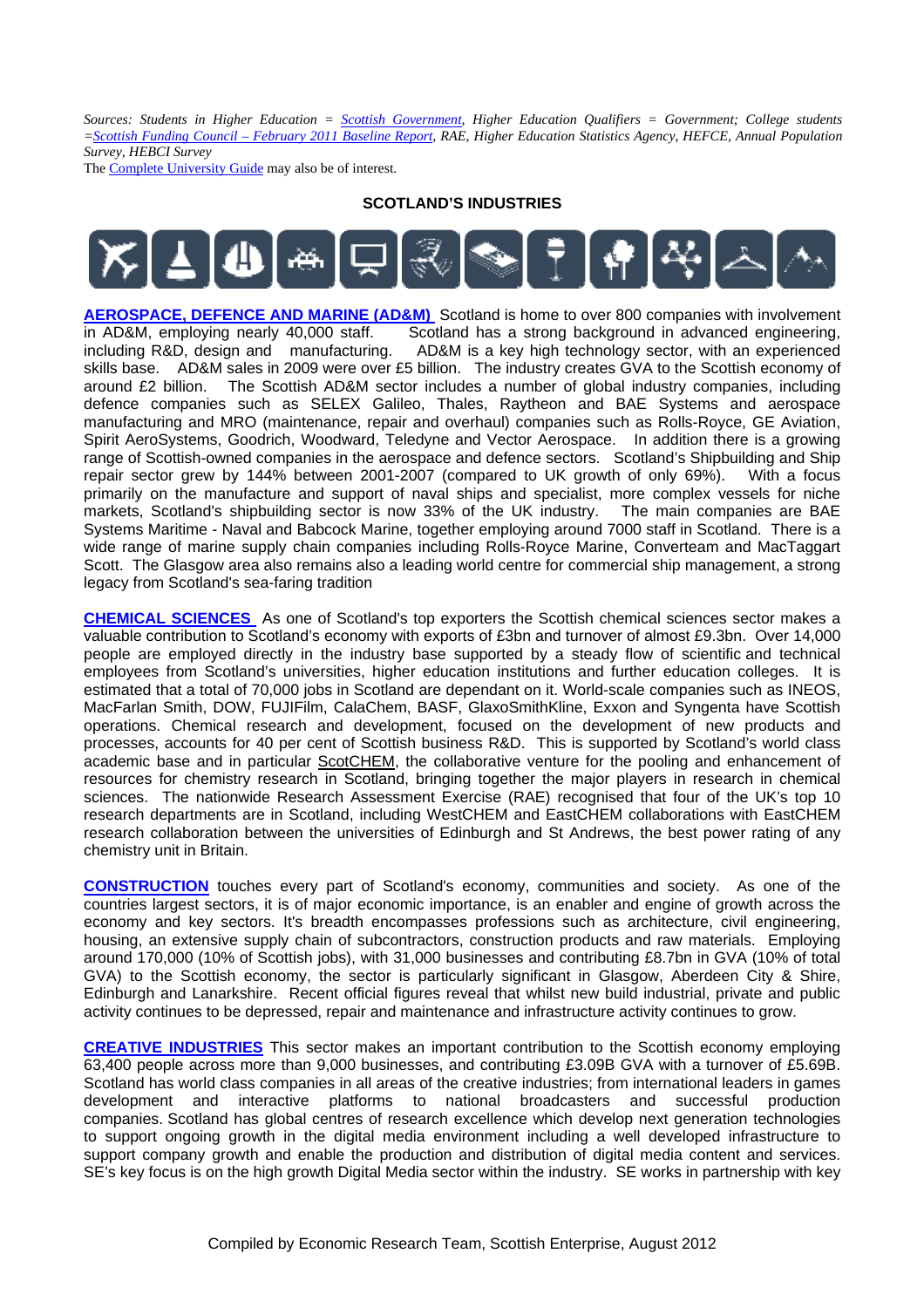partners and stakeholders from industry, government and the wider public sector including the Digital Media Industry Leadership Group (formerly known as Advisory Group), to realise the ambitions within the industry strategy "Digital Inspiration". SE has also worked with broadcasters, productions companies and Creative Scotland to identify key opportunities in television, and has published "Growing the Television Broadcast & Production Sector in Scotland". Other bodies which SE maintains close relationships with are the Technology Strategy Board and the Creative Industries Knowledge Transfer Network. SE also works with NESTA which has a broad innovation agenda with has a particular strength in games. Major projects include the ambitious Creative Clyde project which presents a unique opportunity to build on the achievements of the Pacific Quay, Clyde Waterfront and Digital Media Quarter projects to create a significant location, destination and hub for one of the fastest growing sectors in the economy. Interactive Scotland has been developed by Scottish Enterprise to drive growth in the sector and support the industry strategy. Creative Edge is a partnership between broadcaster Channel 4, Creative Scotland, Scottish Enterprise and TRC media, which will deliver a package of support worth more than £1.4 million over three years to Scottish talent and creative businesses.

**TECHNOLOGY & ENGINEERING** including electronics, sensors and photonics, advanced engineering, ICT, materials and bioscience underpin the growth and development of all Scotland's sectors. There are over 900 core enabling technology companies in Scotland employing 60,000 people; with the wider sector accounting for 16,000 companies and 196,000 employees. Leading technology companies contribute significantly to the performance of the Scottish economy, on average £86,000 GVA per employee. Annually the sector generates turnover of £26bn and GVA of £11.3bn. SE investments in world class research and development include support for knowledge transfer in information science and supercomputing, at the Uni. of Edinburgh and industrial forging and forming at the Uni. of Strathclyde as part of the High Value Manufacturing Technology and Innovation Centre. There is a strong focus on where Scotland's competitive technology strength lies – Sensors, Modelling and Simulation and Informatics, as well the growing strengths in materials – and global opportunities for these capabilities are highlighted through the work of Scotland's Technology Advisory Group. A new Scottish Sensor Systems Centre (S3C) is working to realise opportunities that world class research brings to industrial needs, & further initiatives are in development

**ENERGY & LOW CARBON TECHNOLOGIES** incorporates oil and gas, thermal generation, renewables, environmental activity and the emerging low carbon industries. Encompassing over 2,000 businesses ranging from multinationals, large Scottish global companies and a highly regarded SME base, the sector remains a vital contributor to the Scottish economy. 2007 estimates for Energy in Scotland put the GVA for total Energy at £18bn - 18% of Scottish GVA - of which £15.3bn is attributed to oil and gas (including UKCS), and renewable energy estimated at £84m. The 2008 UK oil and gas industry GVA (not including supply chain) was £37bn or 21% of the economy. Currently, oil and gas provide 73% of the UK's total primary energy, while production from the UKCS satisfies 49% (68% of oil demand and 58% of gas demand). Scottish oil and gas supply chain sales in 2010 were valued at £16.3bn, of which 46.4% were attributed to international activity. Scottish employment figures for each sub-sector are based on conservative estimates of 198,000 for oil and gas; 10,000 in thermal generation; 6,000 for renewables and 34,000 for environmental and low carbon activity. The number of companies active in each sub-sector is estimated at 1,000 in oil and gas; over 200 in thermal generation, over 400 in renewables, and 600 in environmental and low carbon activity. The Climate Change (Scotland) Act 2009 sets a target of an 80% reduction in greenhouse gas emissions by 2050. The Scottish Governments' Renewables Action Plan sets an ambitious goal to provide 100% of Scottish electricity consumption from renewables by 2020. In 2011 35% of Scotland's electricity needs came from renewables, breaking the Scottish Governments 31% target for 2011. The 2010 breakdown of electricity produced was attributed to 30% coal, 30% nuclear, 19% renewables, 19% oil and gas, and 1% other. In 2010, Scotland exported 21% of its electricity production. At the end of 2011 there was 4.8GW of renewables capacity installed in Scotland, with over 5.5GW more capacity planned and consented. Overall there is currently 17.7GW of renewable heat and electricity capacity in planning in Scotland. In terms of offshore wind, agreements for lease have been awarded for five offshore renewable energy sites in Scottish territorial waters (STW). Together with Scottish Round 3 zones the total awarded capacity in STW is now nearly 10GW, in line with the Scottish Government's targets. Marine Scotland has also identified 15 areas for further exploration for offshore wind beyond 2020, which could amount to a further 10GW of capacity. The Skills Investment Plan for Energy indicates there is likely to be a demand of up to c.40,000 jobs for renewable heat and electricity generation by 2020. Therefore, maintaining Scotland's oil and gas industry, boosting renewable energy and the application of low carbon technologies will make a significant and important contribution to a sustainable economy.

**FINANCIAL & BUSINESS SERVICES** The sector makes a total contribution of £17bn GVA to Scotland's economy, with financial services contributing £7bn and Business Services £10bn. The sector is also a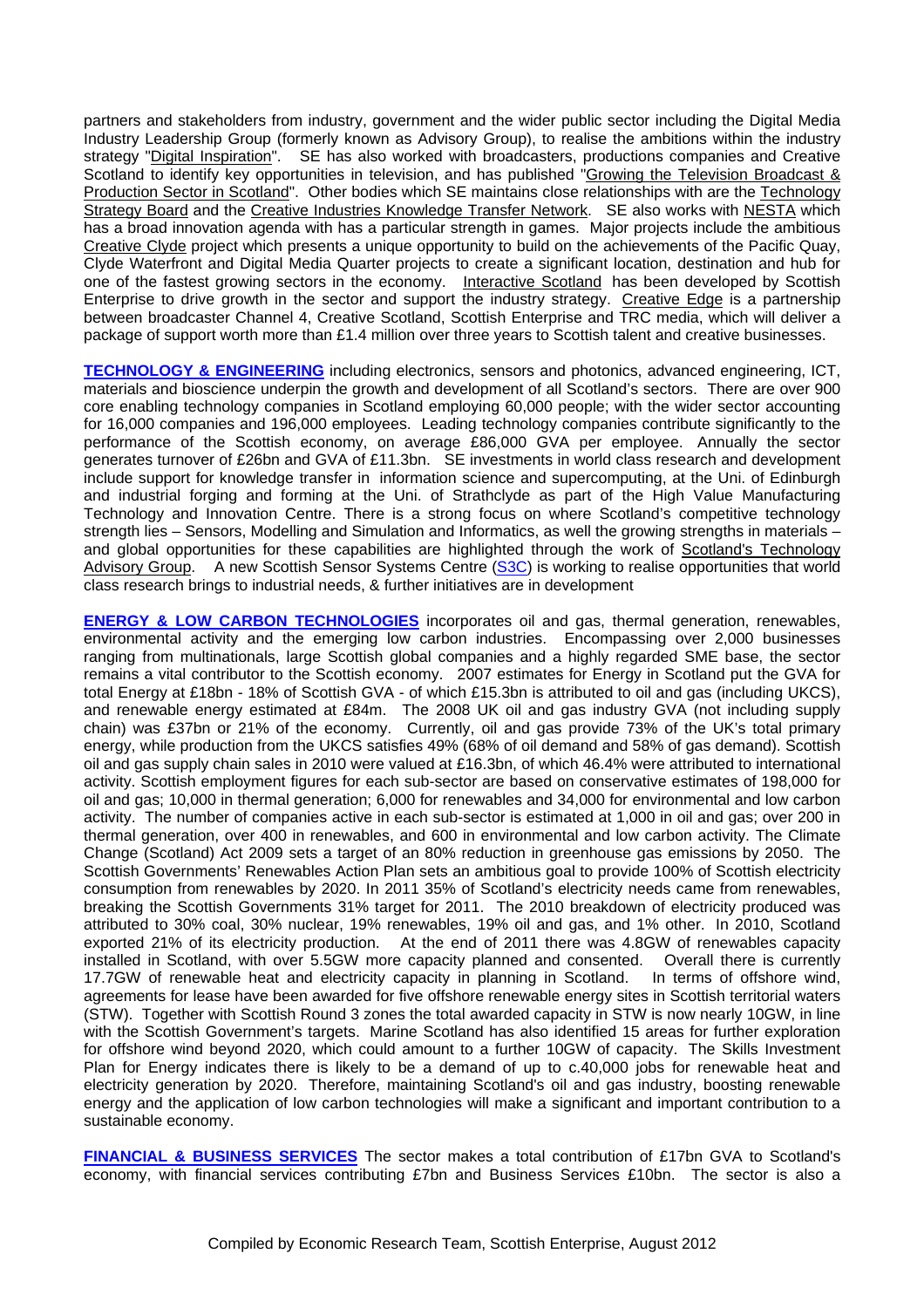significant source of employment with a total of 360,000 people employed across the sectors. The FS sector employs 96,000 of this total directly and it is estimated that it supports a further 70,000 jobs. Despite the recent global financial crisis it is estimated that the sector in Scotland will grow. By 2020 the share of employment is expected to grow to 20.3% from it's current 18.6% and GVA is forecast to reach 25.5% from 22.9%. It is also anticipated that productivity in the sector will be 25% higher than the Scottish average. At 40% of employees, Scotland's Financial Services industry continues to employ a greater proportion of people holding a higher education qualification than across industry in Scotland as a whole (32%) and across industry in the UK as a whole (29%). The average salary across Financial Services also tends to be above that of the nation as a whole, with the mean gross annual salary in insurance being £41,800.

**FOOD & DRINK** Taking the whole supply chain into account, from agriculture, fishing, aquaculture through to the manufacturing base, Scotland's food and drink sector makes a significant contribution to the economy in terms of employment (113,000 jobs), turnover  $(E11.9bn)$  and  $GVA$   $(E4.8bn)$ . Scotland's food and drink manufacturing sector alone has annual sales of £9bn and around 44,000 direct jobs - over 20% of Scotland's manufacturing employees. GVA from the food and drink manufacturing sector is £4bn (2009) which makes it the largest contributor to manufacturing GVA in Scotland. Exports totalled £5.4bn in 2011. The Scottish spirits sector accounts for 80% of UK spirits turnover and 90% of UK spirits GVA. Top Scottish companies include AG Barr, First Milk and Walkers shortbread. The industry is also linked to Scotland's growing tourism sector.

**FOREST & TIMBER TECHNOLOGIES** This carbon-positive sector incorporates the growing of tree seedlings within nurseries to the planting, managing and harvesting of forests plus value-added downstream activities such as sawmilling, pulp and paper production, and panel and board manufacturing. It also includes the development and production of higher value goods such as engineered sustainable construction products and businesses that serve the Energy and Tourism markets. Half of the UK's forests are in Scotland, covering 17% of Scotland's land area (target: 25% by 2050) and as a result, the sector supports many rural communities. The sector consists of 1,700 businesses contributing £1bn in GVA to the Scottish economy. Estimated direct employment is around 40,000.

**LIFE SCIENCES** Scotland is home to the second largest life science cluster in the UK and one of the most sizable clusters in Europe, with a significant international presence including Charles River Laboratories, Life Technologies, GSK, Johnson & Johnson, Millipore, and ClinTec. There are over 630 organisations in Scotland employing over 32,000 people. Scotland's main focus is on human healthcare with over 70% of the core life science organisations involved in this area. Scotland also has an established network of over 50 pharmaceutical clinical trials support and contract research organisations. Edinburgh BioQuarter is a keystone investment at the heart of Scotland's national life science strategy, bringing together public healthcare, academic research and extensive commercial laboratory space in one location to accelerate translational medicine and facilitate large scale life science collaborations.

**TEXTILES** The Scottish textile industry today is flexible, innovative and market driven - producing for fashion, interior and performance markets in over 150 countries. Some of the world leaders in luxury and performance textiles are based in Scotland - taking advantage of niche and premium markets where Scottish product is considered to offer higher levels of both quality and authenticity. Companies such as W.L. Gore & Associates (UK) Limited (manufacturer of the world famous GORE-TEX® fabric), Bute Fabrics (interior fabric manufacturers for airports all over the world) and Mackintosh (manufacturers of world-renowned contemporary, rainwear) all choose Scotland. There are over 630 textile companies in Scotland, employing over 11,000 people and textile export values remains high, bringing £300m into the Scottish economy.

**TOURISM** The Scottish tourism sector accounts for 11% of total service sector GVA (for the UK as a whole, tourism accounts for 9% of service sector GVA). In 2011, there were 15.7 million overnight tourism trips taken in Scotland, for which visitor expenditure totaled over £4.5 billion, supporting over 200,000 jobs. People from within the UK account for the majority of tourism volume and value in Scotland. However, whilst overseas residents account for only around 16% of the total number of tourism trips taken in Scotland, they account for 32% of total visitor spend, underlining the value of attracting these visitors. USA, Germany, France and Ireland are long-time major markets for Scotland while good growth has been seen in recent years from markets such as Spain and Italy. The months of July to September are the most popular for holidays in Scotland amongst both UK and overseas visitors. However, business tourism is also a significant component of the Scottish tourism market account for around 20% of the total visitor spend.

#### **RESEARCH**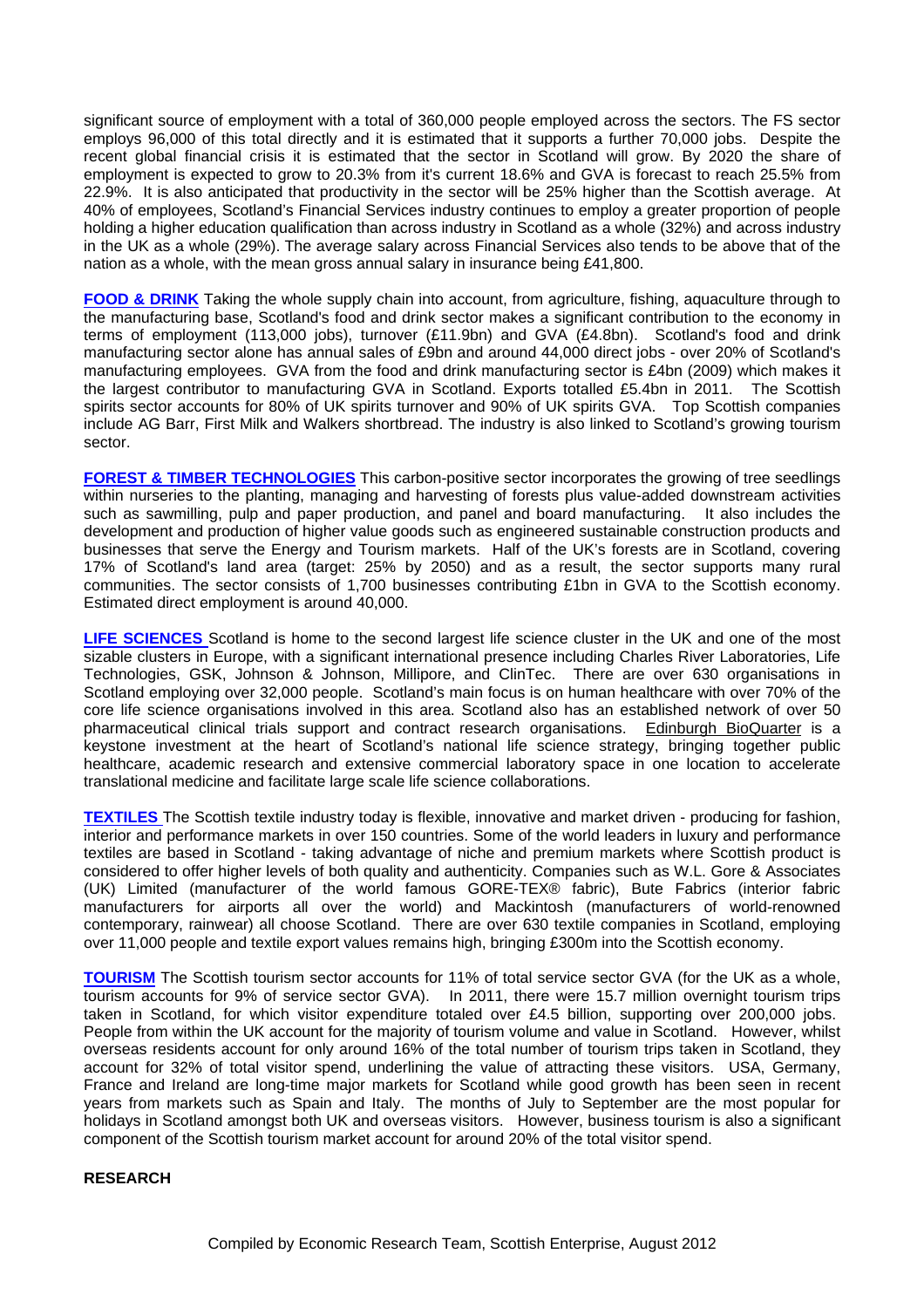**Evaluations Online** is a publicly accessible collection of evaluation and research reports from Scottish Enterprise (SE). The reports cover all aspects of SE's economic development activities and are available for download at no cost. New reports include:- Appraising the economic benefits of new air routes: technical report and High growth and high technology firms in Scotland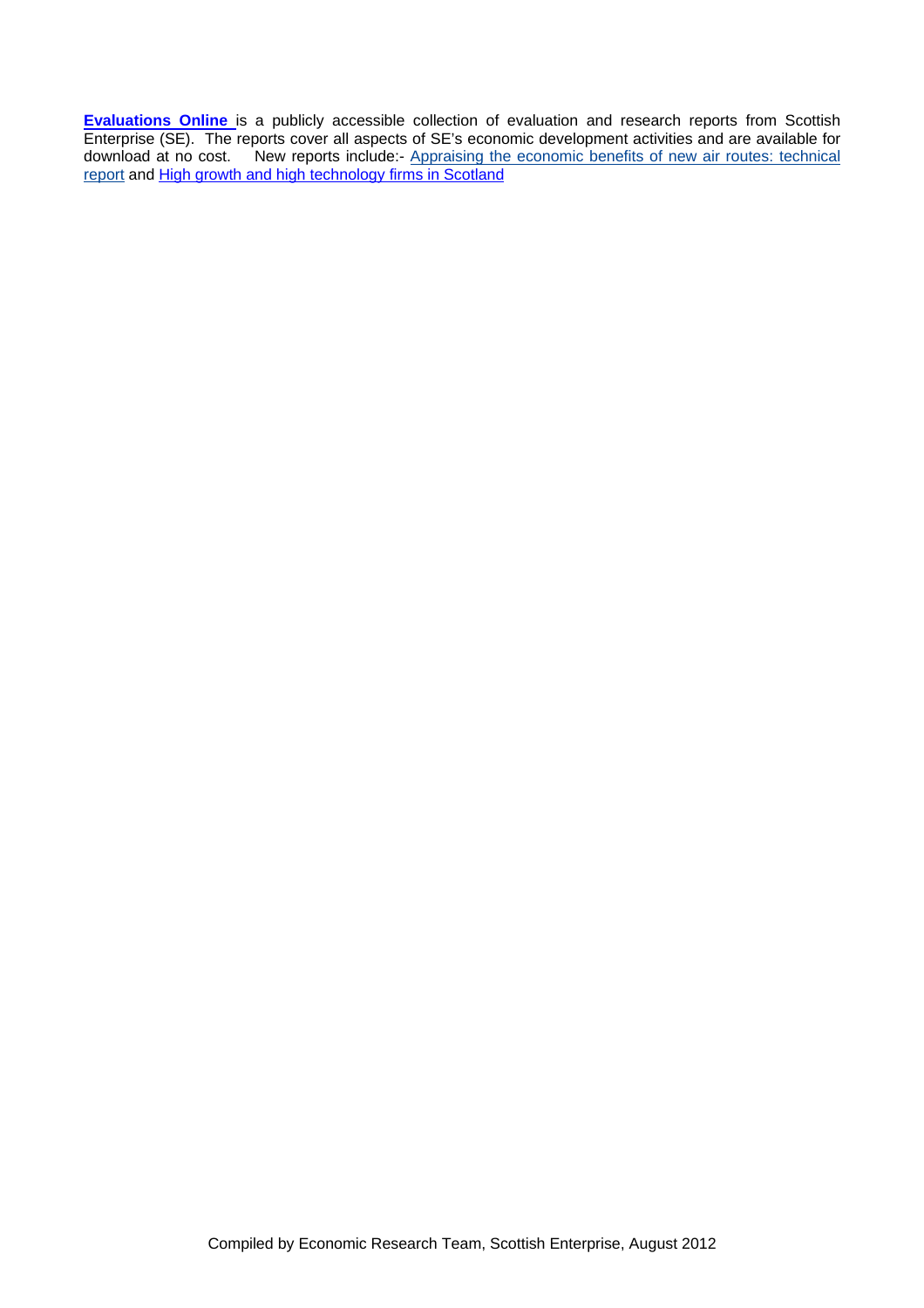Draft Budget Scrutiny 2013-14

The following submissions have been received:-

- CBI Scotland
- STUC
- Federation of Small Businesses (FSB)
- Stop Climate Chaos Scotland
- WWF Scotland
- Scottish Council for Voluntary Organisations (SCVO)

# SUBMISSION FROM CBI SCOTLAND

# **INTRODUCTION**

- 1. CBI Scotland is an independent not-for-profit organisation funded by its members in industry and commerce and representing firms of all sizes and from all industrial and commercial sectors.
- 2. CBI Scotland welcomes the opportunity to contribute to the Economy, Energy & Tourism Committee's scrutiny of the Scottish Government's spending and taxation plans for 2013/14. Our members believe the public and private sectors should work in partnership to grow and rebalance the economy, and recognize too the contribution that public sector decisions, spending and procurement can and does make to the economy. Businesses themselves contribute to the funding of the devolved government and public authorities through a range of taxes and charges, and their success or otherwise can be affected by the spending and taxation decisions taken. Businesses are also suppliers to the public sector, and timely budgeting provides welcome clarity which allows firms to plan ahead accordingly.
- 3. CBI Scotland published its detailed manifesto<sup>1</sup> in June 2010 setting out our members' recommendations and aspirations for how the present devolved government should prioritise its spending, reform the way it delivers public services and become a more effective catalyst for economic growth.

# **KEY POINTS**

4. The Scottish Government's Budget for 2013-14 comes at a time when the fiscal backdrop is decidedly challenging and is likely to remain so for the foreseeable future. The CBI's most recent economic forecast<sup>2</sup> expects public sector net borrowing to be £137.2 billion in the current year (8.8 per cent of GDP). The Office of Budget Responsibility expects a further £250 billion<sup>3</sup> to be

 $\overline{a}$ <sup>1</sup> "*Energising the Scottish Economy: a business agenda for reform and recovery",* CBI Scotland's 2010 manifesto

<sup>2</sup> CBI economic forecast, August 2012

<sup>&</sup>lt;sup>3</sup> From the Office of Budget Responsibility data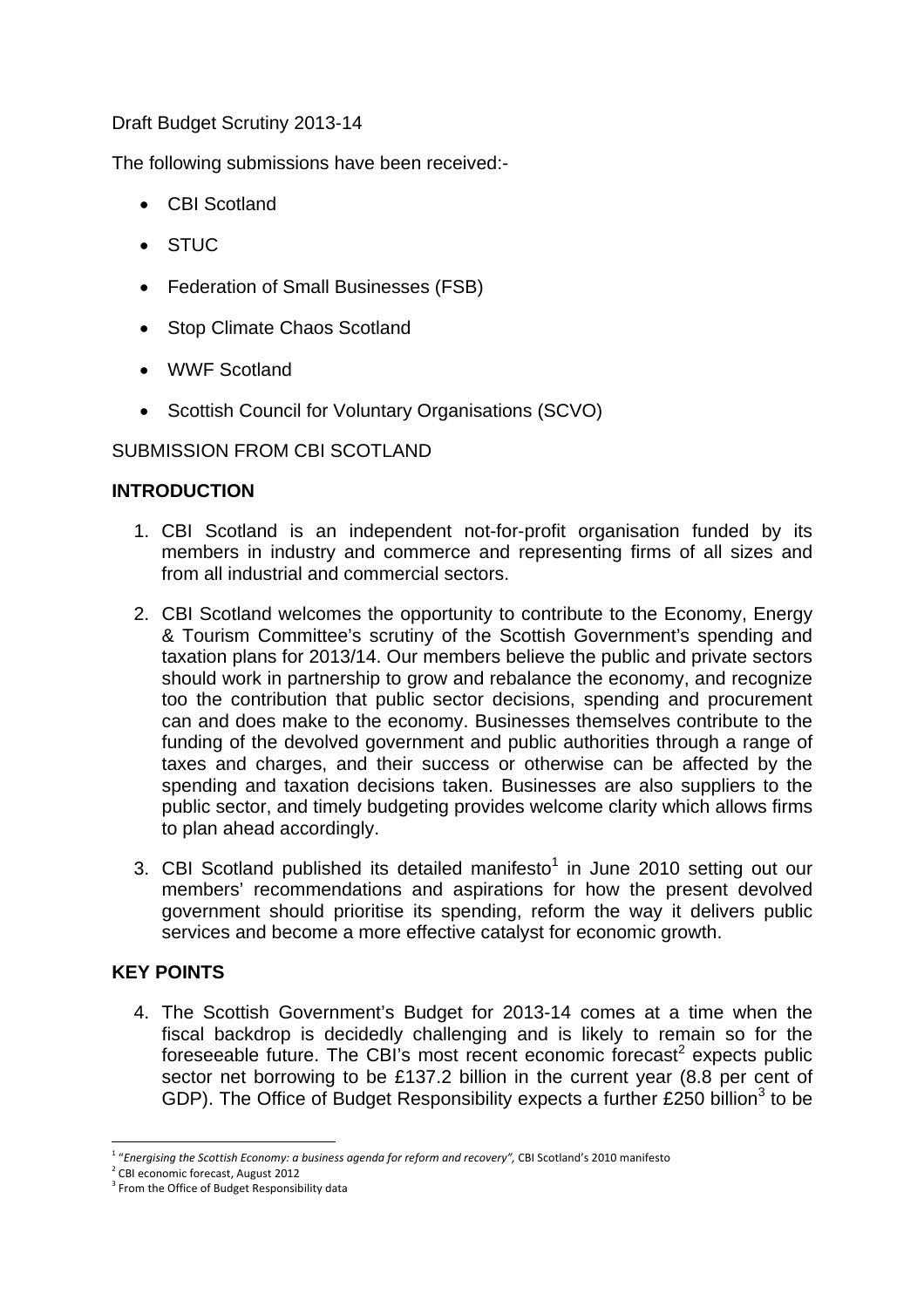added to the UK Government's national debt over the next 4 years, and the annual cost of servicing this debt is expected to swell from £44.8 billion this year to £64 billion by 2016/17<sup>4</sup>. This is money each and every year that could otherwise be used to make investments to boost competitiveness and further invest in the long terms prospects of the economy, which is why a concerted effort to eliminate the UK's public spending deficit and then start reducing the ballooning national debt must remain a priority.

- 5. Our members remain convinced that this period of austerity, coupled with the unique situation of a single party majority Administration at Holyrood, should be viewed as a significant and positive opportunity to do things differently, challenge sacred cows and ingrained habits, rethink how and when money is spent, and to make every taxpayers' pound work harder than before. Ministers should concentrate Budgets on the substantive items that will improve the economic and business environment, now that they are able to avoid the often ad hoc and last minute footling additions to Budget Bills which have at times been required in the past in order to secure parliamentary support.
- 6. CBI Scotland fully endorses the Scottish Government's stated purpose of using its £30 billion annual spend to improve sustainable economic growth, and there were a number of welcome announcements in the Budget, not least on infrastructure, affordable housing, renewables, tourism, and skills. However the Budget was a missed opportunity to signal a fresh direction on public service reform, through contracting-out the delivery of a far wider range of public services to the private and third sectors, and to establish more direct links with key overseas business destinations by introducing an air route development fund. The lack of a moratorium on any new or additional taxes during the remainder of this Spending Review period was disappointing, not least as Scottish Ministers are introducing £131 million of extra taxes on business with their rates levies on larger retailers and firms with empty properties.
- 7. In line with our August 2012 submission $5$  to the Scottish Government and the Parliament's Finance Committee in advance of the unveiling of the spending plans, CBI Scotland believes Ministers ought to have pursued a bolder approach in this Budget to making savings and promoting competition in the delivery of public services. Freeing up monies in this way would have allowed Ministers to go further and faster in investing in GDP-enhancing measures, help avoid the new tax on firms with empty premises, and stimulate innovation.

#### **COMMENTARY ON ASPECTS OF THE DRAFT BUDGET FOR 2013-14**

#### **Reducing the cost of government**

8. In our submission to the Finance Secretary last year ahead of his 2011 Spending Review, CBI Scotland set out a number of areas where we thought Scottish Ministers could make further savings – e.g. making Scottish Water less reliant on the public purse in order to free up additional money for

<sup>4</sup> OBR economic and fiscal outlook, March 2012, table 4.17

<sup>5</sup> Response to the Scottish Parliament Finance Committee's call for evidence on the Scottish Government's Draft Budget for 2013-14, CBI Scotland, August 2012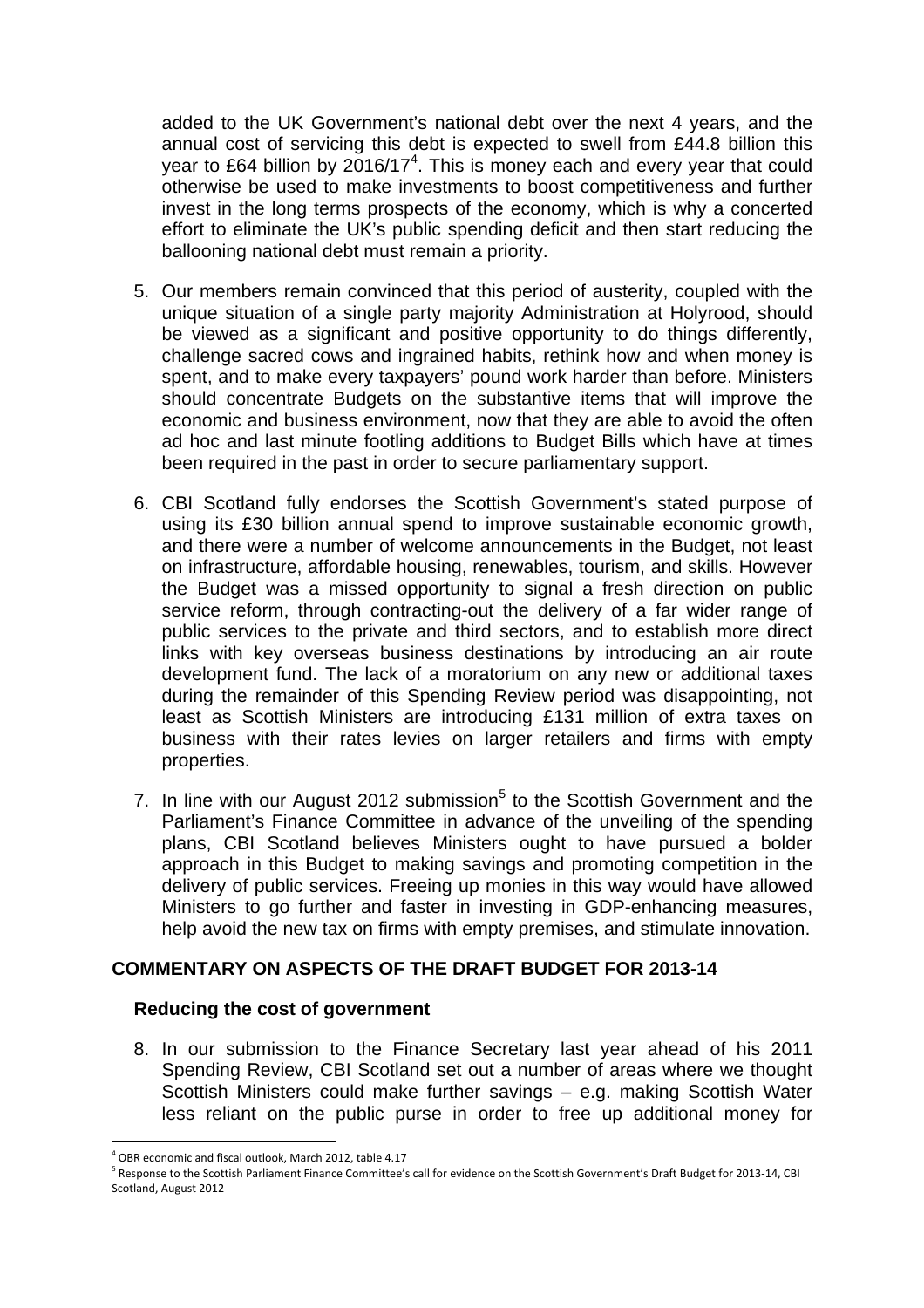infrastructure, reducing costs through greater levels of outsourcing $6$  and shared services, introducing a graduate contribution, reducing the number of local authorities towards a model based on larger authorities including metropolitan areas covering the principal cities, disposing of unneeded assets, and keeping a firm grip on the overall wage bill and curbing recruitment. We welcome a number of the measures in this Budget, including: the savings identified by the Scottish Futures Trust which means more can be spent on other GDP-enhancing investments; and the proposal to continue to keep a tight rein on the pay bill, just as the private sector has had to do over recent years.

#### **Infrastructure**

- 9. It is encouraging that the Budget aims to "boost public sector capital investment", particularly as CBI Scotland called for this in our submission before the Budget, but also because this remains a good time to get value from the purchasing of construction services<sup>7</sup>. Government should build on this aim by setting out a clear and explicit target to spend a greater proportion of its expenditure on investments that support wealth creation (e.g. infrastructure, skills development, exports assistance), and set out a timetable for achieving this. The Economy Committee could usefully question Ministers on this, to better understand what scope there is for a shift in the proportion of expenditure that goes on investment, as argued for in the Committee's own 2006 report on 'Business Growth – the next 10 years'.
- 10. The capital projects identified in the Budget and in last year's Infrastructure Investment Plan will provide much-needed employment in the short term and help to build Scotland's economic capacity in the longer term, as well as minimising future maintenance bills and congestion. CBI research $8$  has also shown that high quality infrastructure is a key determinant when firms are considering where to invest. The Scottish Government's decision to supplement its traditional capital expenditure by leveraging in additional privately funded sources of capital through its NPD/PFI programme, and to fund this using revenue expenditure, is the right course to pursue. This represents investment that would otherwise not happen or not happen for a considerable period. We welcome the continued role envisaged for the Scottish Futures Trust, the proposed extension of the use of Tax Increment Financing, the National Housing Trust (NHT) model for affordable housing, as well as the acceleration of spend on school buildings into the 2014-15 financial year (albeit we await details of the implications if any this may have for the split between capital and revenue financing of the Schools for the Future programme).
- 11. We welcome the electrification of the Glasgow Queen Street to Edinburgh Waverley train route. However the absence of a commitment to complete it by 2016 as originally planned is frustrating, and we regret that electrification to Dunblane and Alloa and the infrastructure improvements at Dalmeny to

 $6$  CBI's 'Open Services' report identified how £22.6 billion could be saved by the public purse from opening up public services in the UK to competition, 20 September 2012

<sup>7</sup> Report to the Parliament's finance committee on the 2013‐14 Budget by Professor David Bell, Sep 2012, p12

<sup>8</sup> 'Better connected, better business', CBI/KPMG infrastructure survey 2012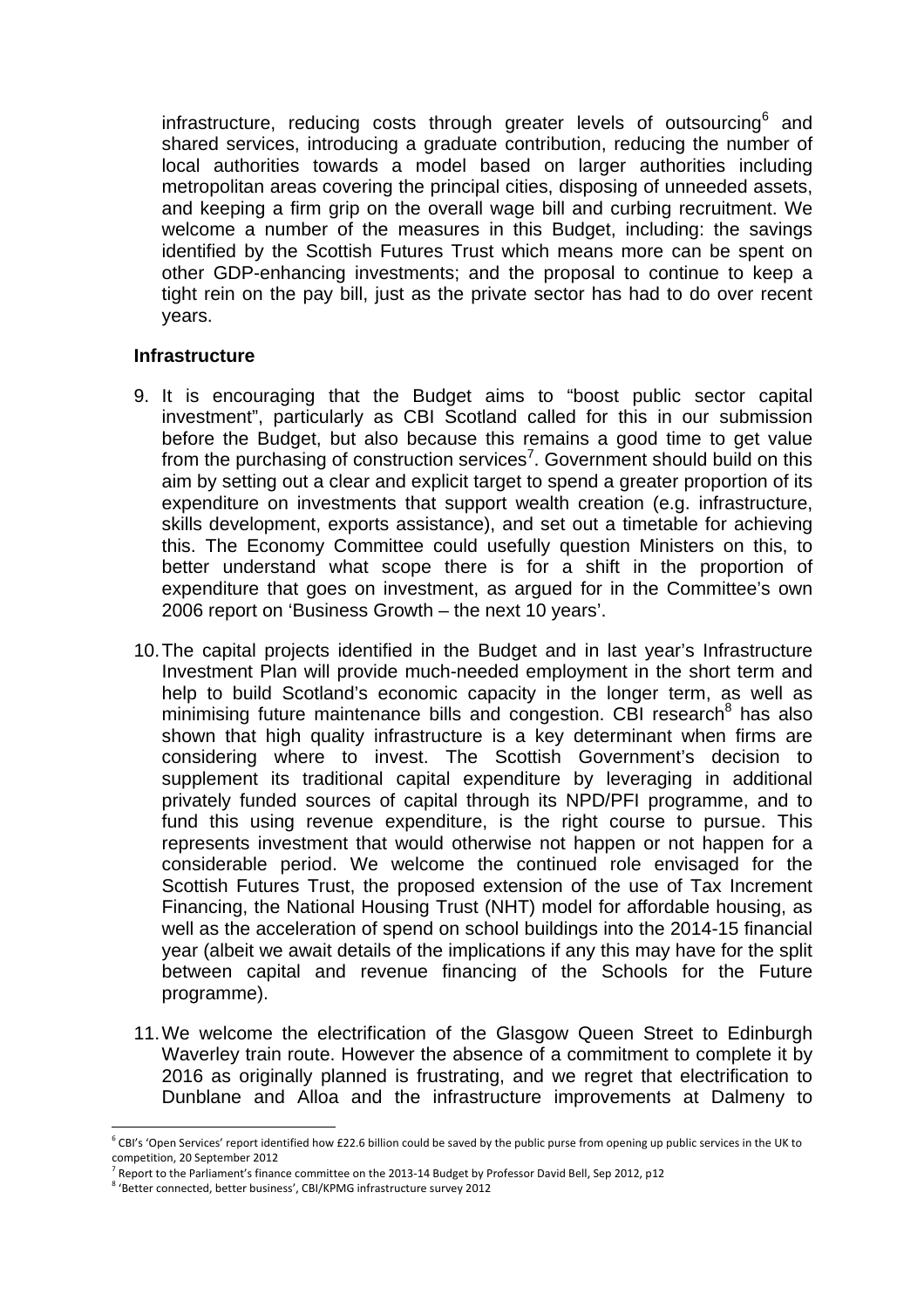provide for a closer link to Edinburgh airport will not now be included, despite the fact that some existing infrastructure has already been altered to accommodate this.

#### **Scottish Variable Rate**

12. We applaud the decision in the Budget to rule out the use of the Scottish Variable Rate, which the Christie Commission said could potentially generate £1.2bn in new tax revenues. We would be concerned about any move that might send out a worrying signal that Scotland is a higher tax country than the rest of the UK.

#### **Business rates**

- 13. CBI Scotland welcomes the Budget pledge to maintain poundage rate parity with England, and the continued relief on offer to small firms (which is part funded by a supplementary levy applying to all larger firms with a rateable value in excess of £35,000). Keeping taxes down and predictable helps firms fund their investment plans, crucial in an era when retained profits have become ever more important in financing future investment intentions. The new time-limited 'Fresh Start' rates concession<sup>9</sup> is welcome recognition of this, and the decision to allow businesses to defer a portion of the inflationary uplift in their bills this year is positive and provides relief for firms' cash flow at this challenging time.
- 14. However we remain disappointed at the decision to put the principle of poundage rate parity to one side through the introduction earlier this year of the £95 million rates levy on larger retailers. This surcharge makes it more expensive for retailers to operate in Scotland and who are often having to compete with other parts of the UK or overseas for increasingly mobile capital. Also, the decision to increase the tax paid by firms with empty commercial premises to the tune of £36 million over the next two years (commencing in 2013-14) is similarly unwelcome, and sits ill at ease with the Budget's wish to "encourage private sector investment"10. Furthermore, it was disappointing that the Scottish Government did not use the opportunity afforded by this Budget to rule out the introduction of any further new or additional business rate levies during the remainder of the current Spending Review period.
- 15. CBI Scotland has previously supported the principle behind the recently introduced Business Rates Incentivisation Scheme – which allows councils to retain a proportion of any growth in non-domestic rates revenue from their area - as a means of encouraging a more business friendly approach from local authorities towards business growth and commercial development. However we would have liked to have seen in the Budget confirmation that the new revenues resulting from this scheme will be transparently re-invested into promoting economic growth, e.g. by spending it on roads or other local infrastructure, more effective resourcing of local planning authorities, local economic development etc.

<sup>9</sup> 'Fresh start for Scotland's high streets', Scottish Government press release, 25 September 2012

<sup>&</sup>lt;sup>10</sup> Scottish Draft Budget 2013-14, page vii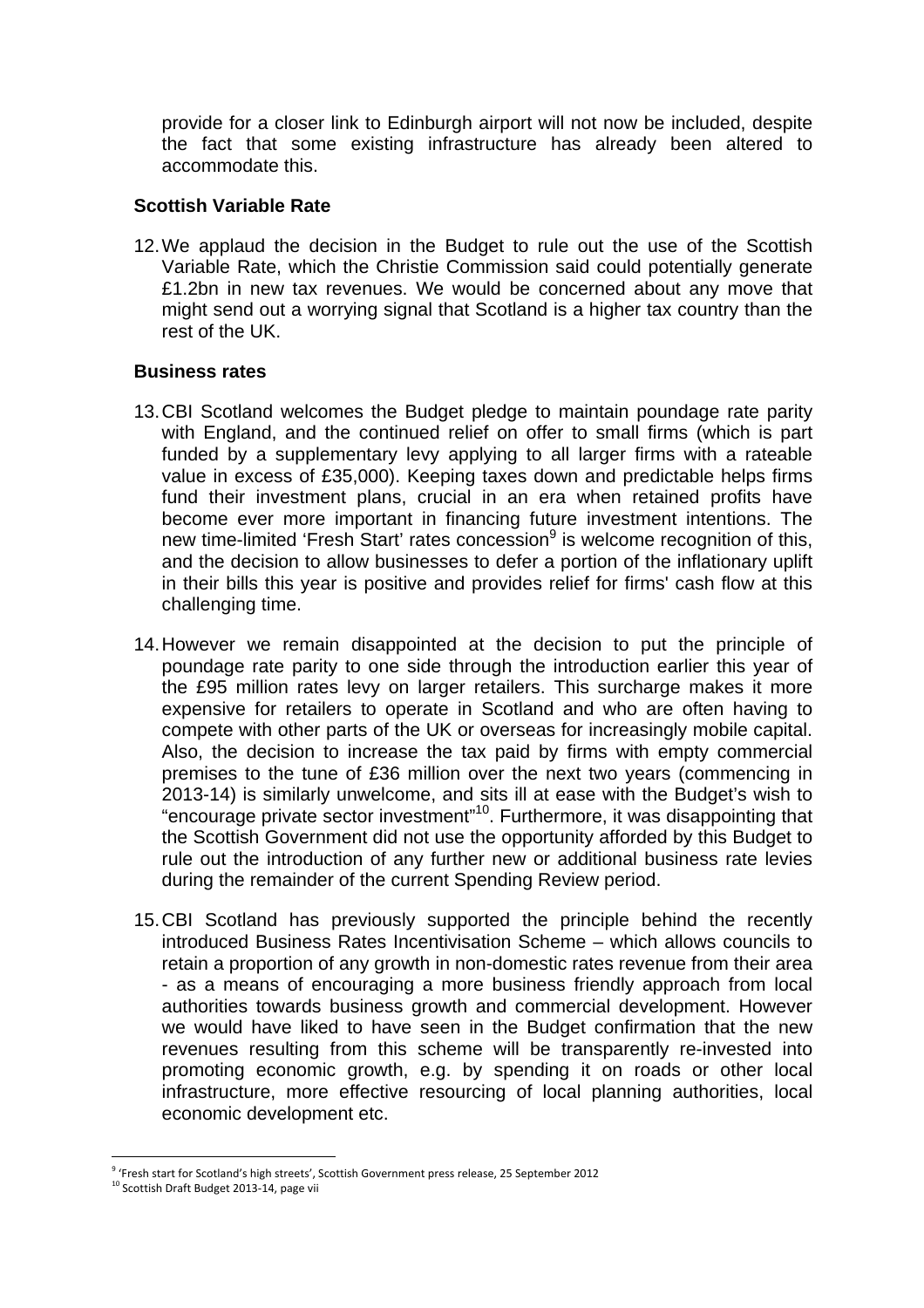#### **Charges and levies**

16. The Scottish Government and its agencies have responsibility for levying or setting the level of a range of charges which apply to businesses including fees, licenses and permits, e.g. for regulatory services. The Scottish Government is currently considering proposals to increase planning application fees. It is also examining proposals to introduce a carrier bags levy, which could potentially mean additional administrative costs for retailers. The devolved administration has also announced plans to allow Scottish Water to start levying water and sewerage charges on empty commercial and industrial properties, however no information has been forthcoming so far over the level of charging that is being envisioned let alone the amount of money that Ministers hope will be raised. Government can assist the economic recovery by keeping a firm lid on those costs and charges under its control which apply to businesses

# **Council Tax**

17. CBI Scotland supports the Scottish Government's continuing ambition to freeze Council Tax, which increased greatly during the decade before it was frozen. A continued freeze will see public anxiety over the level of the tax continue to lessen, and subsequently diminish any demands for wholesale changes which might place the administrative burden for calculating and collecting any replacement tax onto employers.

# **Skills**

 $\overline{a}$ 

18. Ensuring Scotland's workforce has the skills necessary to support the move to a low carbon economy will be crucial if we are to capitalise on the potential that the green economy has to offer, and the announcement of funding for an energy skills academy is therefore welcome. In our CBI skills survey, over half of firms said incentive payments would encourage employer involvement in skills and apprenticeship schemes and help deal with rising youth unemployment. The Employer Recruitment Initiative is therefore a positive response, though we note that its value for small firms appears to have reduced to £1,500 from up to £2,000 previously. Given the Scottish Government's refusal to countenance a graduate contribution, the protection of funding for higher education must continue particularly at a time when the devolved administration's own research<sup>11</sup> shows Scotland is already behind its competitors in terms of university funding as a percentage of GDP. The success of Scottish business is greatly dependent on the research, innovation and graduate talent that is produced by our universities. It is essential the government continues the trend towards supporting only research of true international excellence; and that the link between this research and industry is supported by welcome initiatives such as the Interface service and the innovation voucher scheme. We continue to believe however that a mixture of funding from the public sector and individual graduates should be forthcoming for our universities.

<sup>&</sup>lt;sup>11</sup> 'Building a smarter future: towards a sustainable Scottish solution for the future of HE', Dec 2010, p34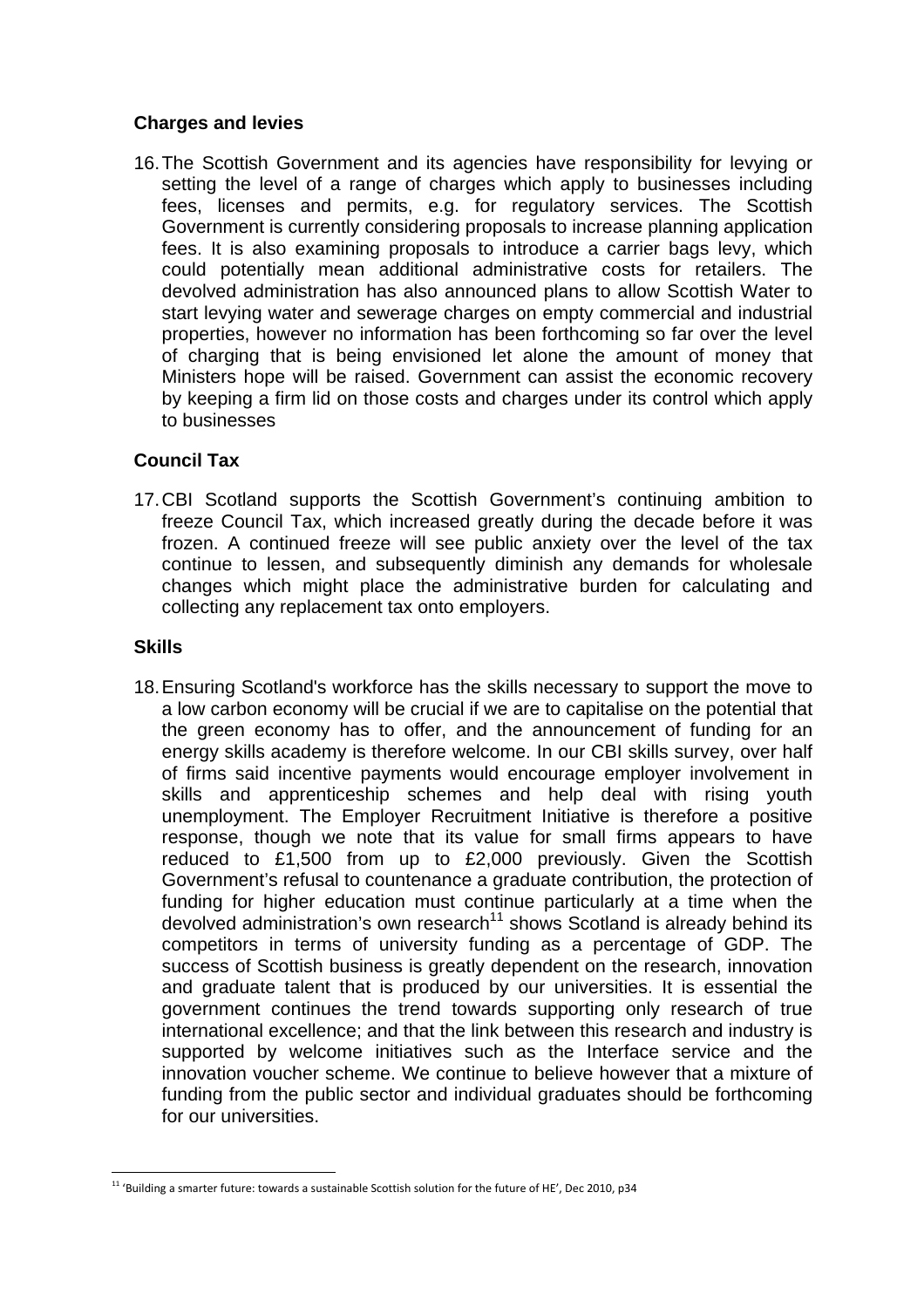# **Exports**

19. We called previously<sup>12</sup> for a more stretching Scottish target for exports in order to reflect the opportunities provided by the growth in world trade, and were encouraged at the subsequent ambition to grow exports by 50% by 2017. Scottish Development International is doing good work, and we support the Scottish Government's attempts to encourage exports to and inward investment from specific high growth economies including China, India, and Pakistan with their series of dedicated 'plans'. The lack of any re-introduction in the Budget of an Air Route Development Fund (ARDF), is however disappointing. An EU-compliant ARDF would help establish new international flight connections from Scotland to overseas business destinations and hubs, make it easier for firms to access markets and customers abroad, and help deliver the step change in Scotland's export performance that will aid the rebalancing of our economy. This is all the more so given the UK Government's short-sighted decision to restrict the ability of London's key interlining airports to expand.

## **Tourism and business support**

20. We welcome the extra £1.5m in this current financial year to support tourism marketing, plus the continued VisitScotland Bid Fund which is seen as a vote of confidence in efforts to attract major business tourism conferences to Scotland. We continue to support the Scottish Government's focus on supporting priority sectors - through Scottish Enterprise and Highlands & Islands Enterprise - which are deemed crucial to long-term economic performance and firms with high growth potential. Grant and funding schemes like SMART, RSA, and KTPs are viewed positively by our members as a valuable means of encouraging industry to invest, expand and locate in Scotland, even more so at a time of rising external finance premiums.

# **Prompt payment of invoices**

21. CBI Scotland supports the Scottish Government's efforts to ensure it and its agencies settle supplier invoices within 10 days, aiding the cash flow of its suppliers, and significant progress has been made. The CBI supports the prompt payment code<sup>13</sup> and looks forward to contributing to the Scottish Government's consultation on this as part of its proposed Better Regulation Bill.

CBI Scotland 12 October 2012

 $\overline{a}$  $^{12}$  CBI Scotland's submission to the Economy Committee in response to its inquiry into internationalisation, February 2010

<sup>13</sup> www.promptpaymentcode.org.uk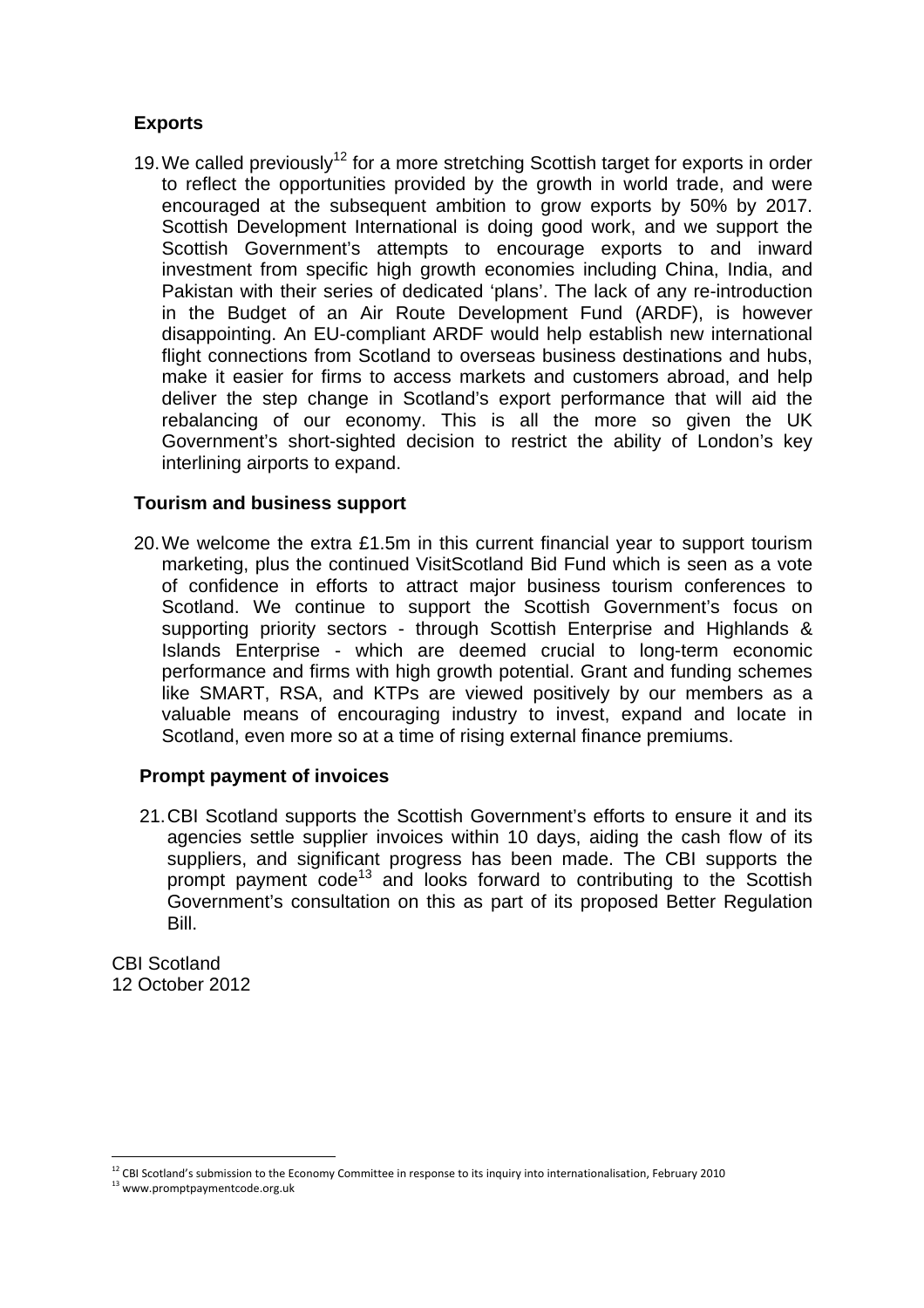# SUBMISSION FROM THE STUC

#### *1 Introduction*

1.1 It is highly unlikely that the economy will recover to any significant extent during Budget year 2013-2014. Most forecasts predict that growth will return in 2013 but not at a rate consistent with a substantial fall in unemployment. A range of domestic (fiscal consolidation, growing economic insecurity, falling real wages and household income, weak business and consumer confidence etc) and international factors (on-going problems in Eurozone, weakness in developing nations, potential for recession in US etc) will continue to combine to ensure that GDP and employment growth remain very weak. It is sobering to reflect that over four years since the start of the recession total output remains well below its pre-recession peak; manufacturing, construction and exports are not even close to achieving prerecession levels.

1.2 The latest labour market and GDP statistics provide little cause for optimism:

- The Scottish economy contracted by 0.4% in the  $2^{nd}$  quarter of 2012 thereby extending the recession into its third quarter. The Scottish economy has contracted in 9 out of the last 16 quarters;
- The latest contraction was partially attributable to a decline of 2.2% in manufacturing. With growth of 1.9% in business and financial services there is little sign of the much vaunted 'rebalancing';
- Scottish unemployment rose by 7,000 to 222,000 in the three months to August 2012. Whilst clearly rising unemployment is worrying in and of itself, the STUC has consistently stressed throughout the course of the current slump that the headline unemployment statistics do not begin to tell the full story of what is happening in the labour market: full-time jobs have fallen by 100,000 and many of those that have been replaced at all, are now part-time and/or temporary insecure jobs. The Scottish Government estimates that over 240,000 people are 'underemployed' i.e. unable to work the hours they need in part-time or full-time jobs;
- Although the latest statistics show a welcome fall in the claimant count, youth unemployment remains much too high and, most worryingly, very long-term youth unemployment (18-24 year olds claiming JSA for over a year) continues to rise at a considerable pace – over 5% in the year to August 2012.

#### *2 Scottish Budget*

2.1 With the economy and labour market so fragile, it is important to be realistic about the potential of the Scottish Budget to boost growth *in the short-term*. The STUC believes that both the Scottish Government and its political opponents have been guilty of exaggerating the possibilities in this regard. Yes, it is important that measures are implemented that keep people in jobs and lead to new jobs being created but with monetary policy at the limits of its effectiveness, rapid fiscal consolidation and firms on investment strike, Scottish Government measures are unlikely to be hugely effective.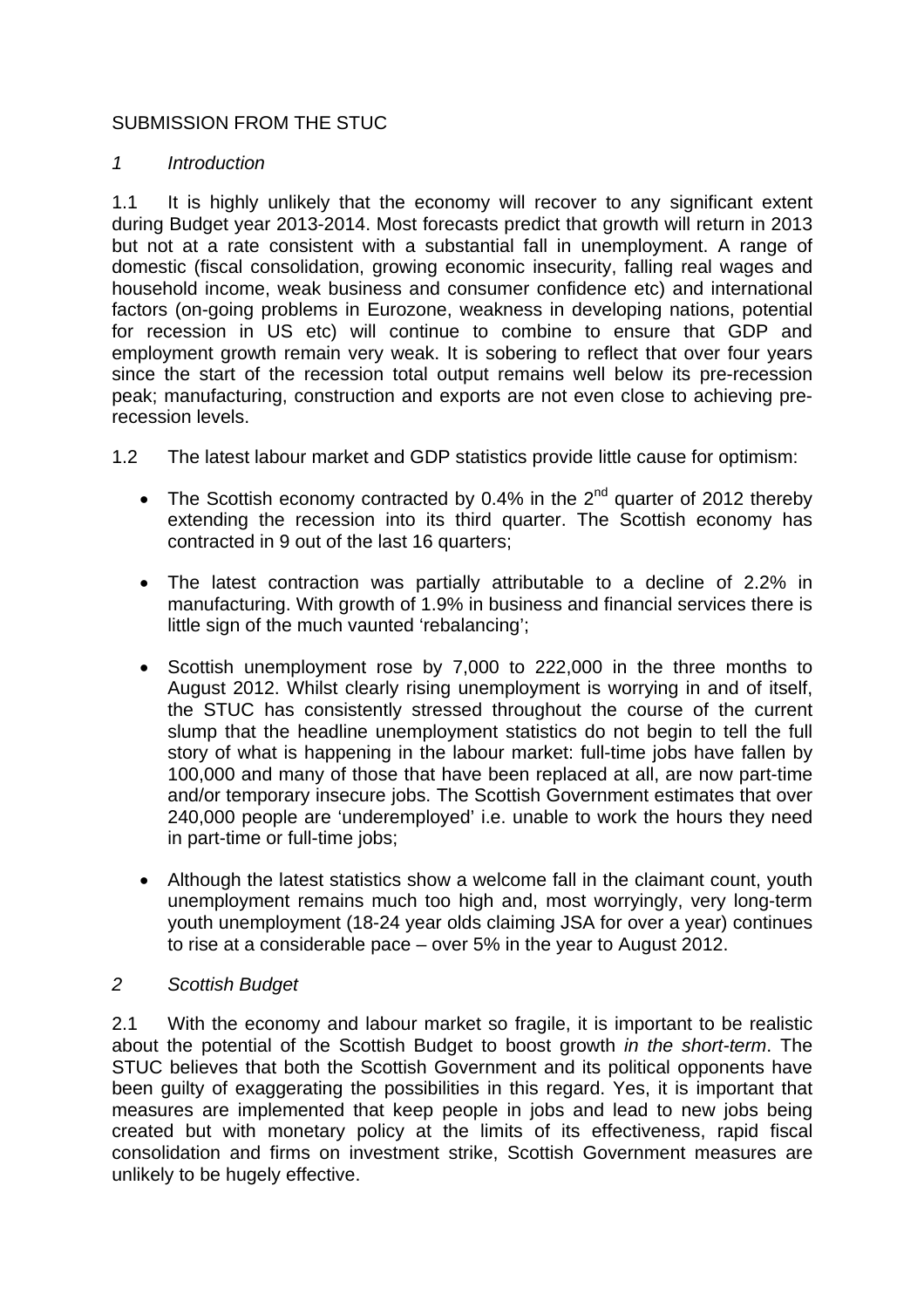## *3 Areas of interest to the Committee*

*Whether the 2013-14 budget and the 3 year spending review contributes to sustainable economic growth within the next year and supports structural change in the long term?* 

3.1 It is not clear what is meant by 'structural change' in this context. Structural change could refer to many things: privatisation, deregulation, sectoral shifts (i.e. the 'rebalancing' from finance to manufacturing referred to above or the deliberate running down of polluting sectors for environmental reasons) leading to skills obsolescence/new skill demands, long-term spending reductions, growing the private sector as a proportion of all economic activity, growing the proportion of economic activity accounted for by SMEs etc.

3.2 Leaving aside the necessity for, or desirability of, structural change in the Scottish economy, it is not immediately clear that the Scottish Budget has a significant role to play in facilitating or supporting such change. Some structural change will inevitably result from global economic pressures and it may be that the Scottish Government's main role is to plan for and react to this change (whilst hopefully trying to influence some of the less benign consequences of the global economy) rather than 'supporting' it.

3.3 In terms of the sectoral composition of the Scottish economy, significant reductions in DEL's suggest a diminishing share of economic activity accounted for by the devolved state. However, the scale of the impact on total public spending to GDP ratio is uncertain: private sector activity is very weak and could remain so for some time and the share of reserved public spending will continue to be inflated by debt interest payments and the costs of paying for high unemployment.

3.4 We return below to whether the Budget is consistent with the Scottish Government's Economic Strategy which at least in part promotes growth in sectors where Scotland is adjudged to have comparative advantage.

*Whether and how the resources allocated in the Economy, Energy and Tourism Budget line will be applied effectively to assist economic recovery and long-term growth?* 

3.5 The STUC does not believe that the resources allocated in the EET Budget line can credibly be regarded as tools to boost economic recovery at this time. Indeed, it is probably damaging to conceive of them in this way. Yes, effective organisations such as Scottish Enterprise and HIE will always have an important role to play in supporting growing businesses but it is important that crucial longer-term investments are not threatened by switching resources to short-term measures of dubious value.

3.6 The STUC is convinced that the UK Coalition Government's decision to scrap England's Regional Development Agencies has benefitted Scotland significantly. Our discussions with colleagues in Scottish Government and its agencies and perhaps more importantly with our colleagues in the TUC's regional offices lead us to conclude that inward investment in England has suffered greatly and that Scotland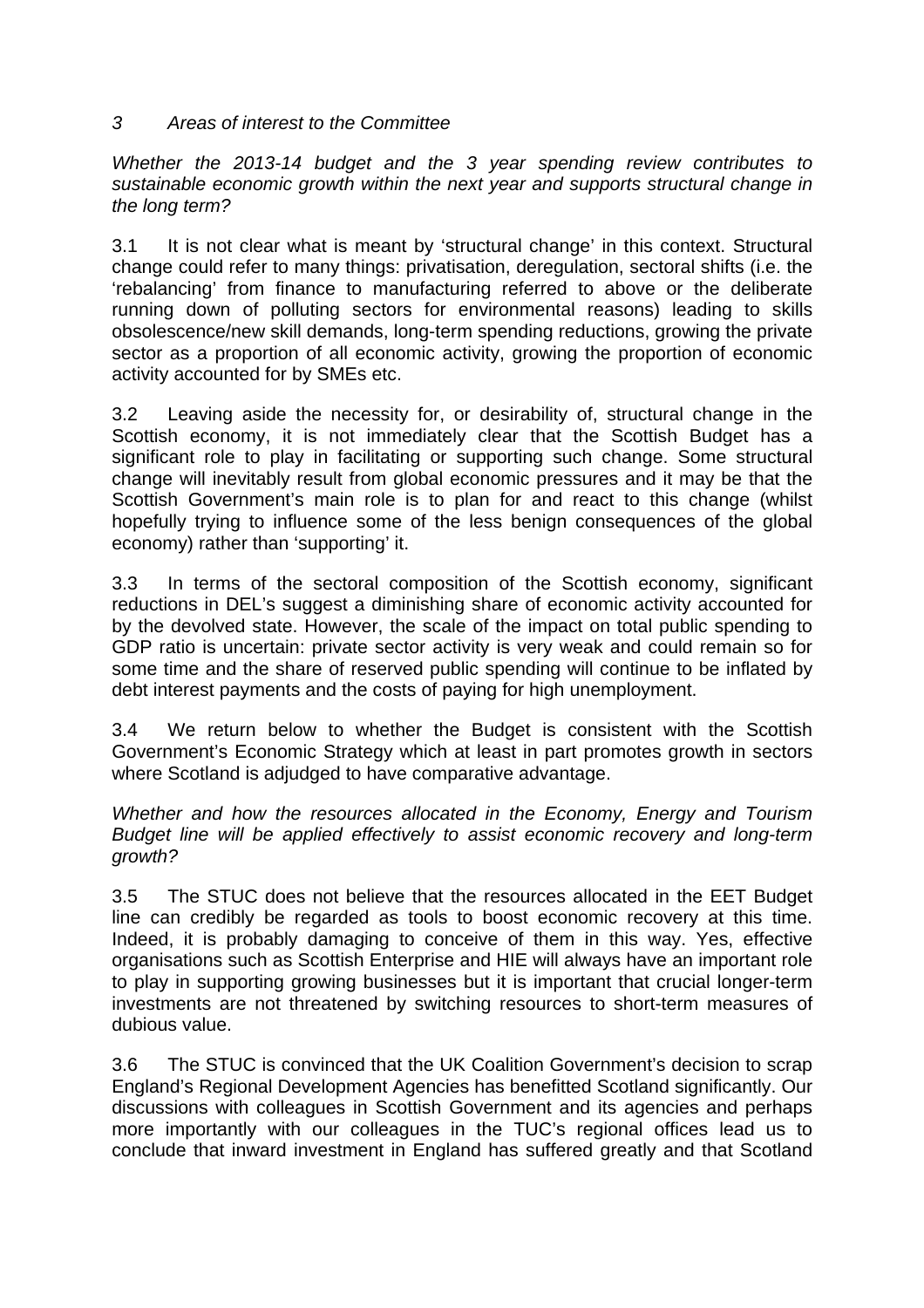has been handed a discernible competitive advantage. The latest inward investment statistics seem to prove the point.

3.7 Therefore, at a time when the benefits of a properly resourced, effective enterprise network should be apparent to all, the STUC is concerned by the potential impact of:

- Real terms budget cuts for the enterprise bodies between now and 2014-15;
- Significant real terms budget cuts in the innovation and industries budget cuts that will be implemented as research increasingly emphasises the crucial role of public support for innovation;
- The very significant efficiency savings being demanded of the Strategic Forum partners. The STUC 's main concern here is that the type of efficiency savings proposed in the Budget (greater collaboration and alignment, integrating and streamlining back-office and corporate services) will simply not be achievable. Pressure may therefore build to cut crucial employment enhancing investments.

3.8 As discussed with the Committee last year, the STUC believes the substantial spend currently allocated to the Small Business Bonus scheme would be much more effectively spent on effective business support for growing firms or innovation support mechanisms. Reallocating this spend to help address Scotland's most enduring structural failure – the failure of the financial sector to support growing, innovative businesses with patient, committed capital – would provide the greatest long term benefit.

*Whether spending decisions within the economy, energy and tourism portfolio aligns with the Scottish Government's overarching purpose of increasing sustainable economic growth?* 

3.9 It is reasonable that the energy, as a key area of potential employment growth, should receive additional resources. However, again, it is worrying that wider business support activities – innovation and provision of patient capital – may well suffer as a result.

*Consider what progress the Scottish Government is making in delivering its overarching purpose through its spending decisions with reference to the National Performance Framework (NPF) with specific regard to the economic growth, productivity, solidarity and sustainability purpose targets?* 

3.10 It is important to acknowledge the limits of the Scottish Government's ability to affect the targets below (which raises some questions about the wisdom of setting some of these targets in the first place). In an economy suffering a crisis of aggregate demand, a government that does not control macroeconomic policy or have the ability to deficit spend will only be able to affect the level of economic activity and employment at the margins.

To take the targets in turn: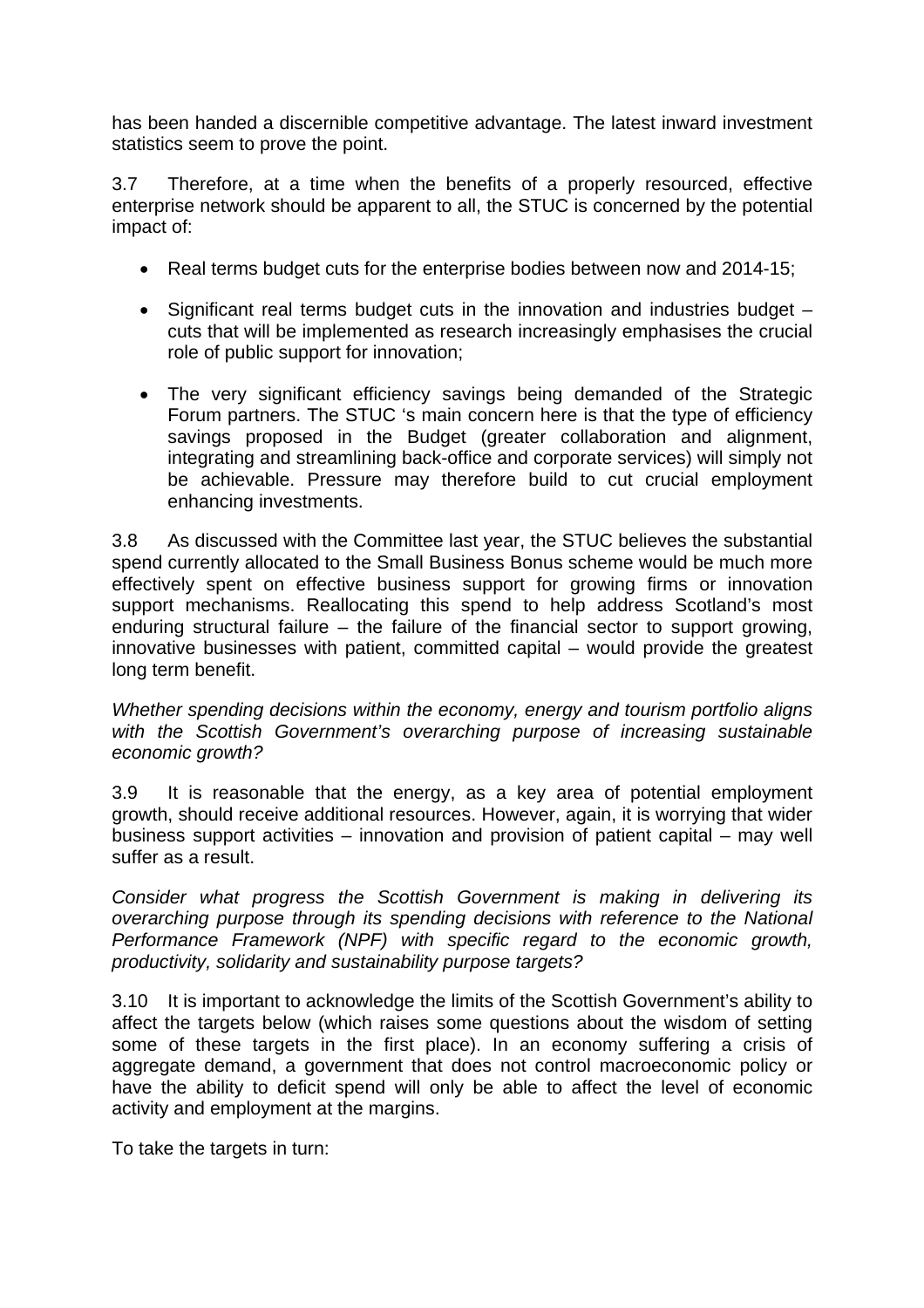*Sustainable Economic Growth - To match the growth rate of the small independent EU countries by 2017* 

The STUC was never convinced that this target was appropriate or based on a sound appraisal of economic potential in Scotland and other nations. It is entirely possible that this target will be achieved through growth collapsing in some of these other nations rather than a sustainable and substantial improvement in Scotland's long-term growth rate.

 *Productivity - To rank in the top quartile for productivity amongst our key trading partners in the OECD by 2017* 

While raising the rate of productivity is a very legitimate aspiration, the timescale is very challenging given the long-term nature of many of the investments required to make a difference. The STUC is also continually exasperated by the narrow nature of the debate around productivity which eschews any consideration of how people are managed in the workplace.

Productivity has collapsed across the UK during the current slump; a consequence of the scale of the fall in output not being matched by a rise in unemployment. The positive view is that by keeping people in jobs current and future costs will be reduced. A more negative view is that many insecure jobs in low wage, low productivity sectors are being created with related consequences for the Scottish Government's target (as well as potentially profound impacts on individuals, families and communities).

 *Solidarity - To increase overall income and the proportion of income earned by the three lowest income deciles as a group by 2017* 

Given the importance of benefits and tax credits to the three lowest income deciles the prospects for achieving this target do not look encouraging. This is clearly not the fault of the Scottish Government and it is difficult to see how the Scottish Budget could make a tangible difference at time when Fraser of Allander estimate that £2bn will be stripped from the Scottish economy in benefit cuts alone by 2015.

 *Cohesion - To narrow the gap in participation between Scotland's best and worst performing regions by 2017*

The STUC has not managed to complete a proper analysis with reference to employment and ILO unemployment and inactivity rates. However, the claimant count, which is more accurate and up to date does suggest that the slump has only further embedded regional inequalities. A table showing the position at the start of the recession and again in August this year is attached at Annex A. It shows that the worst performing areas (highest claimant count) in 2008 remain the worst performing areas now although other areas have registered steeper increases in the claimant count.

 *Sustainability - To reduce Greenhouse Gas emissions by 80 per cent by 2050*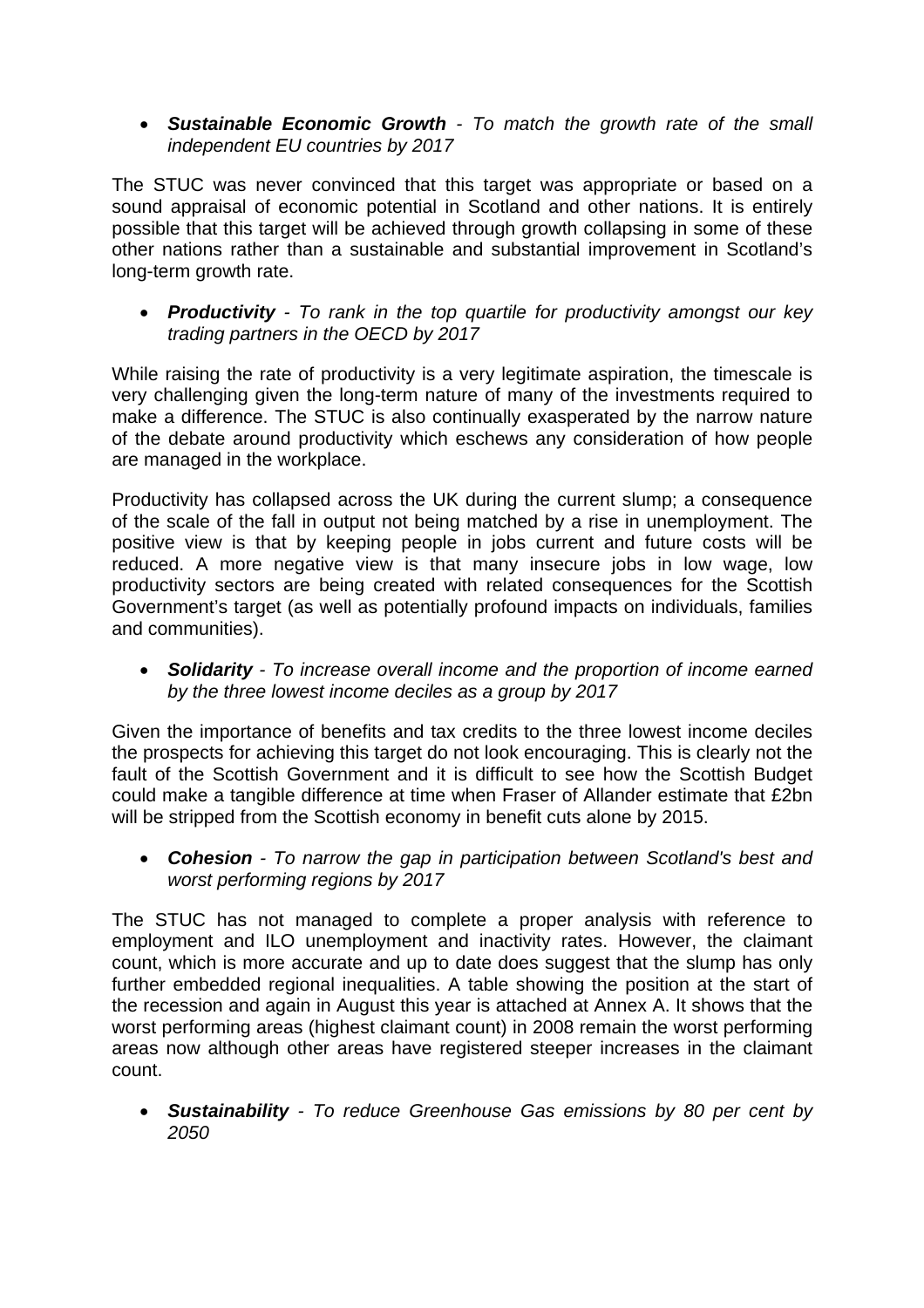The STUC supports this important and stretching target and was therefore surprised to hear the Cabinet Secretary frame his Budget announcement as supporting the 'relentless pursuit of economic growth'. It is difficult to reconcile this target with such a narrow view of economic development. The STUC's scepticism is increased by the Scottish Government's proposal in the Better Regulation Bill to hand environmental (and other) regulators a statutory duty to 'promote economic growth' alongside their core function.

Clearly meeting this target demands significant structural change in the Scottish economy. It is not clear how this Budget or spending review or indeed the policy framework supports such a shift.

*Planned expenditure on renewable energy and fuel poverty and the impact of this expenditure on meeting the Climate Change (Scotland) Act 2009 targets* 

3.11 As mentioned above it is appropriate that energy receives additional resources for both economic development and environmental reasons. Realising Scotland's potential in renewables will create quality jobs – hopefully a significant number will be in fragile peripheral economies in Western isles, Caithness etc – provide export opportunities and contribute to emissions reduction. However, much more is required to address fuel poverty and meet the Climate Change targets; major modal shift in transport is but one factor.

*The impact of the 2013-14 budget and the 3 year spending review allocations within the economy, energy and tourism portfolio on tackling poverty.* 

3.12 The links between this spend and tackling poverty are not exactly made obvious in the Budget; indeed, there is still some distance to travel if the Scottish Government's economic growth and poverty strategies are to be properly aligned. One example, is the claim made in the 'Supporting Recovery and Delivering Sustainable Growth' paper published in September 2012 which states:

*"the Procurement Reform Bill…will ensure that community benefit clauses are included in all new major public sector contracts and that public contracts do more to boost jobs and the Scottish economy*".

3.13 Unfortunately, the consultation on the Bill, which closes in November, proposes nothing of the kind. Instead, on community benefit clauses, it offers only the very weak proposal,

*"To ensure that public procurement spending supports the creation of new training and employment opportunities, we propose to make it a requirement that those awarding major contracts must consider including community benefits clauses and publish, with the contract notice, a statement of their approach to delivering these benefits through the contract or the reason why the contract is not considered suitable for inclusion of community benefit clauses".* 

3.14 The STUC has argued for some time that there is a fundamental disconnect within an economic strategy that aims to reconcile what is euphemistically called a 'supportive business environment' with laudable social objectives. Unfortunately, this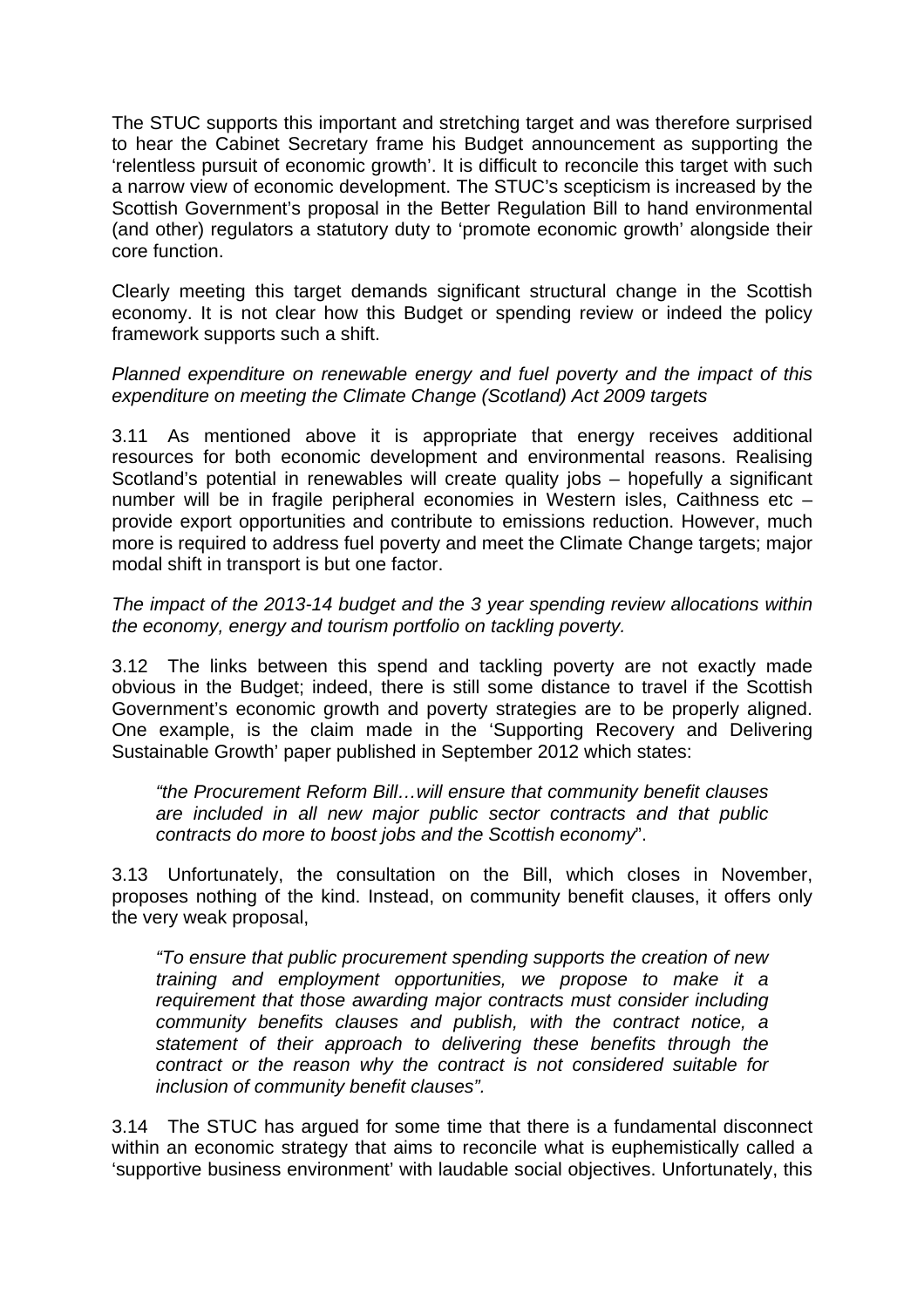draft Budget is not the first document to sidestep the difficult decisions and trade-offs (between business and collective prosperity, between growth and sustainability, between profit and wages etc) inherent in such a strategy.

**STUC October 2011**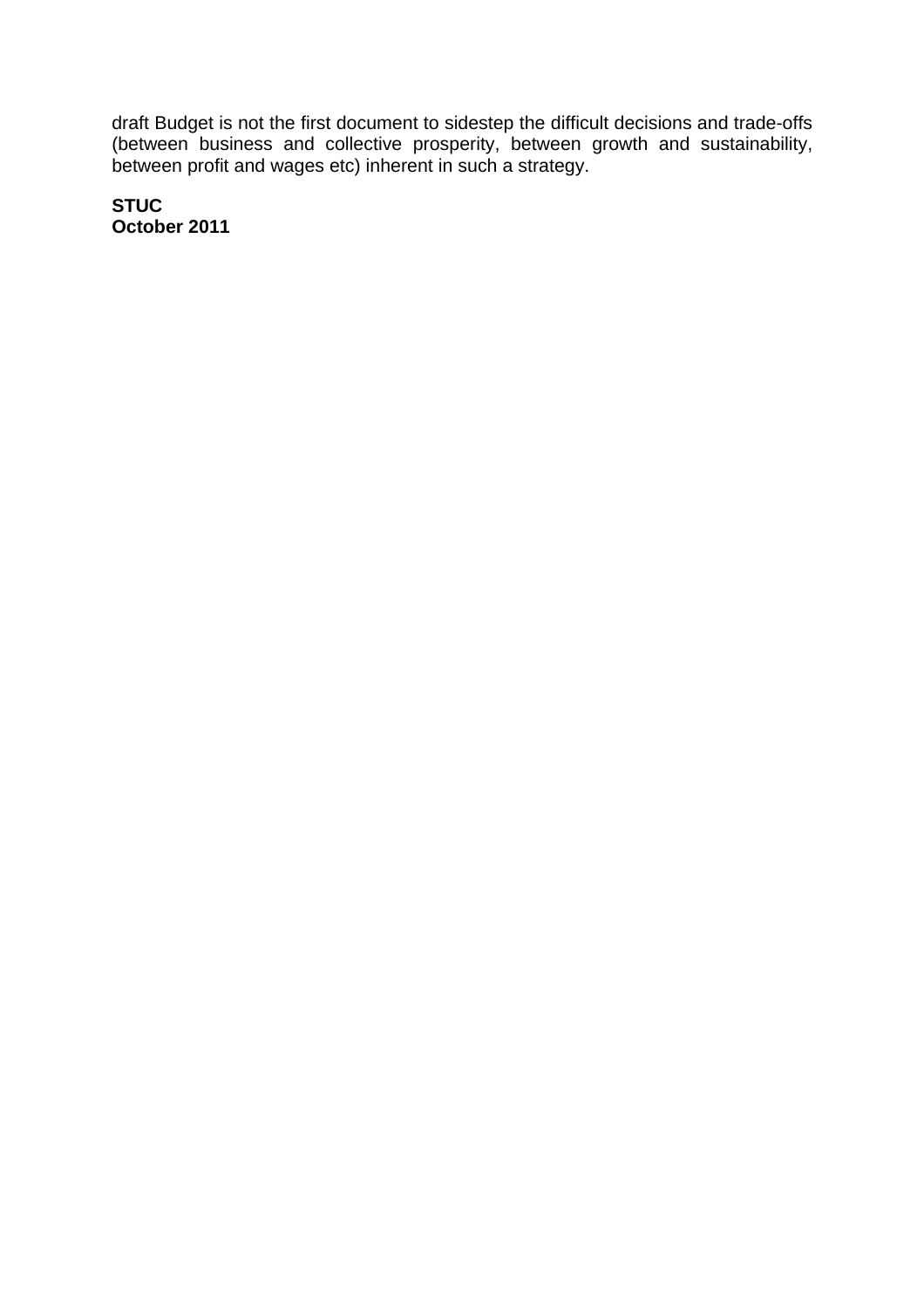#### **Annex A**

The figures below are a breakdown of Local Authority of those claiming benefits in March 2008 compared to those claiming in August 2012

| local authority                | <b>March 2008</b><br>August 2012 |       |         |      |                  |
|--------------------------------|----------------------------------|-------|---------|------|------------------|
|                                | number                           | rate  | number  | rate | % increase 08-12 |
| <b>Aberdeen City</b>           | 1,680                            | $1.2$ | 3,381   | 2.2  | 101.3            |
| Aberdeenshire                  | 1,143                            | 0.7   | 2,142   | 1.3  | 87.4             |
| <b>Angus</b>                   | 1,234                            | 1.8   | 2,413   | 3.5  | 95.5             |
| <b>Argyll and Bute</b>         | 1,202                            | 2.1   | 1,740   | 3.1  | 44.8             |
| <b>Clackmannanshire</b>        | 822                              | 2.5   | 1,812   | 5.5  | 120.4            |
| <b>Dumfries &amp; Galloway</b> | 2,038                            | 2.2   | 3,454   | 3.8  | 69.5             |
| <b>Dundee City</b>             | 3,298                            | 3.5   | 6,140   | 6.5  | 86.2             |
| <b>East Ayrshire</b>           | 2,523                            | 3.2   | 5,007   | 6.4  | 98.5             |
| <b>East Dunbartonshire</b>     | 881                              | 1.3   | 1,811   | 2.7  | 105.6            |
| <b>East Lothian</b>            | 702                              | 1.2   | 1,963   | 3.2  | 179.6            |
| <b>East Renfrewshire</b>       | 609                              | 1.1   | 1,402   | 2.5  | 130.2            |
| Edinburgh, City of             | 5,544                            | 1.7   | 11,383  | 3.3  | 105.3            |
| <b>Eilean Siar</b>             | 385                              | 2.4   | 525     | 3.3  | 36.4             |
| <b>Falkirk</b>                 | 2,088                            | 2.1   | 4,570   | 4.6  | 118.9            |
| <b>Fife</b>                    | 6,246                            | 2.7   | 11,149  | 4.7  | 78.5             |
| <b>Glasgow City</b>            | 14,290                           | 3.5   | 25,261  | 6.1  | 76.8             |
| Highland                       | 2,419                            | 1.7   | 3,788   | 2.7  | 56.6             |
| Inverclyde                     | 1,891                            | 3.6   | 3,021   | 5.9  | 59.8             |
| <b>Midlothian</b>              | 851                              | 1.6   | 2,174   | 4.2  | 155.5            |
| <b>Moray</b>                   | 1,040                            | 1.9   | 1,398   | 2.5  | 34.4             |
| <b>North Ayrshire</b>          | 3,305                            | 3.8   | 6,031   | 7.0  | 82.5             |
| <b>North Lanarkshire</b>       | 5,292                            | 2.5   | 12,491  | 5.8  | 136.0            |
| <b>Orkney Islands</b>          | 115                              | 0.9   | 183     | 1.4  | 59.1             |
| <b>Perth and Kinross</b>       | 1,008                            | 1.1   | 2,214   | 2.4  | 119.6            |
| <b>Renfrewshire</b>            | 2,653                            | 2.4   | 5,585   | 5.0  | 110.5            |
| <b>Scottish Borders</b>        | 954                              | 1.4   | 2,099   | 3.0  | 120.0            |
| <b>Shetland Islands</b>        | 128                              | 0.9   | 215     | 1.5  | 68.0             |
| <b>South Ayrshire</b>          | 1,697                            | 2.4   | 3,169   | 6    | 86.7             |
| <b>South Lanarkshire</b>       | 3,970                            | 2.0   | 9,513   | 4.7  | 139.6            |
| <b>Stirling</b>                | 882                              | 1.5   | 1,968   | 3.4  | 123.1            |
| <b>West Dunbartonshire</b>     | 2,025                            | 3.4   | 3,855   | 6.5  | 90.4             |
| <b>West Lothian</b>            | 2,334                            | 2.1   | 4,385   | 3.9  | 87.9             |
| <b>Scotland</b>                | 75,249                           | 2.2   | 146,242 | 4.3  | 94.3             |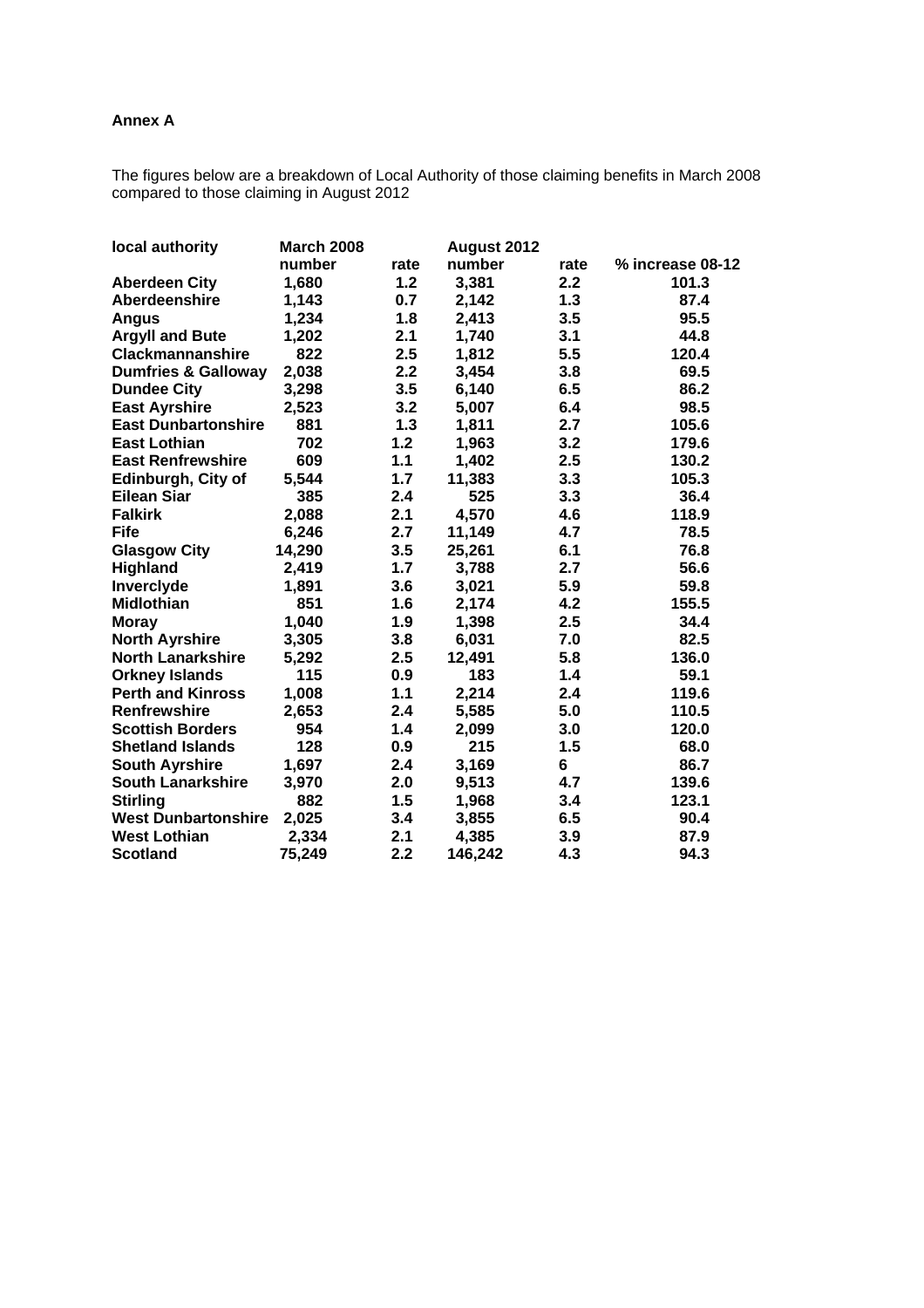#### SUBMISSION FROM FEDERATION OF SMALL BUSINESSES

#### **Introduction**

The FSB is Scotland's largest direct-member business organisation, representing over 20,000 members. The FSB campaigns for an economic and social environment which allows small businesses to grow and prosper.

We welcome the opportunity to submit comments to the Committee on the Scottish Government's Draft Budget.

#### **Context**

Over the last two years we have responded to the Scottish Government's spending plans by highlighting the need for economic stimulus, to ensure Scotland remained competitive and returned to growth. We focused on the importance of having a broad base of businesses to sustain and create jobs across the country.

Recent statistics suggest that the economic outlook is still uncertain. The Scottish unemployment rate is 8.2% while the rate for youth unemployment 23.7% , business confidence is lukewarm at best. We therefore maintain that economic recovery must be the priority for the Scottish Government's budget.

#### **Comments**

In the Cabinet Secretary's statement to Parliament last month, there were a number of positives for small businesses, particularly the retention of the crucial Small Business Bonus Scheme and the introduction of a new initiative to support small businesses to recruit. However, we pointed out that:

"The headline amount of spending in a particular department is often of less importance than how effectively that money is spent – and so it is with much of today's announcement."

We welcome budget proposals aimed at helping businesses grow, whether through infrastructure investment or recruiting more staff. But the extent to which these measures will work effectively for Scotland's small businesses will depend on how the spending is delivered. This is outlined in more detail below.

#### Employment

A recent report highlighted that 9 out of every 10 unemployed people who find work in the private sector do so either by becoming self-employed or being recruited by an SME. To maximise this potential, we need to ensure that the right support is there for small businesses looking to recruit. This may mean approaching employment schemes differently than has been done previously e.g. where the focus has arguably been on large employers and the public sector. The FSB recently commissioned a report to explore various aspects of small business recruitment such as how, when and why they choose to expand to better understand how public sector support can be more effectively deployed.

Job creation incentives and youth employment strategies generally focus on providing training places for individuals and finding employers to pick up those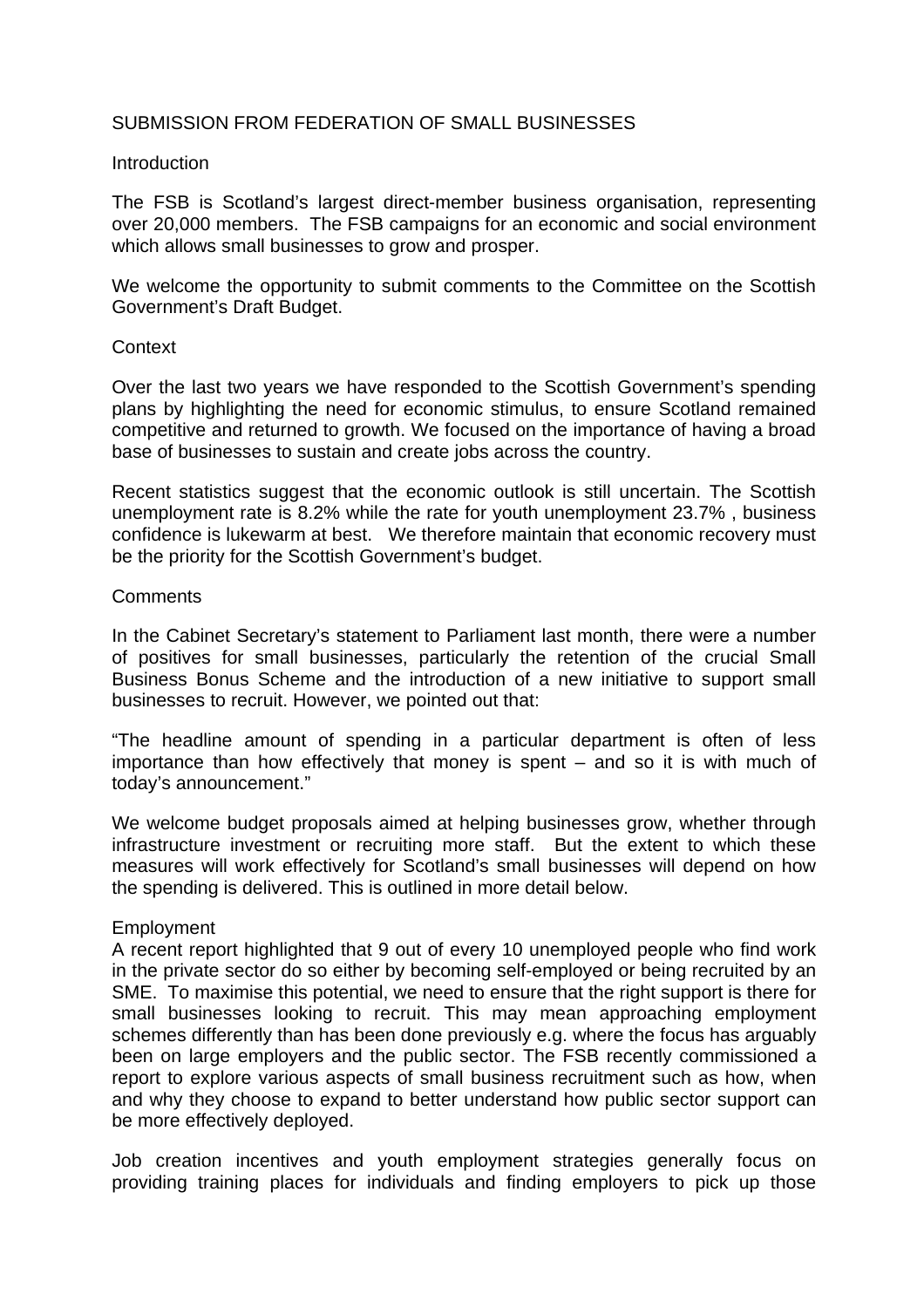places. However, the experience of many small businesses suggests that this approach is unsuitable. Consequently, we are not capitalising on those businesses' potential to expand.

We believe that, in addition to this traditional approach, we need greater emphasis on employment measures as part of a business growth approach. Specifically, we think more flexible funding solutions will help support jobs growth in small businesses. Our initial evidence suggests that locally-developed solutions, which take account of business priorities/labour demands and direct engagement with local businesses, may be more successful at creating sustainable employment in local small businesses than national schemes. This approach may be more resource-intensive in the short term but aligns well with preventative spending principles.

The Scottish Government's budget proposes to invest in a new scheme specifically aimed at SMEs. We welcome the recognition that smaller firms require a different approach and are keen to ensure that delivery of the scheme addresses the points above and genuinely caters for the needs of small employers.

**Colleges** 

Colleges have a key role to play in economic growth, not least in providing apprenticeships and training, but also in relation to business creation and entrepreneurship. We recognise the need for colleges to operate more efficiently and for greater collaboration. However, we are concerned about a decline in further education spending, despite additional allocations in the 2013-2014 budget.

In relation to a reduction in college places, at this stage we do not have sufficient detail to ascertain the extent to which this will affect businesses. Fewer part-time courses which are used by businesses training staff, or those seeking to re-train to re-enter the labour market, could be seen to have a negative impact on economic recovery. There may also be funding implications for institutions who rely on income generated from part-time courses.

Our response to the Scottish Government's consultation on reform of the post 16 training system sets out our priorities. In summary, we believe that colleges need to:

Reach out more to local businesses in order to better understand first hand their employment and training needs (only 10% of our members have been contacted by a college in the last 12 months, with 43% finding this interaction useful) rather than relying on labour market information based on broad sectoral norms.

- Deliver more flexible provision, which includes:
- Offering courses relevant to local businesses in bite size modules;
- Organising vocational courses along the lines of working patterns of the target industry (e.g. shift work, weekend work, evening work) promoting good timekeeping, attendance and reliability in students and enabling learners to access further education in work; and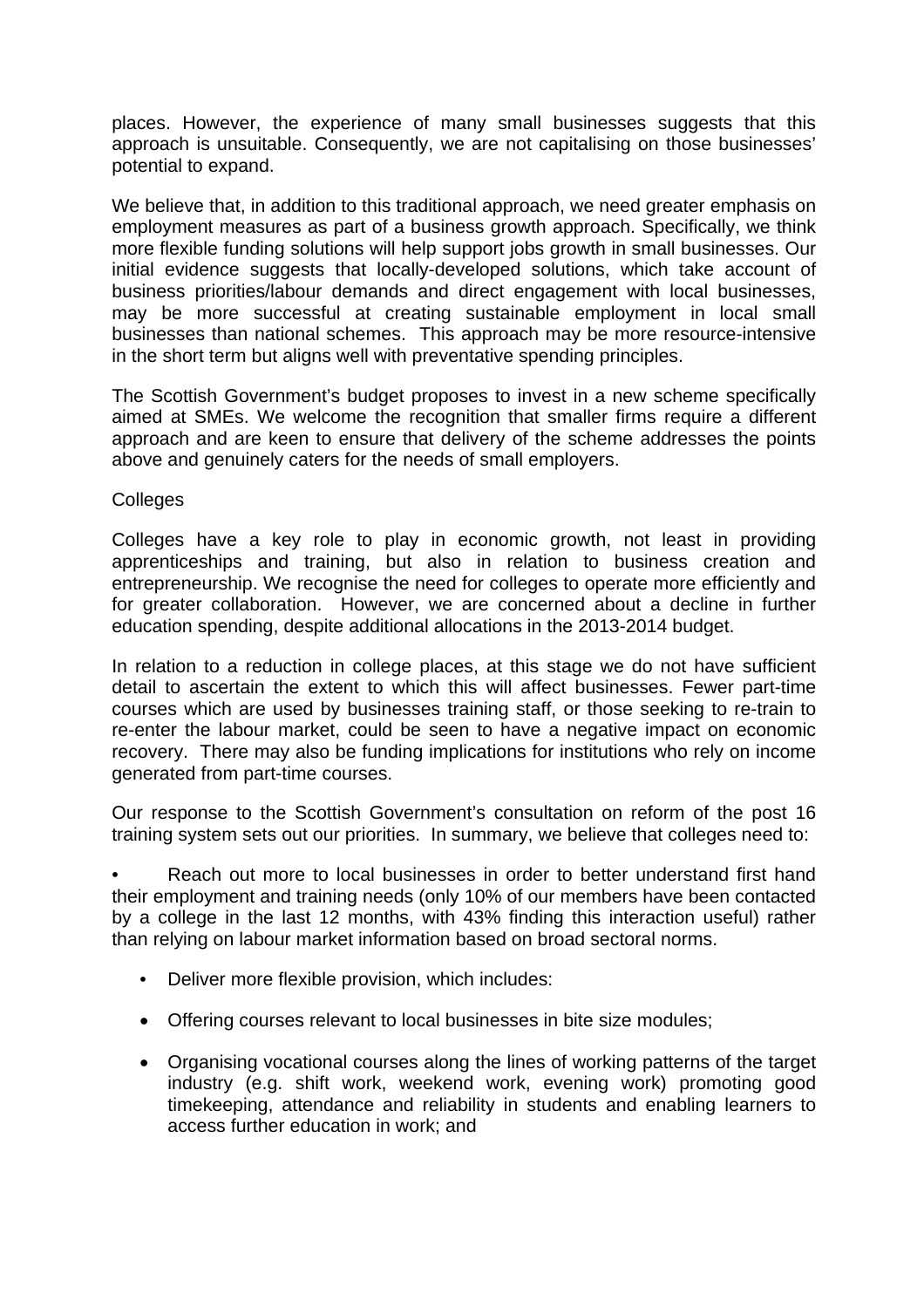- Ensuring access in appropriate locations, making efficient use of local campuses and avoiding the need for small businesses to send their trainees hundreds of miles away to receive relevant training. (This phenomenon is driven by funding models – only certain centres are funded to deliver certain apprenticeship frameworks for example; and lack of responsiveness to local labour market demand)
- Continue to offer and promote enterprise and entrepreneurship training as a core part of their provision, notwithstanding the lack of dedicated funding to for this support in Scottish colleges.

We are aware of a number of instances of good practice across the country. However, we believe consideration should be given to how the funding model could incentivise more widespread adoption of good practice.

#### **Procurement**

The Scottish Government's £9bn annual spend on goods and services, which flows from the budget, could be used more effectively to support jobs and spending in local communities.

We welcome efforts to improve procurement and to open up more opportunities for small businesses. However, current figures suggest that only 7% of spend goes to micro businesses in Scotland (93% of all businesses). We believe that a better balance is required between cost savings through procurement and using spending as an economic recovery lever. With clear benefits from spending locally we want to see more public bodies using best practice, such as appropriately-sized contracts, with proportionate conditions, to get maximum economic growth potential from public spending. The forthcoming Procurement Reform Bill will be a step forward, but the difference will be made by change at the front line by those making spending decisions.

#### Non-domestic rates

Funding the Small Business Bonus Scheme (SBBS) is vital and we welcome the commitment of the Scottish Government to retain this small business rates relief package. The SBSS has helped to address the imbalance in the rates burden between small and large businesses, particularly in retail and when rises in other overheads such as utilities and fuel are increasing the pressure on our small retailers, any help in reducing running costs gives businesses essential breathing space. An estimated one in eight recipients of the scheme claim that it has contributed significantly to their continued viability during the economic downturn.

We welcome the latest proposal to incentivise the occupation of empty property following last year's announcement of changes to rates relief for vacant premises. We maintain that better modelling of the impact of these proposals, probably as part of the wider review of non-domestic rates, would have been a better way to make changes.

With questions now being asked about the next revaluation (which would take effect in 2015) we look forward to the forthcoming review. As outlined in our paper on the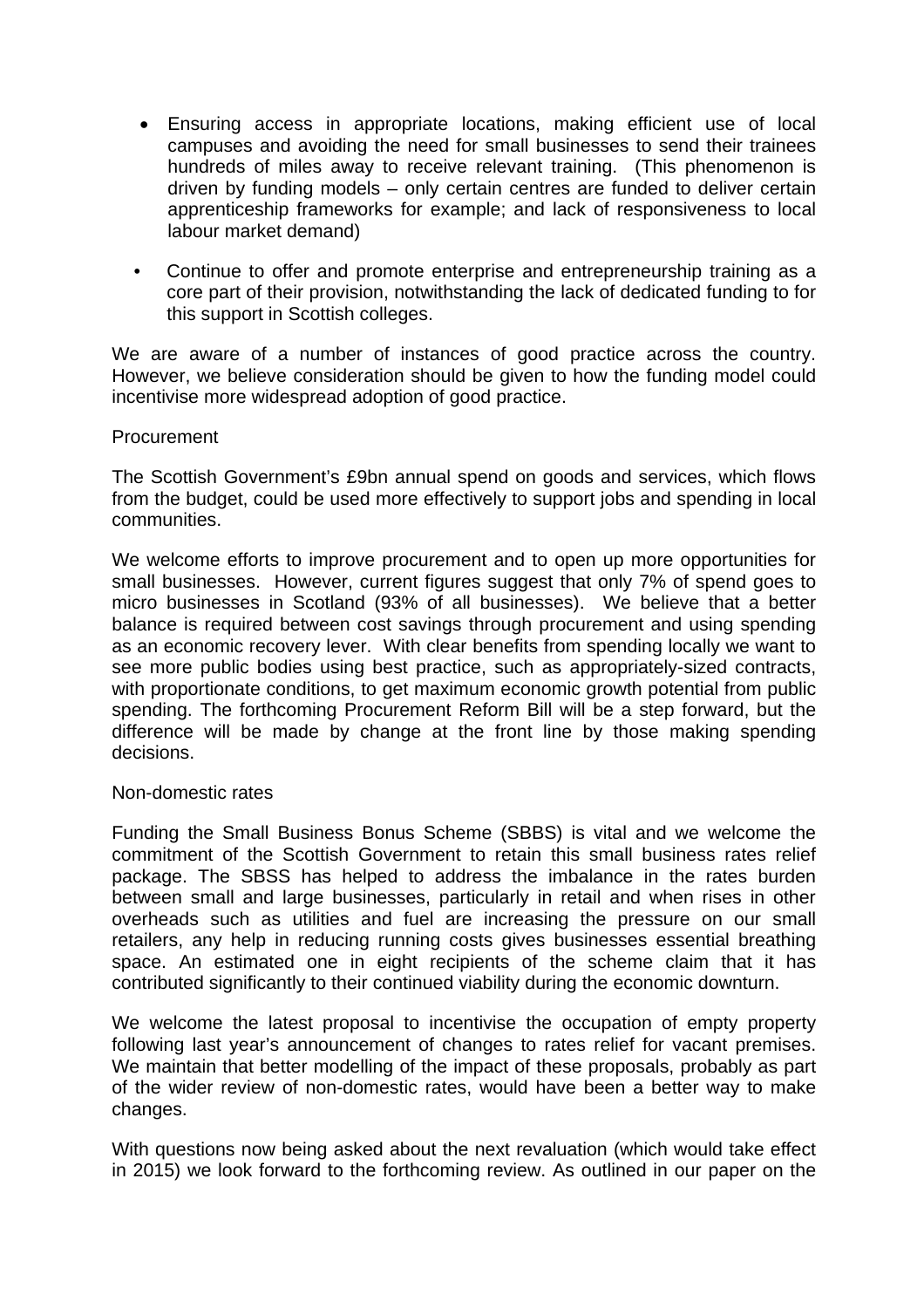2010 revaluation, we believe that various aspects of the revaluation process could be improved for small businesses.

Lastly, there is no doubt that the expected annual increase in the poundage rate (in line with inflation) will be a blow for those businesses currently paying business rates. The increase should not come as a surprise but clearly any rise in tax for businesses at a time when other costs are rising sharply will be difficult. Under these circumstances, we welcome the Scottish Government's ongoing commitment to maintain poundage rate parity with England.

Federation of Small Businesses October 2014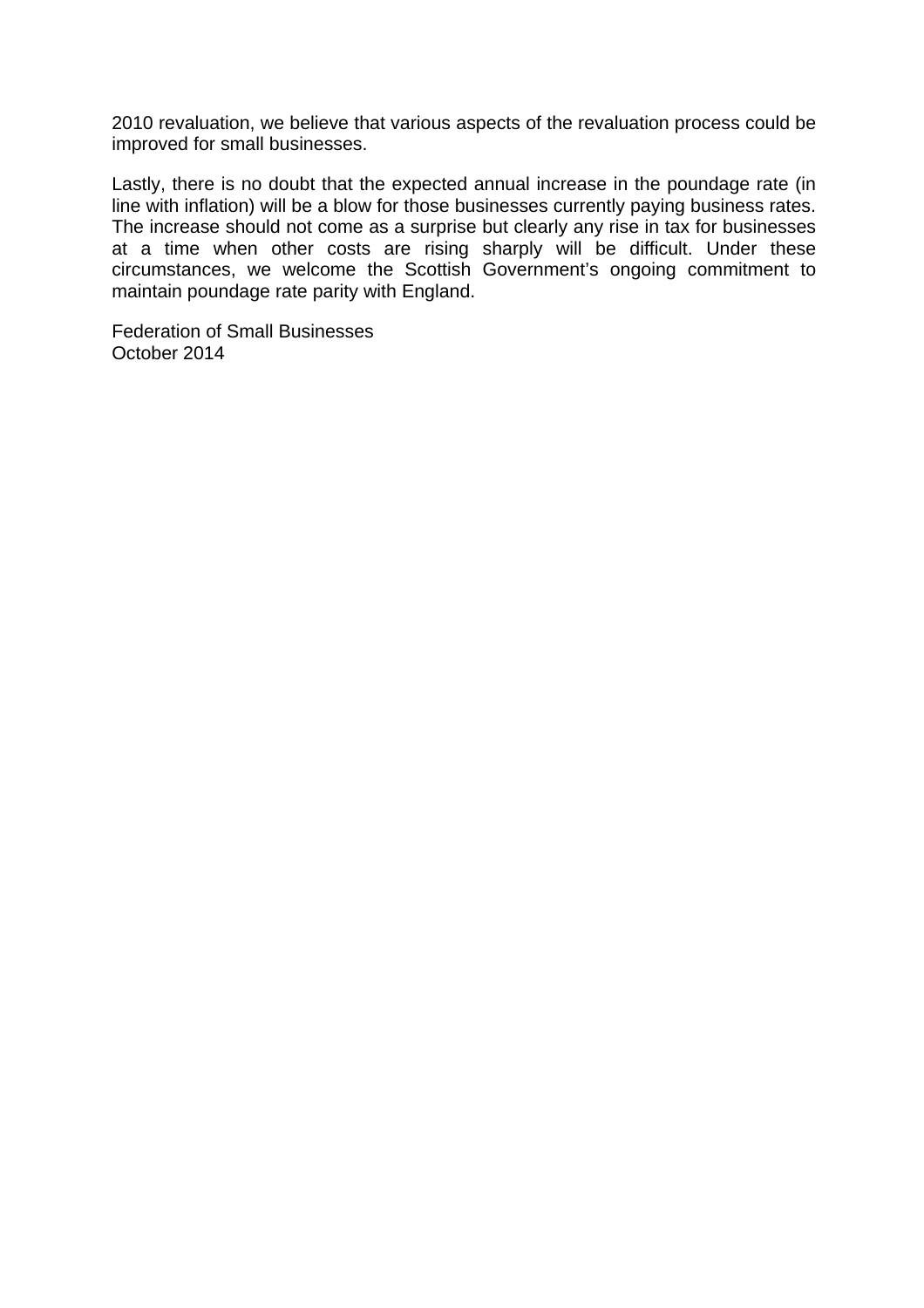# SUBMISSION FROM STOP CLIMATE CHAOS SCOTLAND

"Only by promoting environmental sustainability, and delivering a significant reduction in our greenhouse gas emissions, will we be able to deliver growth and benefits for all over the long-term."

Scottish Government's Economic Strategy<sup>14</sup>

#### **Introduction**

Stop Climate Chaos Scotland (SCCS) welcomes the opportunity to respond to the Committee's call for evidence on the draft Budget for 2013-14.

SCCS is a diverse coalition of 60 organisations campaigning together on climate change, including international development, faith and environment organisations, trade and student unions and community groups. We worked together to inform the debate around the Scottish Climate Change Act when it went through Parliament in early 2009. Since then we have continued our engagement with Parliament to ensure that Scotland meets the ambitious targets set in the Act.

In July 2012, the latest greenhouse gas emissions for Scotland were published, showing an increase of nearly 2% in 2010 compared to the previous year. This meant that the 2010 annual target, as set in the Scottish Climate Change Act, to reduce emissions by just 0.07%, was missed.

The Budget now presents a key opportunity to get the Act back on track and ensure Scotland never misses a legally-binding climate target again. This is important not only to provide the benefits and opportunities within Scotland of moving to a low carbon economy but also to retain our international reputation on climate change and ensure we play our part in delivering climate justice, particularly for the world's poorest communities who are already affected by its impacts.

In line with the Committee's focus in its Budget scrutiny this year to consider "whether the 2013-14 budget and the 3 year spending review contributes to sustainable economic growth within the next year and supports structural change in the long term" and "whether the budget matches the plans within the Government Economic Strategy" (one of the six priorities of that strategy being the transition to a low carbon economy), we have focused our evidence on the need to invest in a low carbon economy to meet our climate targets and secure multiple benefits for Scotland.

#### **Summary**

 $\overline{a}$ 

• In terms of "how well environmental priorities sit alongside an overall priority of sustainable economic growth", the current budget fails to give sufficient priority to the environmental imperative of delivering the Scottish Climate Change Act and falls short of realising the economic opportunities presented by the transition to a low carbon economy.

<sup>&</sup>lt;sup>14</sup> http://www.scotland.gov.uk/Resource/Doc/357756/0120893.pdf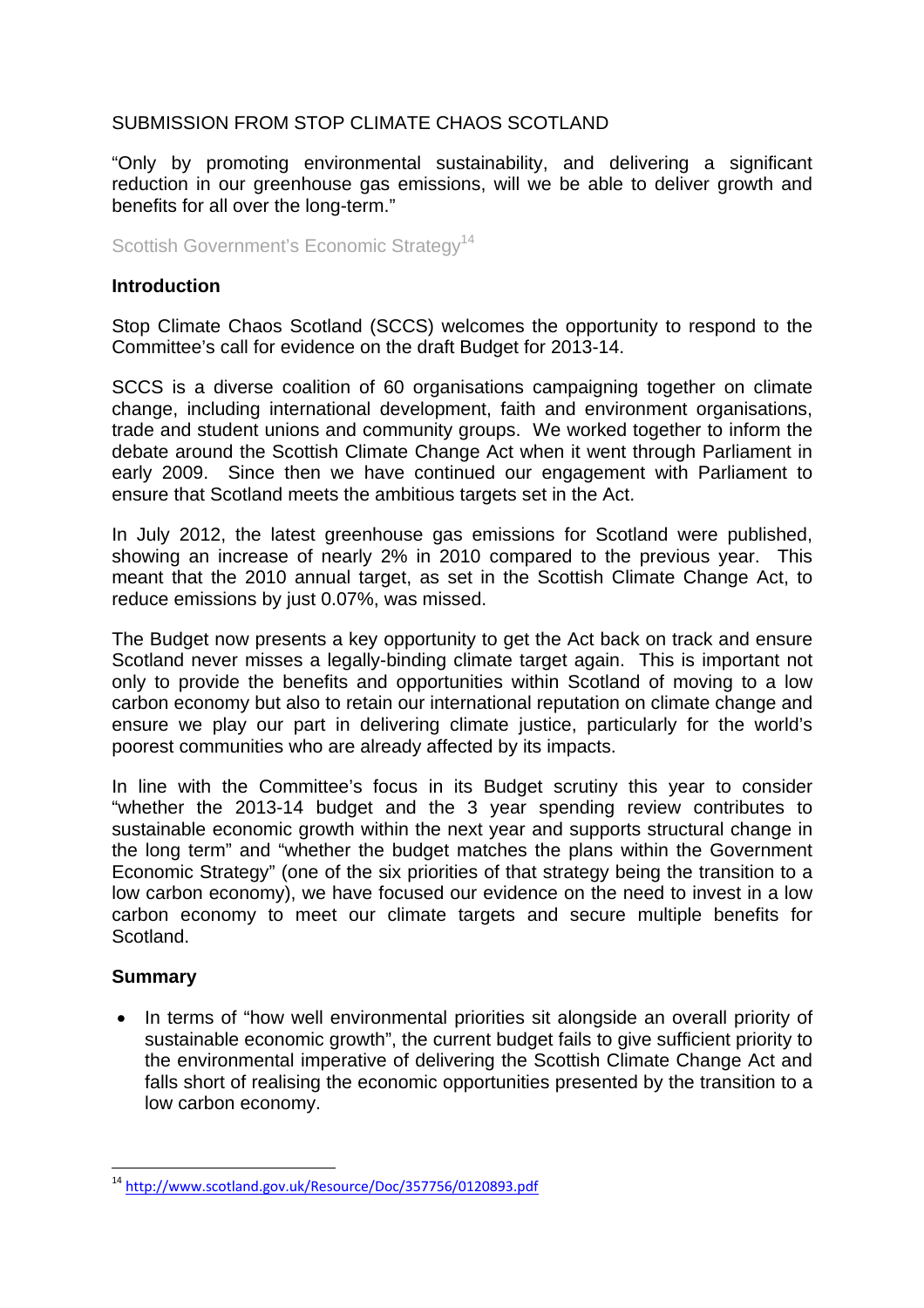- SCCS welcomes the Green Investment Package announced in the 2013-14 draft Budget, but does not believe that this funding is at a sufficient level to meet climate change targets, as set in the Climate Change (Scotland) Act 2009.
- SCCS recommends that this Budget provides at least £100m in public funding for National Retrofit Programme and moves towards 10% of the transport budget being allocated to active travel, alongside a decisive shift away from spending on large road-building programmes which will increase emissions.
- Moving towards a low carbon economy and funding measures to cut emissions will also bring multiple benefits right across the Scottish economy, including thousands of jobs and improved health.
- Stop Climate Chaos Scotland supports the work being done by Oxfam, WWF and others on alternative measures of prosperity and welcomes the Committee's inquiry in this area.

## **Opportunities and benefits of low carbon investment**

The Scottish Government has stated that there are "significant opportunities associated with the transition to a low carbon economy" including the potential for low carbon activity to grow to 10% of the Scottish economy by 2015 and provide 130,000 low carbon sector jobs by  $2020^{15}$ .

The CBI also recently confirmed that "Green or growth' is a false choice, highlighting that 'a third of the UK's economic growth in 2011-12 came from green business"<sup>16</sup>. While excellent progress has been made in Scotland to realise the potential of the renewable industry to reduce emissions and create green jobs, there is still much more that will need to be done in the home energy and transport sectors to ensure maximum impact of these opportunities can be reaped in Scotland.

#### **Homes and transport: key sectors to reduce emissions**

The 2010 emissions data published earlier this year showed that emissions from the housing and transport sectors are higher now than in  $1990^{17}$ . Transport and home energy efficiency programmes are two of the key areas where significantly more effort is required to meet our climate change targets. **SCCS recommends that the Budget provides at least £100m in public funding for home energy efficiency programmes and moves towards 10% of the transport budget being allocated to active travel.** At the same time, there needs to be a move away from spending vast amounts of public funds on carbon-intensive activities.

There is evidence<sup>18</sup> that investing in low carbon transport and energy efficiency/fuel poverty projects can bring benefits to small to medium businesses across Scotland. Because this work will be required across the country, it is much more accessible to smaller, local businesses than large road-building projects in particular locations

<sup>&</sup>lt;sup>15</sup> Scottish Government, Low Carbon Scotland: Meeting the emissions reduction targets 2010-2022, The Report on Proposals and Policies, http://www.scotland.gov.uk/Resource/Doc/346760/0115345.pdf<br>
<sup>16</sup> http://www.cbi.org.uk/infographics/how-the-uk-can-make-the-most-of-green-growth<br>
<sup>17</sup> http://www.scotland.gov.uk/Resource/0039/003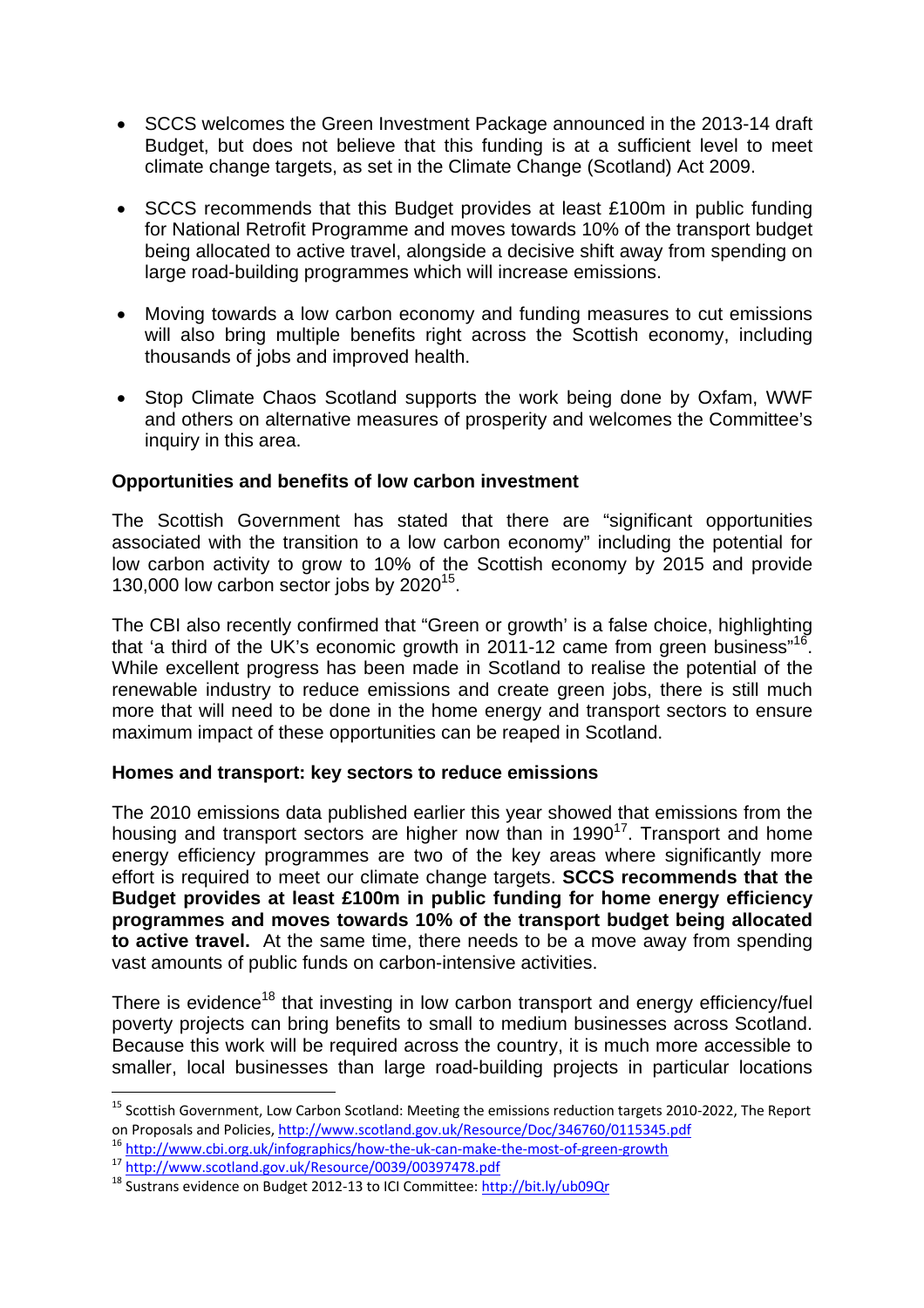would be. For example, the development of National Cycle Network route 78 (Oban-Ballachulish) was delivered by local firms. Small projects like these keep money in the local economy and ensure that capital investment and the resulting job creation is spread cross Scotland.

In addition, investing in low carbon activities can improve the health and well-being of the Scottish population, reducing costs in public health care and contributing to the economy. Increasing cycling rates by improving facilities has a positive effect on health and would translate into an annual economic value of up to £2.03 billion<sup>19</sup>. In another example, air pollution from transport and power stations results in an average reduction in lifespans of around 8 months. In Scotland, that equates to 5,000 deaths and up to £2 billion in health costs annually<sup>20</sup>. The most recent report on air pollution shows that Glasgow is failing to meet European standards for air quality $2^1$ .

In the Committee's Budget report last year, it was noted that: "The Cabinet Secretary for Infrastructure and Capital Investment...said— "we absolutely accept that investment in fuel poverty measures of the kind that we are taking is essential if we are to improve the nation's health, employment levels, environment and educational attainment". This has yet to be translated into sufficient funding for energy efficiency and fuel poverty programmes in the draft Budget for 2013-14, which provides £65m for energy efficiency and fuel poverty, less than the funding available in the current year and £5m less than in 2010-11.

# **Increased costs of not tackling Scotland's emissions**

Delaying action to tackle climate change will mean Scotland will not maximise the opportunities presented by developing Scottish expertise and industry around the low carbon economy, meaning we become increasingly reliant on importing green technology and expertise in future. Scotland's Climate Act provides clear, long-term policy direction that makes Scotland an attractive place for investment in low carbon industries. In order to fulfil this significant potential, the framework of the Act must be complemented by the necessary level of public sector funding to stimulate private investment.

# **Ensuring transparency and facilitating Parliamentary scrutiny**

SCCS notes the letter from the Committee to the Scottish Government<sup>22</sup>, requesting that the revised *Low Carbon Scotland, Report on Proposals and Policies* (RPP2) be published in time for this round of Budget scrutiny. The draft Budget does not fund the proposals and policies (for relevant years) required in the existing RPP, which

 $\overline{a}$ <sup>19</sup> Transform Scotland Trust, Towards a Healthier Economy,

http://www.transformscotland.org.uk/GetFile.aspx?ItemId=108<br>
<sup>20</sup> Friends of the Earth Scotland, 42% Better, <u>http://foe-scotland.org.uk/sites/files/42PercentBetter 0.pdf</u><br>
<sup>21</sup> http://uk-air.defra.gov.uk/library/annualrep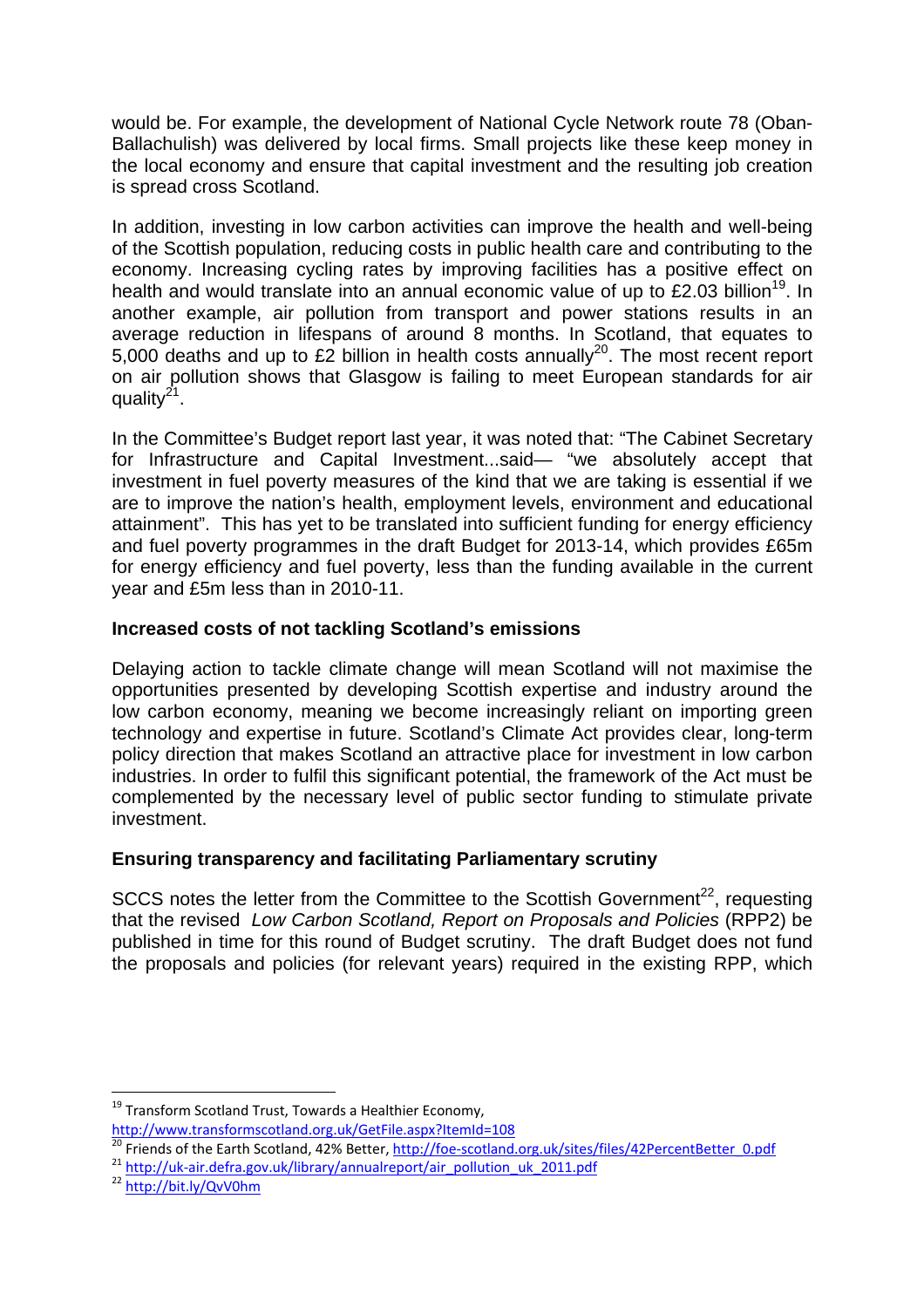therefore does not address the concerns the Committee's raised last year on this subject $23$ .

It is important that, having missed the first climate target and greater policy effort therefore being required to get us back on track, the Committee seeks clarification from Ministers as to how the draft Budget will ensure future climate targets will be met. As a minimum, RPP2 must accurately describe the funding commitment of the final budget and the actual resulting emissions savings so it is possible to see where additional reductions have been made.

#### **Conclusion**

Scotland has committed to the most progressive climate change legislation anywhere in the world. Given that the first emissions reduction target under the Scottish Climate Change Act has been missed, there must be considerably increased action to ensure that future targets can be met. This Budget provides a key opportunity to get us back on track.

However, the Budget as drafted does not allocate sufficient funding to low carbon transport, nor to home energy efficiency and fuel poverty programmes. SCCS calls for increased funding levels for these areas, while at the same time, reducing the huge levels of public funds which are allocated to road-building programmes and which will increase Scotland's emissions.

There are multiple benefits presented by shifting away from high carbon activities to a low carbon economy, such as improved health and well-being and substantial job opportunities. SCCS encourages the Committee to urge Government to urgently use these opportunities to reduce emissions and create positive benefits for people across Scotland, while meeting the emissions reduction targets set in the Scottish Climate Change Act.

Stop Climate Chaos Scotland October 2012

<sup>10</sup> The EET Committee Report on Budget 2012-13 noted that: "WWF and Stop Climate Chaos Scotland both called for a budget amendment in order to meet the Scottish Government's legally binding climate change targets." http://bit.ly/RGMn2L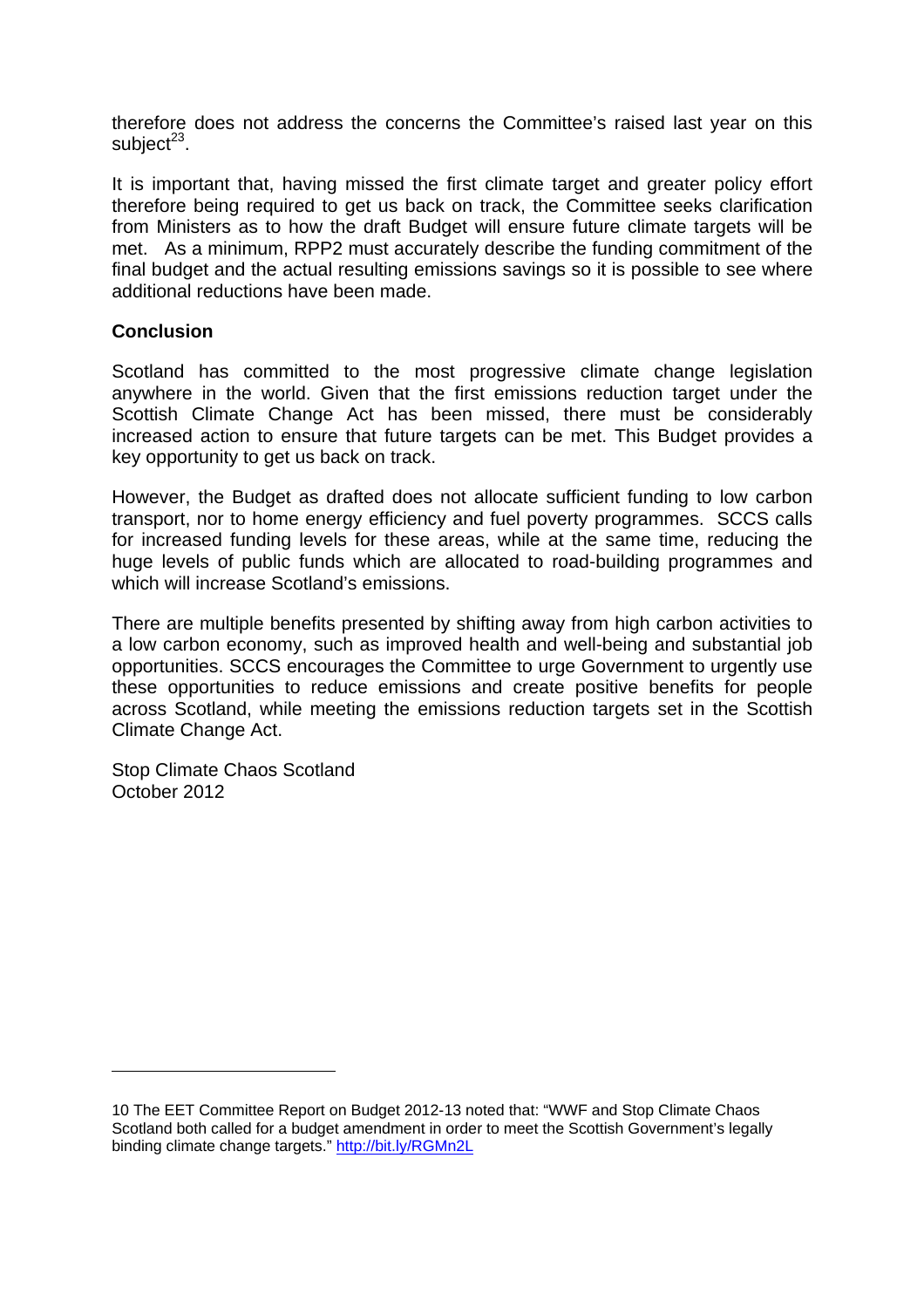## SUBMISSION FROM WWF SCOTLAND

WWF Scotland welcomes the opportunity to submit evidence to the Economy, Energy and Tourism Committee on the Draft 2013/14 Scottish Budget. All economies rely on the resources the natural environment provides, and we believe budgetary decisions should take into account the reality of the environmental limits of our one planet. The Scottish Budget is an important lever in securing a future where we live within environmental limits – a 'One Planet' economy. With the right framework and approach, Scotland can establish an economy that focuses on ensuring a good quality of life, wellbeing and healthy environment for all.

# **Summary**

- The National Performance Framework provides a good basis to help integrate spending decisions to deliver a flourishing sustainable Scotland. Focusing on sustainable economic growth alone risks undermining this potential to deliver on these broader outcomes.
- Last year three committees (EET, RACCE & ICI) echoed our concerns that Government spending plans were mis-aligned with their climate change commitments. We do not believe that the 2013-2014 budget addresses this and in the context of the Government missing the first emission reduction target set out in the Climate Change (Scotland) Act are particularly concerned about this.
- In order to prevent further climate targets being missed, the draft budget should be strengthened to get Scotland back on track to deliver on our low carbon future. The Green Investment Package is welcome but falls short of anything like the step change in investment required to make our homes and transport system low carbon.
- On homes, the Draft Budget for 2013-14 proposes £65m for energy efficiency and fuel poverty, less than the spend this year and £5m less than 2010/2011. Our analysis reveals that a significant shortfall exists in the level of spending necessary to meet our Climate emissions and fuel poverty targets and we urge Government to at least double investment in this area.
- On transport, the Draft Budget remains at odds with the need to cut emissions from this sector. While the proposals include welcome commitments on public transport and a modest boost to the cycling budget of £6m over two years, spending on active travel remains at under 2% of the budget rather than the 10% we believe is necessary.

# **Spending Decisions and the National Performance Framework**

The Government's Economic Strategy stated that 'only by promoting environmental sustainability, and delivering a significant reduction in our greenhouse gas emissions, will we be able to deliver growth and benefits for all over the long-term.<sup>24</sup> WWF believes the purpose of our economic framework, therefore, should be to

 $\overline{a}$  $^{24}$  http://www.scotland.gov.uk/Publications/2011/09/13091128/3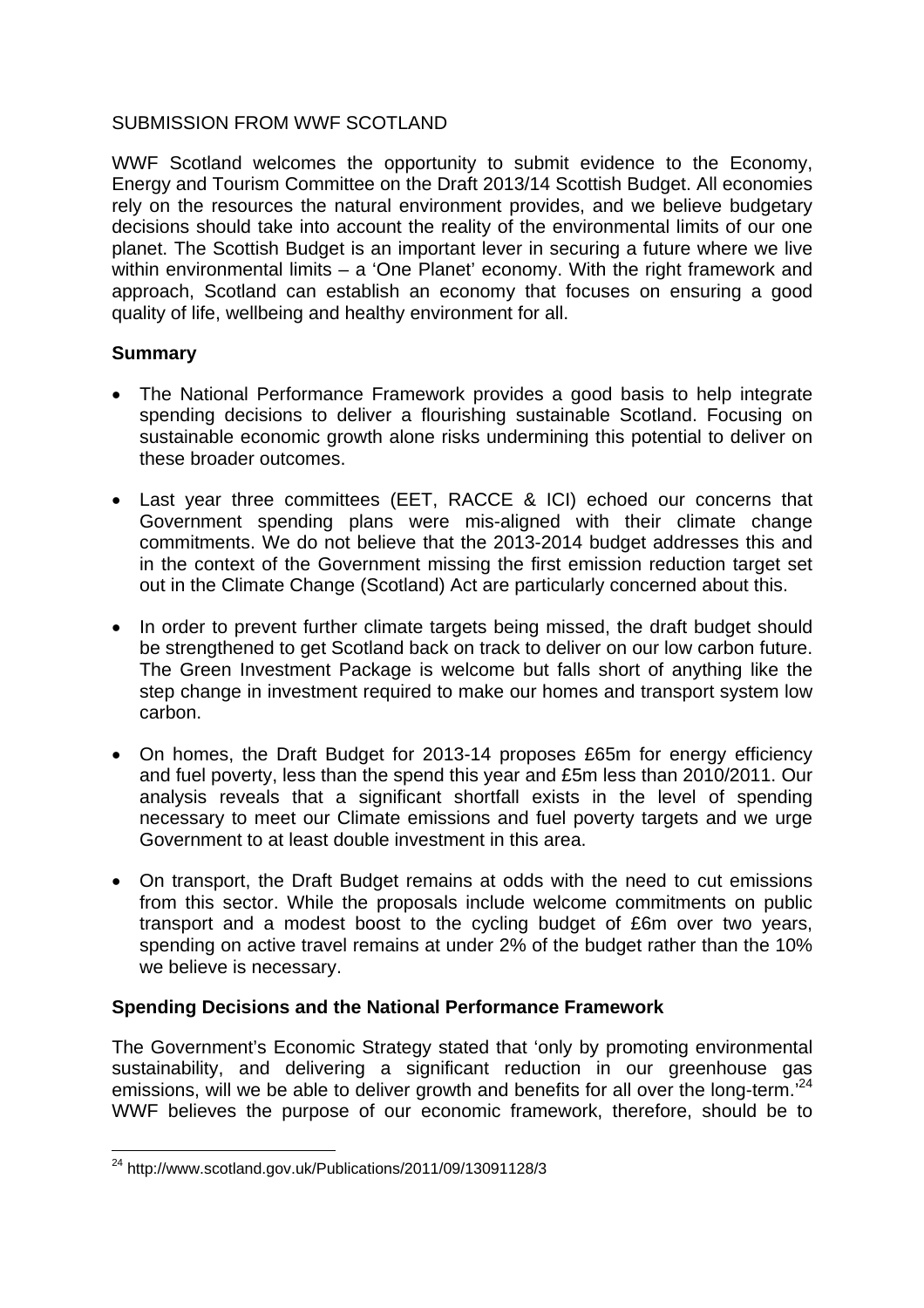support the delivery of sustainable development – reducing our impact, tackling inequalities and improving wellbeing. In this context we welcome the Committee interest in exploring whether GDP should be supplemented with more representative measures of wellbeing and success.

The National Performance Framework (NPF) sets out a broad range of outcomes for economic, social and environmental progress and we welcome the Committee commitment to consider the progress Government is making in delivering these broader range of purpose targets in the context of the Budget. In theory, the NPF provides a very useful basis to inform, assess and scrutinise spending decisions in a coherent manner. However, to date, we have seen little evidence that the Government have used this broader set of outcomes to inform spending decisions.

Too often, spending decisions have been made to support economic growth, and not necessarily the other aspects that we would consider key to a 'flourishing Scotland'.

There is considerable scope to ensure spending decisions support long-term solutions that deliver multiple economic, social and environmental benefits in an integrated manner and the framework provided by the NPF could be used to better facilitate this.

## **Preventative spending within the EET portfolio**

WWF Scotland supports the Government commitment to pursuing a preventative spend approach and notes that the 2012-13 Spending Review identified tackling climate change as an important aspect of such an approach. The Stern Review concluded that the benefits of strong, early action on climate change outweigh the costs and there are many examples where investing money now could not only help us cut emissions but also deliver multiple benefits and associated cost savings over the longer term. The Government has yet to realise many of these opportunities and we recommend that greater support for a programme of work on low carbon homes and low carbon transport would deliver many preventative spend opportunities, not least in the health benefits associated with active travel and warm homes (more details below).

The Future Transport and Warm Homes Funds offer considerable potential to boost investment in these areas although we note that to date the Future Transport fund has allocated less than £3m specifically to support walking and cycling.

#### **The Budget and the Climate Change (Scotland) Act and fuel poverty targets**

WWF Scotland welcomes the inclusion of the 'Transition to a Low Carbon Economy' as a Strategic Priority in the Government's Economic Strategy and that securing opportunities from a low carbon economy has been identified as one of the priorities for the budget. However we are concerned that tackling climate to be adequately embedded into Government spending decisions.

Last year, the EET, RACCE and ICI committees echoed our concerns that the Government's spending plans were mis-aligned with their climate change ambitions, with the RACCE committee 'urging' the Scottish Government to 'ensure all proposals and policies in the RPP, and any future revisions of the RPP, are fully funded, in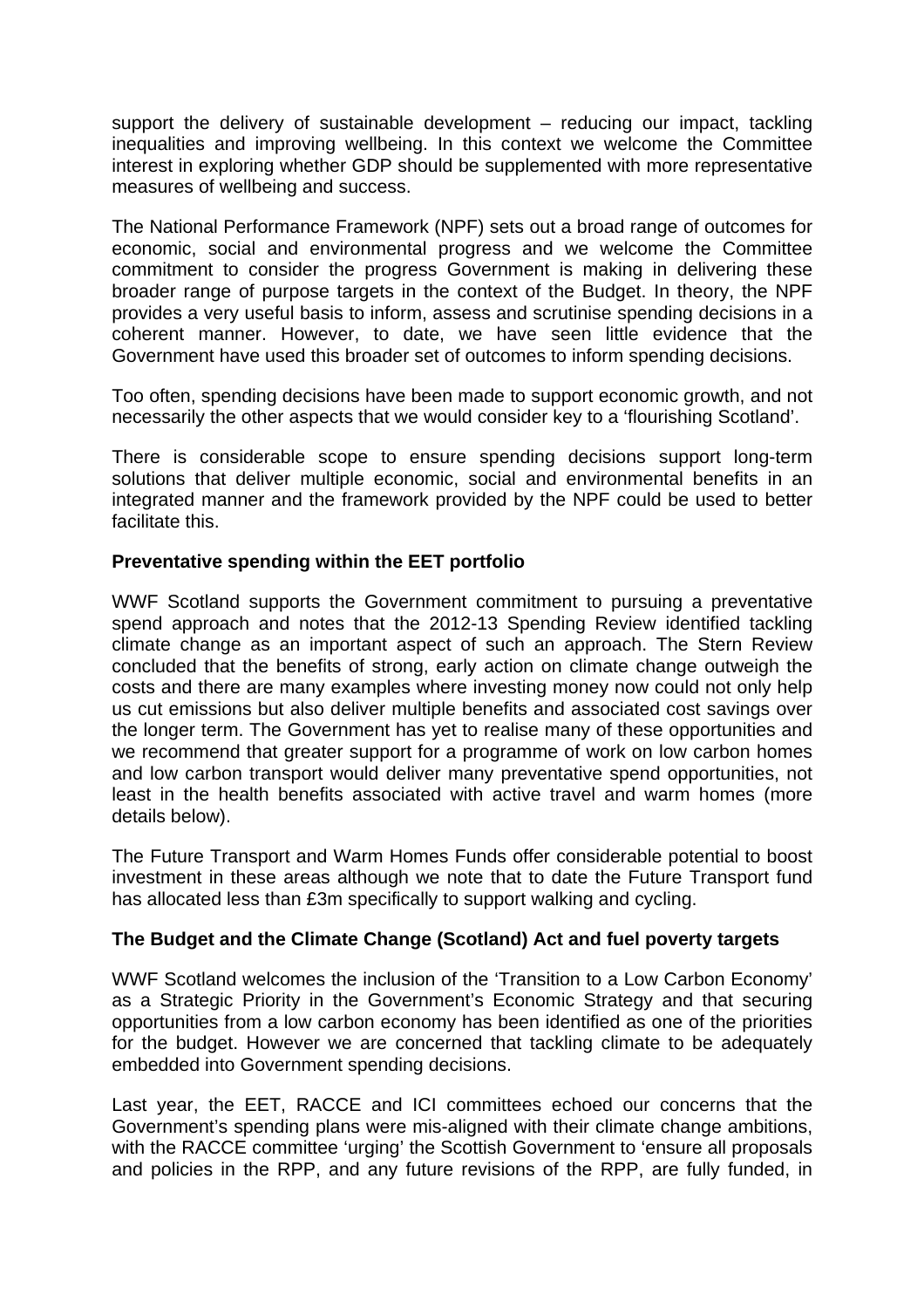order to meet the targets set out in the Climate Change (Scotland) Act.'2 Earlier this year the Scottish Government missed its first annual emissions reduction target for 2010 under the Climate Change Act, with emissions from the housing and transport sectors on the rise. We have serious concerns that despite this call, the 2013-14 budget does not fully fund the RPP.

Emissions from the housing and transport sectors, which are responsible for over 40% of Scotland's emissions are higher now than in 1990.<sup>25</sup> It is therefore imperative for the budget to prioritise spending in measures to cut emissions and ensure Scotland is back on track to deliver our climate emission targets.

While the Green Investment Package, announced as part of the Draft 2013/14 Budget, is welcome the level and nature of funding provided falls far short of supporting any transformational shift towards a low carbon economy.

#### **Spending priorities:**

**Homes:** Spending on home energy efficiency falls far short of the level required to ensure that Scotland's homes deliver emission reductions in line with the Climate Scotland Act targets and deliver on the Government target to eradicate fuel poverty by 2016.

Recent analysis for WWF Scotland<sup>26</sup> reveals the scale of the gap between the total investment required to meet a 42% reduction in emissions from housing (£7.7 bn) compared with the current and projected rate of investment by government and the Energy Company Obligation (£1.5bn). Even to reach the government's target for emissions reductions from housing as set out in the Report on Proposals and Policies of 36% would require a total investment of £4.6bn, three times planned expenditure. The report reveals that in order to meet the fuel poverty target £6.3 bn is required, compared with an estimated investment of £0.54bn by 2016/17.

The Draft Budget for 2013-14 proposes £65m for energy efficiency and fuel poverty, less than the spend this year and nearly £6m less than that in 2010/2011. Alongside this the Government have announced £20m drawn down from the UK Government to support the Green Deal over the next two years. We recognise that government cannot be expected to plug all of this funding gap, however for the National Retrofit Programme to be effective and lever in the necessary private investment, we believe it must be funded to the tune of at least double the current spend to deliver our climate and fuel poverty commitments. This funding needs to be complemented by the introduction minimum standards of energy performance for all housing to drive demand.

**Transport:** The modest boost in funding for cycling is welcome but the transport budget remains heavily dominated by spending on motorways and trunk roads with less than 2% of the total budget allocated to walking and cycling. Edinburgh council

<sup>&</sup>lt;sup>25</sup> http://www.scotland.gov.uk/Resource/0039/00397478.pdf

<sup>26</sup> *Mind the Gap: Funding Home Energy Efficiency to deliver Scotland's Climate Change and Fuel Poverty Targets – an analysis of the investment challenge*, ( October 2012), a report to WWF Scotland by Verco.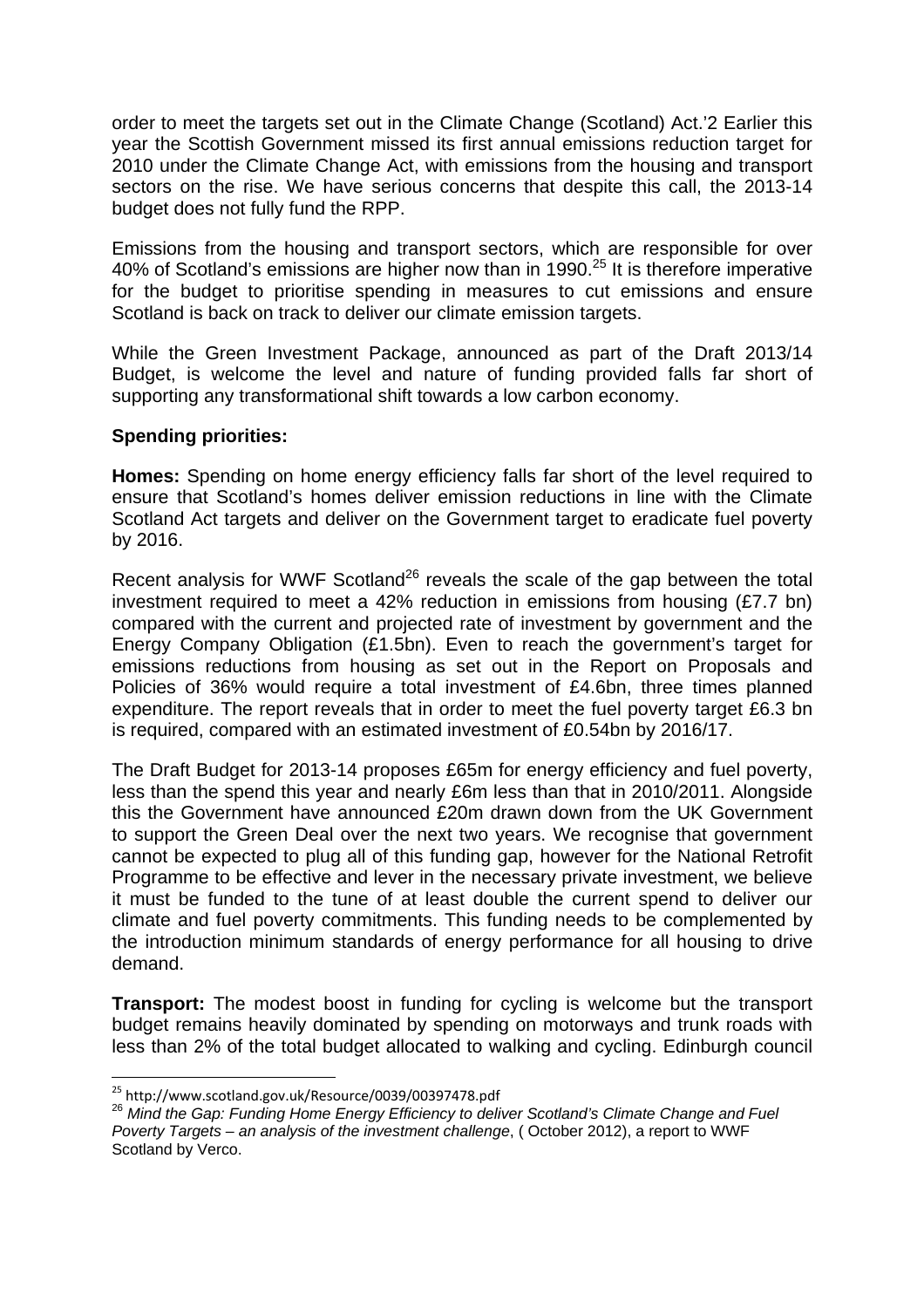is showing leadership in supporting active travel spend by committing to spending 5% of its transport budget on walking and cycling and urge the Government to follow this example and work towards spending 10% of the transport budget on boosting walking and cycling.

## **Low Carbon Economy – an opportunity**

The 'green economy' is now a major factor in delivering jobs and investment into Scotland and will be key to building a thriving and resilient economy. A recent report by environmental think tank Green Alliance, shows that the UK's green economy has shown true recession resilience, growing healthily since the banking crisis. It highlights that the economy is set to return to 2007 levels by 2014 at the earliest, but the green economy is forecast to grow by 40% in that same period. In Scotland, the report highlights the astonishing success of the green sector in delivering jobs and investment. Low carbon and environmental jobs (77,700) now outnumber those in motor trades (46,000) and telecommunications (18,700) combined and are almost on a par with those in finance sector (86,800). Scottish Enterprise estimate that jobs in Scotland's low carbon sector could grow by 4% per year to 2020, rising to 130,000.

Spending on energy efficiency, active travel and peatland restoration all offer significant opportunities to boost the economy and the nature of these programmes means that rural parts of Scotland are well placed to benefit with SMEs able to access and deliver such programmes, supporting jobs and economic activity in the local economy.

## **PRIORITY 1:**

## **A national retrofit programme to improve the energy efficiency of Scotland's homes**

#### **The benefits**:

- **Climate emissions**: 42% reduction in residential emissions on 1990 levels (saving 2.1MtCO2).
- **Jobs**: 10,000 direct jobs per year (full time equivalent).
- **Economy**: Add £400m GVA each year to Scotland's economy.
- **Fuel bills**: A £4.4bn reduction in total fuel bills over the period to 2020.
- **Health**: According to the Fuel Poverty Advisory Group for England, for every £1 spent on fuel poverty, 42p is saved by the NHS. Cutting the incidence of asthma and respiratory problems could reduce the number of children and working adults taking time off for illness by 15 and 25% respectively.
- **Additional benefits**: Expenditure on improving the energy efficiency of our existing housing is spread across the country, helping to ensure all communities benefit from the employment opportunities available. The Fuel Poverty Advisory group for England reported that tackling fuel poverty will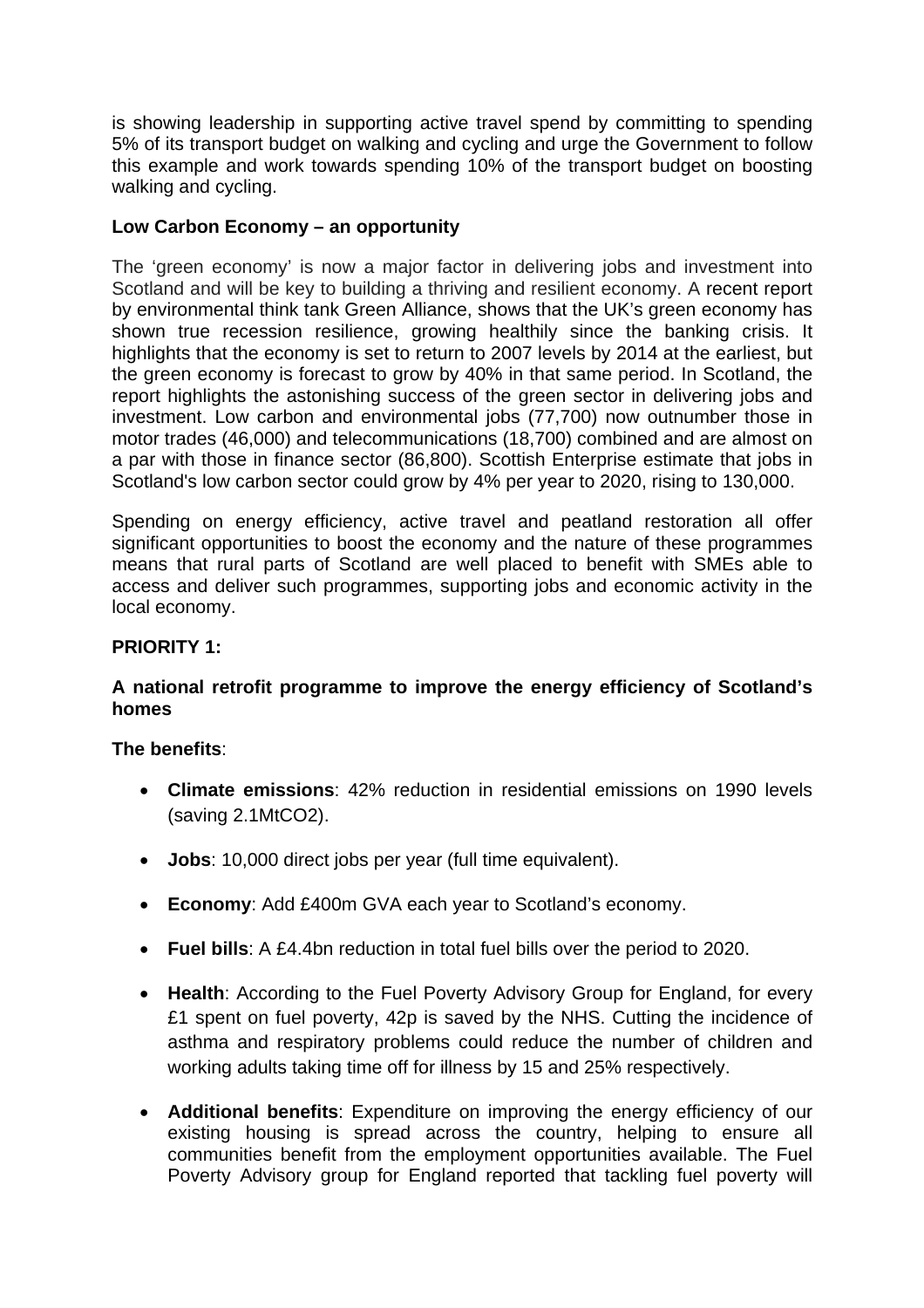improve local economic activity, particularly in deprived areas where money not spent on fuel bills will find its way into the local economy.

#### **PRIORITY 2:**

#### **A national active travel programme to boost active travel to levels already found elsewhere in Europe.**

#### **The benefits**:

- **Jobs/Economy**: On the basis of current returns doubling the National Cycle Network would see £12m investment a year to SMEs in the construction sector and an additional £100m a year in the leisure and tourism sectors. This programme would support delivery of the
- Government target for 10% of all journeys in Scotland to be taken by bike by 2020.Research published by the Transform Scotland Trust report that switching 20% of Scottish car commuting journeys to walking or cycling could result in economic savings of between £0.6bn and £2bn per year.
- **Health**: The value of the health benefits from the use of the National Cycle Network in Scotland is estimated at £49.2m for walking and £54.2m for cycling. At these rates doubling the National Cycle Network could see additional health benefits equivalent to over £100m a year in Scotland.
- Research published by the Transform Scotland Trust has estimated that if Scotland were to secure cycling levels similar to those in continental Europe the Scottish economy could save £1-2bn each year on health care costs. Sir Liam Donaldson, England's former Chief Medical Officer, has described physical activity as "one of the most undervalued interventions in public health."
- **Additional benefits**: Sustrans note that active travel schemes are often relatively small and support local companies. In evidence to the Infrastructure & Capital Investment Committee Professor Tom Rye noted that "smaller and more local projects in transport investment generate more jobs per pound spent. They also reduce leakage from the local economy" and that "if we are serious about the economy and delivering economic development benefits quickly through transport investment projects, such as they are, large projects appear to be the wrong priority focus."

WWF Scotland October 2012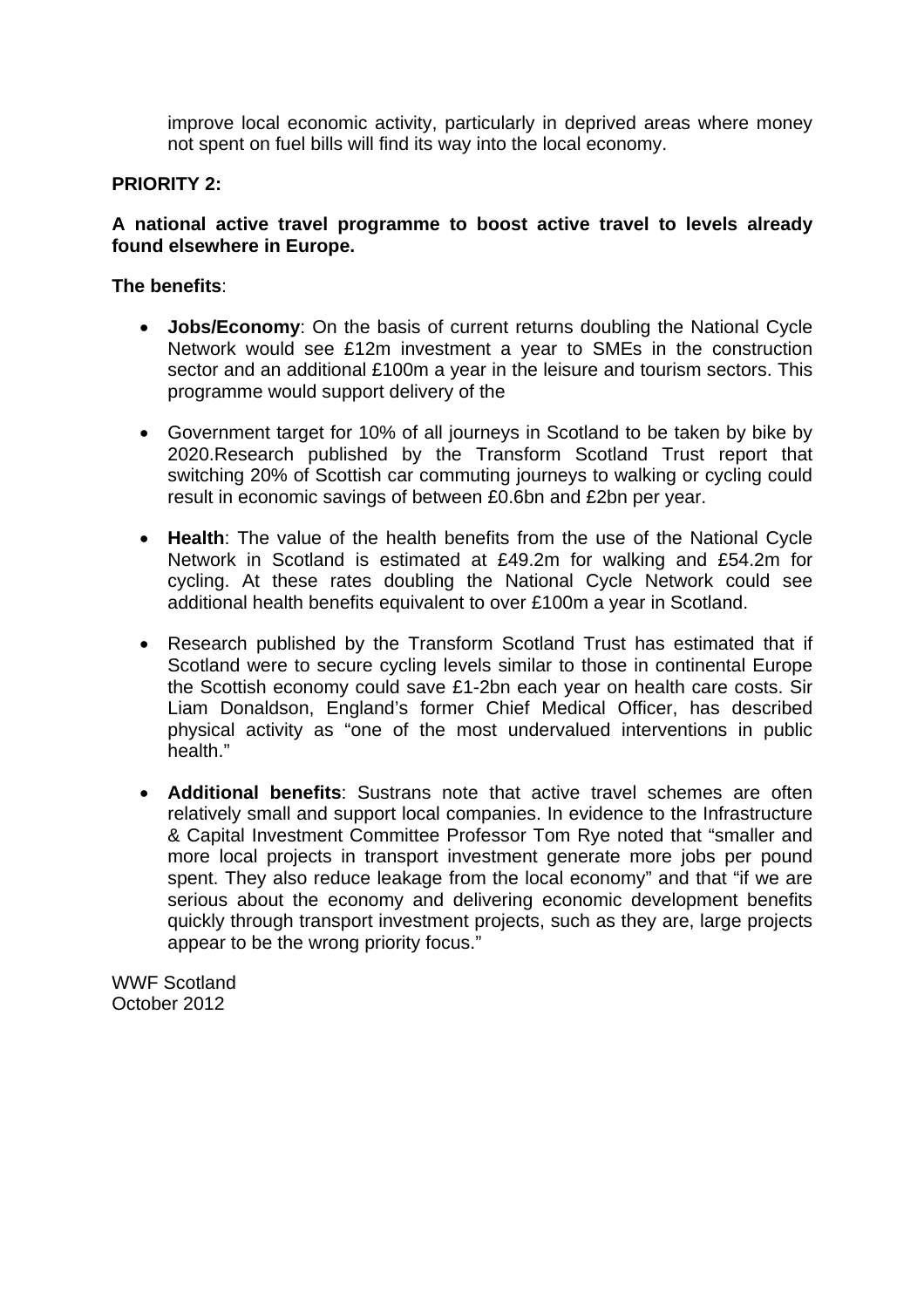#### SUBMISSION FROM SCVO

#### **Summary**

- The Scottish Government economic strategy shouldn't focus on economic growth as the sole measure of progress but take a wider perspective encompassing a range of social, environmental and economic outcomes.
- We should take a more sophisticated approach to business support, rewarding activity that leads to positive social and environmental outcomes, both in Scotland and for poor communities abroad, rather than providing blanket one-size-fits-all support.
- Through the change funds and other Government support, the third sector is uniquely placed to deliver community-based preventative solutions.
- The UK Government's welfare reforms are likely to have a devastating impact on Scotland's most vulnerable communities and we need a coordinated response.

#### **Our response**

SCVO welcomes the opportunity to respond to this consultation and would like to contribute to the following key issues as identified by the Committee.

1. Whether spending decisions within the economy, energy and tourism portfolio aligns with the Scottish Government's overarching purpose of increasing sustainable economic growth.

We would make two points in response to this: one general about the need to move away from a focus on economic growth and the other specific about the way money is spent within the enterprise, energy and tourism portfolio.

#### **a) Moving away from a focus on economic growth**

In recent months SCVO has been facilitating discussions amongst third sector and civil society groups about how to reconfigure our economy. These groups, each working in different areas, share common goals and principles including: social justice, respect for environmental limits, a preference for community based approaches, and a belief that individual wellbeing is best measured not by narrow definitions of economic progress but a wider approach based on collective prosperity.

We were also one of a number of supporters of a Friends of the Earth Scotland, Oxfam and WWF briefing in 2011, which called for the National Performance Framework to be re-worked by replacing the sustainable economic growth focus with two new headline indicators of flourishing (encompassing subjective measures of wellbeing as well as wealth and income distribution), and environmental impact (encompassing a range of resource-use measures). We would also suggest that prevention is engrained as a goal in the NPF, measuring the extent to which public funds are being moved towards early interventions. A remodelled NPF could provide a basis for more integrated policy across various Government departments. However progress against the NPF needs to be more open and transparent, being regularly reported on and scrutinised, particularly in Parliament.<sup>1</sup>

Generally then, we would seek to align spending decisions with outcomes that deliver maximum social, environmental and economic benefit to people rather than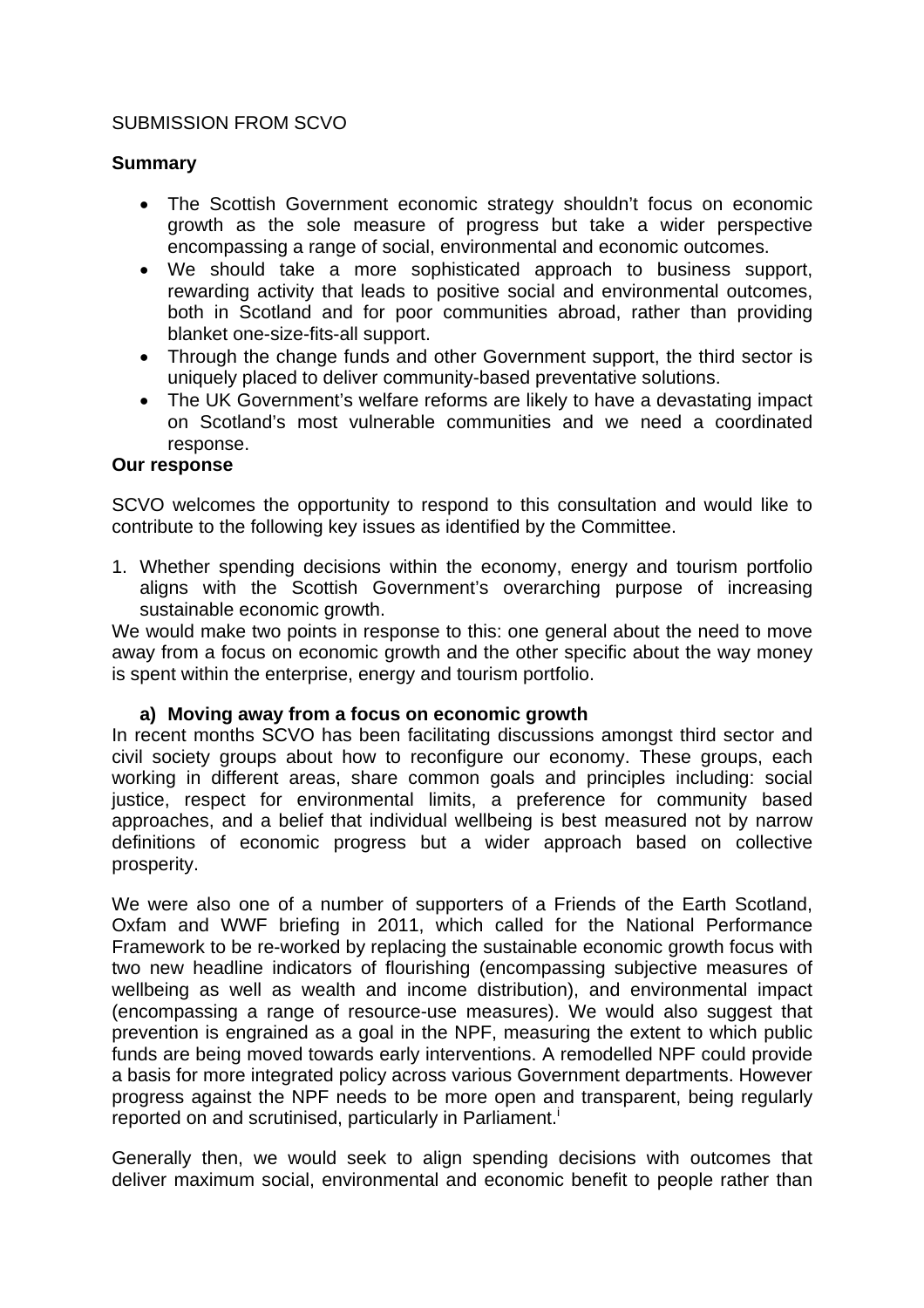with the purpose of achieving sustainable economic growth. Spending solely designed to increase economic growth can have seriously negative social, environmental and even long-term economic consequences and is a poor measure of progress when compared against measures such as Oxfam's Humankind index.<sup>iiiii</sup>

#### **b) Spending within the Enterprise, Energy & Tourism portfolio**

Specifically within the Enterprise, Energy and Tourism portfolio, the extra funding for renewable projects is likely to bring significant economic and environmental benefits (energy increases to £115.9 million in 2013/14 from 64.3 million in 2012/13). However, we do have concerns that this funding is not bringing the maximum social benefit. We believe more contingencies could be placed on investment in order to link the low carbon agenda with greater social benefits. This could be done in various ways. In parts of France there are stipulations/incentives for 'local content', where produce needs to be manufactured in the local area; while in Denmark there is a 'community right to buy' or a 'community stake', where local communities and notfor-profit organisations have the right to buy up to a certain percentage of private sector developments. These stipulations could be important as the vast bulk of projects in the pipeline are commercial projects. Having said this, we would also like to see increased support for community-owned energy schemes given the significant social and economic benefits these projects have over and above commercial projects.

We would note the large amounts of funding that goes towards Enterprise bodies (£228.2m in the draft budget) and would urge that social and environmental benefits are stipulated to ensure positive outcomes and a more quid-pro-quo relationship are attained. This is equally important for large Scottish multi-nationals operating abroad, such as major financial institutions and energy companies as it is for inward investment.

The third sector budget line remains static in cash terms (£24.5m). This is at the same time as our 'third sector statistics', published in September, makes clear voluntary organisations, particularly the smallest, are struggling financially and dipping into their reserves.<sup>iv</sup> While we all want the third sector to be more financially secure, we also have to realise that some activities won't ever yield a return.

2. What progress has been made by the Scottish Government on the preventative spending agenda within the economy, energy and tourism portfolio areas and, in particular, in the implementation of the change funds.

Because it is still early in the development of the reducing re-offending change fund, some of our analysis comes from our learning and interaction with other change funds. Although the change funds were, and are, a welcome contribution towards preventative spending, we would make two main points about how they could be improved:

#### **a) Supporting community-based prevention**

Our view is that the best examples of preventative spending are those that take a community based approach. There are numerous examples of these from the third sector – such as the Comas charity Serenity Café which links people recovering from drug dependency, allowing them to create their own recovery community. The third sector is naturally well-placed to deliver these approaches – working with service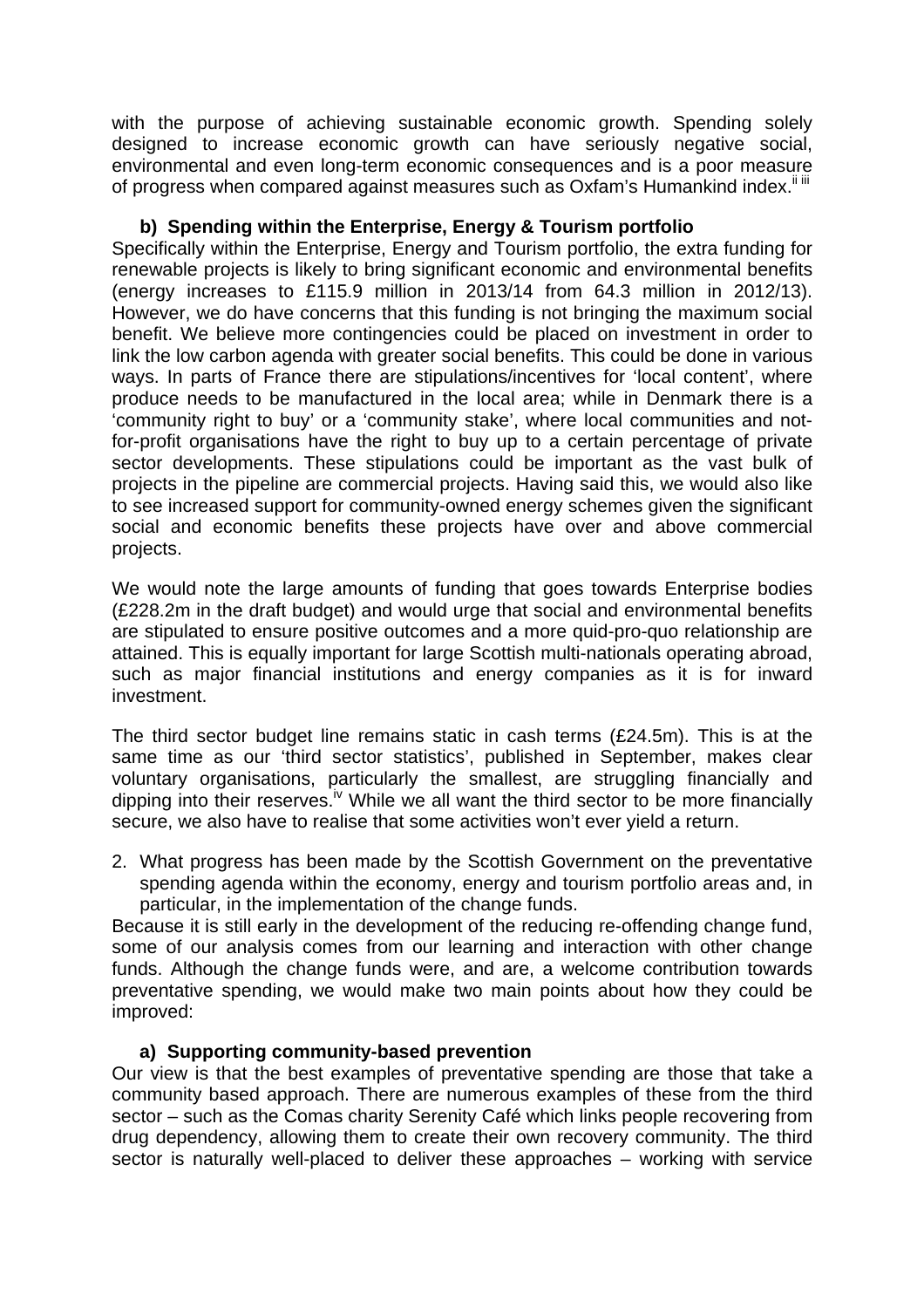users and volunteers. Our experience of the change funds is that spending isn't being sufficiently directed to these community based solutions.

## **b) Embedding change**

The change fund(s) was understood to be designed to stimulate a shift in the balance of spending and blaze a trail for institutional spending. While it is clear that many good projects and services have been funded via this mechanism it is very *un*clear whether this has prompted real change in the more general approach to planning, management focus, enabling systems and the level of public spending to embed a shift to prevention.

Recognition of the community solutions that the third sector can generate and its ability to drive change across spending must therefore be a priority when it comes to the change funds itself and wider institutional spending.

3. Consider what progress the Scottish Government is making in delivering its overarching purpose through its spending decisions with reference to the National Performance Framework (NPF) with specific regard to the economic growth, productivity, solidarity and sustainability purpose targets.

As previously outlined, we would prefer an overarching focus on a more sophisticated measure of progress than economic growth.

With regards to the solidarity targets, we would emphasise the potentially disastrous consequences of the UK Government's welfare reforms. As the Poverty Alliance and Child Poverty Action Group summarised in a recent briefing to MSPs in relation to the Scottish Welfare Reform Bill (now Act):

"A combination of structural reforms to the social security system alongside unprecedented cuts to the level of financial support available is impacting on households both in and out of work. By 2014/15 a total of £20billion a year will have been cut from the value of, already inadequate, benefits and tax credits, an estimated £2billion a year in Scotland alone. The bulk of this financial loss has still to come."v

It is self-evident that the most vulnerable in our society will be hit by welfare cuts, yet it is unclear how the Draft Budget has anticipated this.

A preventative approach combined with investment in immediate support for some of our most vulnerable communities will be critical here. The third sector is already at the frontline for support and advice, and many organisations are highlighting the potential impact of the welfare reform agenda on families in Scotland. Increasingly, the Scottish Government must consider how it collectively prepares for and responds to the potential impact of current benefit policy. For example, Carers Scotland highlights that once the 20% cuts to disability benefits come through, there will be wider impact on some of the Government's economic outcomes, impact on health and other services and put greater pressure on social housing. The wider impact on working families of recent announcements relating to Universal Credit is likely to exacerbate inequalities and put further pressure on public services such as the NHS.

A cross portfolio review on the impact of welfare reforms and a review of budget commitments will be necessary. This review could also look at making connections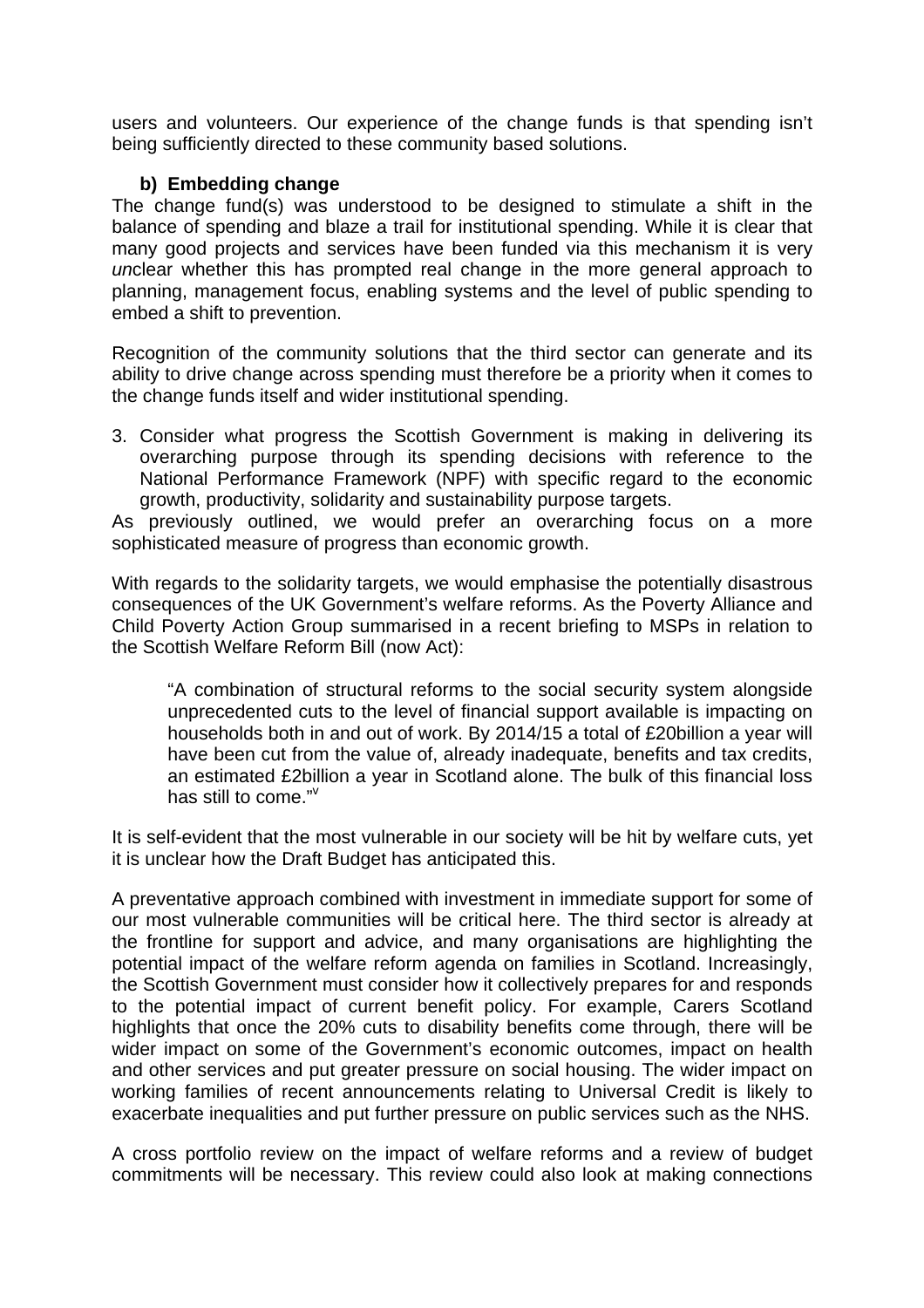across the change funds, conjoining early years/older people's change funds to develop community based approaches to family support and enabling older people to remain at home and be as independent as possible. It should also look at the possibility of funding a wide-ranging community programme, such as that which existed in the 1980s, supporting people to help others in their local community. Such an approach would benefit local economies and community capacity - keeping money in the local area, increasing individual's social skills and experience, and making linkages across a diverse range of ages and communities.

With regards to the sustainability targets we would note that the Government missed its first emissions target earlier this year and that more spending needs to be directed to areas like energy efficiency/fuel poverty and sustainable transport that bring multiple social/economic benefits as well as reduce emissions.

4. Planned expenditure on renewable energy and fuel poverty and the impact of this expenditure on meeting the Climate Change (Scotland) Act 2009 targets.

As previously mentioned the increased spending for renewable energy is likely to bring environmental benefits, although we believe Government could use its leverage to bring greater social benefits, supporting community renewables in particular.

The planned expenditure on a national retrofit programme is very welcome and, if properly funded, is perhaps the greatest possible action the Scottish Government can take to address fuel poverty and reduce emissions. This is particularly welcome at a time when fuel poverty is forecast to increase due to recent and planned price hikes from the big 6 energy companies as well as UK welfare reforms leading to lower incomes for the poorest.

5. The impact of the 2013-14 budget and the 3 year spending review allocations within the economy, energy and tourism portfolio on tackling poverty.

Within the enterprise, energy and tourism portfolio there seems to be relatively little focus on tackling poverty. We would urge all spend – whether it be funding for renewable energy or funding for enterprise bodies to be designed to address poverty.

Beyond this, and given the current state of the economy and the labour market, we need to look at the possibility of funding a wide-ranging community programme. This would be similar to that which existed in the 1980s, supporting people to help others in their local community.

Such a model could be based on the Community Jobs Scotland scheme which uses national co-ordination but local delivery. It creates a tailor-made experience that changes from Lerwick, to Wick, Aberdeen to Dundee, Stranraer to Berwick.

It would also build on the personalisation agenda, supported by the Scottish Government through the Self-Direct Support Bill, but extended to employability; a bespoke service across the country that could support individuals from all backgrounds back in to the labour market.

#### **Conclusion**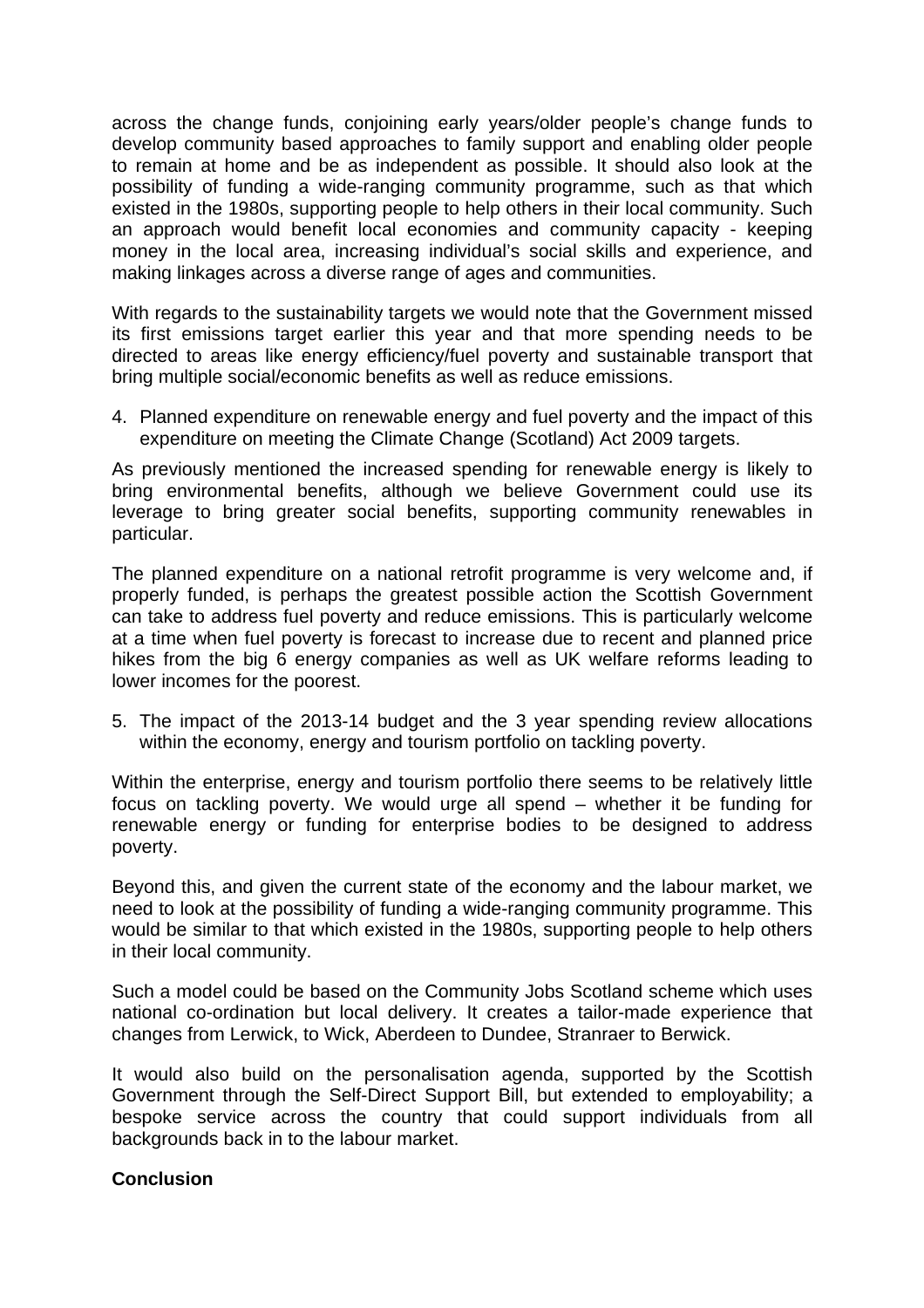Stimulating economic growth for its own sake is a model that has failed, and we need to take a more sophisticated approach to the economy. This means reframing our economic strategy as well as taking a more nuanced approach to business support. With squeezed public budgets, we need to make sure our spending results in multiple wins, benefitting communities and the environment, as well as creating sustainable jobs.

We also need to recognise that the elephant in the room is welfare reform and its impact – already being felt now across the statutory and third sectors. This requires a fundamental re-think of existing spend and planning for additional demand, impact on health, local services, transport and other areas. A coordinated response would include considering a community programme to mitigate the impact and build community capacity.

#### **About us**

 $\overline{a}$ 

The Scottish Council for Voluntary Organisations (SCVO) is the national body representing the third sector. There are over 45,000 voluntary organisations in Scotland involving around 137,000 paid staff and approximately 1.2 million volunteers. The sector manages an income of £4.4 billion.

SCVO works in partnership with the third sector in Scotland to advance our shared values and interests. We have over 1300 members who range from individuals and grassroots groups, to Scotland-wide organisations and intermediary bodies.

As the only inclusive representative umbrella organisation for the sector SCVO:

- has the largest Scotland-wide membership from the sector our 1300 members include charities, community groups, social enterprises and voluntary organisations of all shapes and sizes
- our governance and membership structures are democratic and accountable with an elected board and policy committee from the sector, we are managed by the sector, for the sector
- brings together organisations and networks connecting across the whole of **Scotland**

SCVO works to support people to take voluntary action to help themselves and others, and to bring about social change. Our policy is determined by a policy committee elected by our members.<sup>vi</sup>

Further details about SCVO can be found at www.scvo.org.uk.

<sup>&</sup>lt;sup>i</sup>http://www.foe-scotland.org.uk/sites/files/NPF%20briefing%2009-11-11.pdf

 $\frac{1}{2}$  See for example, Stiglitz 'The Price of Inequality' (2012) as well as Wilkinson and Pickett 'The Spirit Level' (2009)<br>iii http://policy-practice.oxfam.org.uk/our-work/poverty-in-the-uk/humankind-index

iv http://www.scvo.org.uk/wp-content/uploads/2012/09/SCVO-Scottish-Third-Sector-Statistics-2012.pdf<br>Parliamentary Briefing from CPAG in Scotland and the Poverty Alliance – Stage 3 Debate Welfare

Reform, (Further Provision) (Scotland) Bill (June 2012)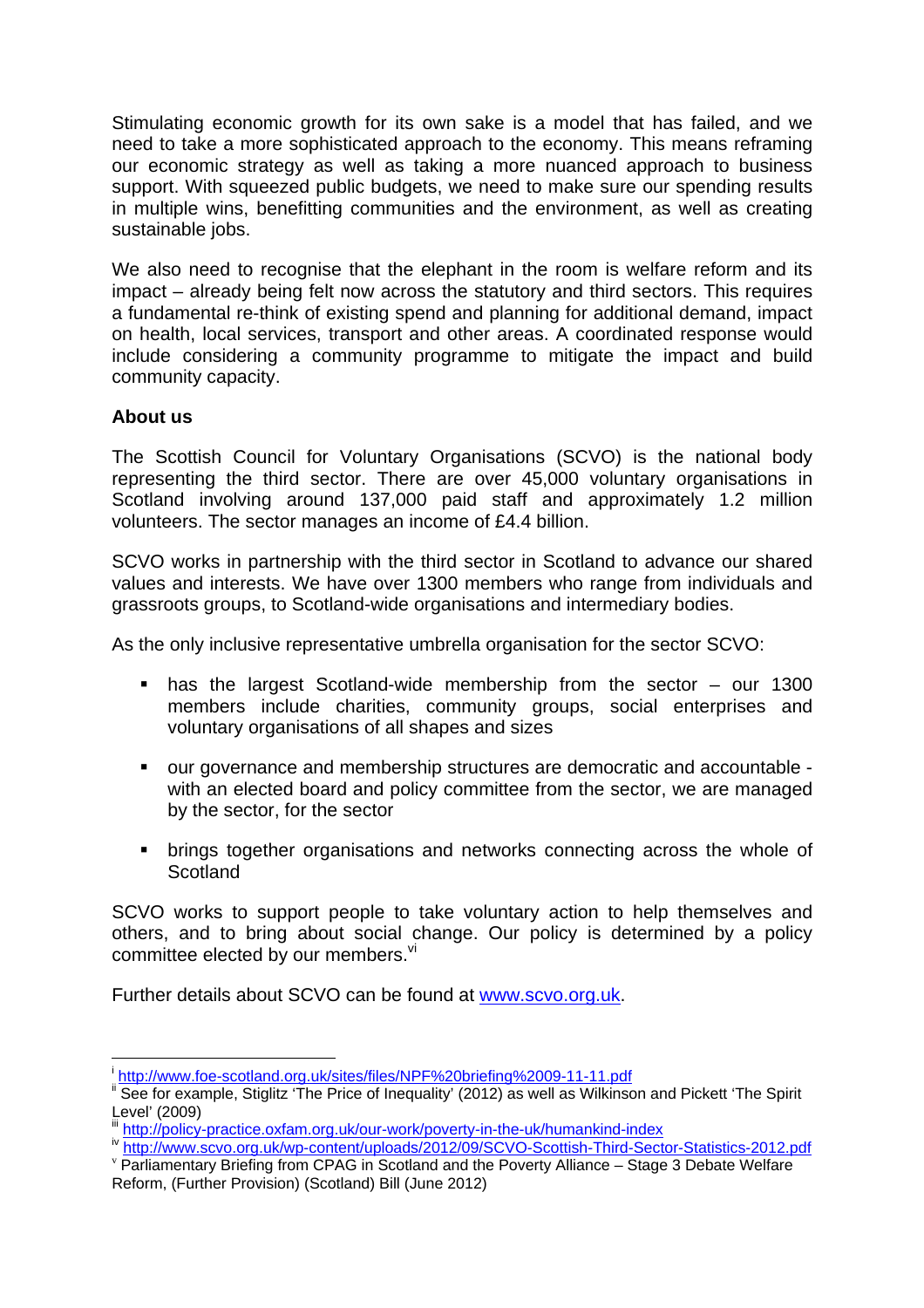viesdance Communical Communication Communications who then co-<br>Viesdance of SCVO's Policy Communice has 24 members elected by SCVO's member organisations who then coopt up to eight more members primarily to reflect fields of interest which are not otherwise represented. It also includes two ex officio members, the SCVO Convener and Vice Convener.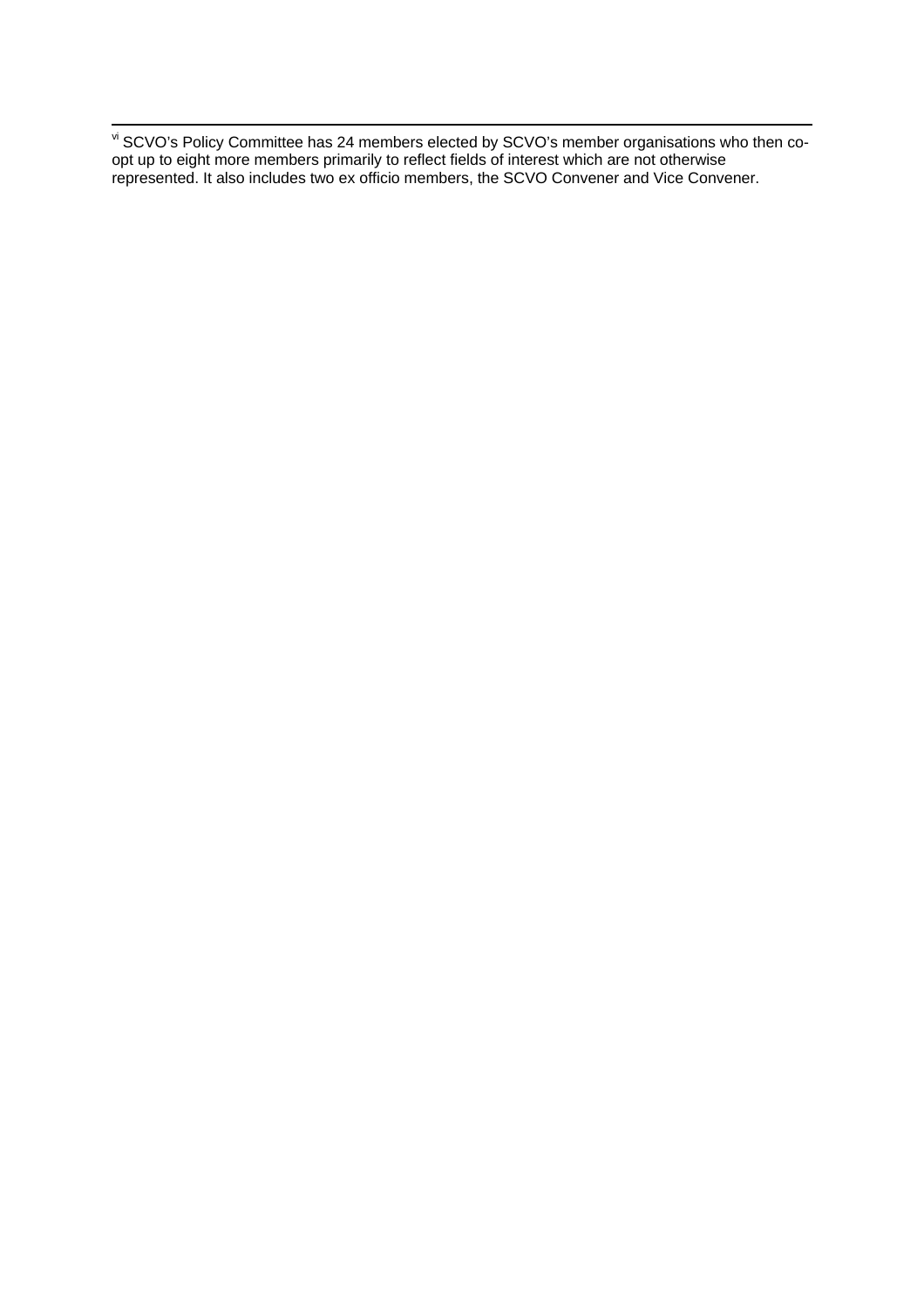# **Appointment of EU Reporter**

## **Background**

## *The Scottish Parliament's EU Strategy*

1. The EU Strategy and related annexes is available on the Parliament's website—

http://www.scottish.parliament.uk/s3/committees/europe/inquiries/euDirectives/ documents/EUStrategy\_Final.pdf

2. The EU Strategy outlines the enhanced role of subject committees in early engagement and in the scrutiny of emerging EU legislative proposals. Subject committees are responsible for appointing EU Reporters and for scrutinising EU proposals within their area.

#### *The role of the EU Reporter*

3. The role of the EU Reporter is to act as 'champion' for EU matters within the Committee. This will involve promoting the European dimension in the work of the Committee, taking the lead on EU early engagement and in developing relationships with the European Commission and European Parliament, leading the Committee's EU scrutiny work, promoting and speaking to European issues, highlighting the European dimension within policy debates and acting as a conduit between the Committee and the European and External Relations Committee of the Scottish Parliament.

### **For decision**

4. The Committee is invited to select a Member to act as EU Reporter for the Committee.

Dougie Wands Senior Assistant Clerk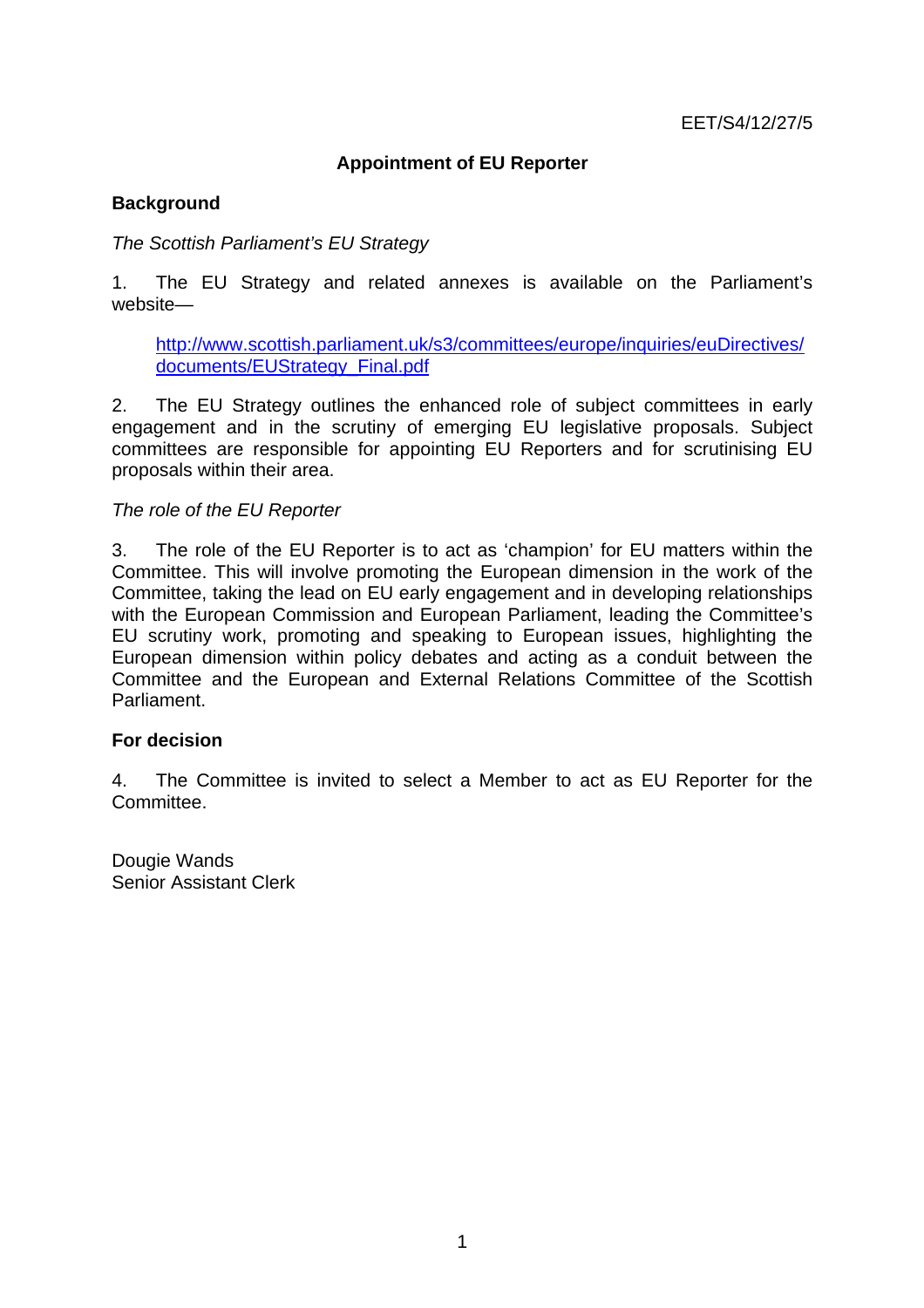# **EU Engagement 2011 – 2012**

## **Purpose**

1. To consider and agree a report to the European and External Relations Committee.

## **Background**

- 2. At its meeting on 8 February 2012, the Committee considered the European Commission Work Programme and agreed its priorities for scrutiny of EU issues.
- 3. Under the terms of the Parliament's EU Strategy, subject committees are required to report on an annual basis their EU scrutiny activity to the European and External Relations Committee.
- 4. A draft report is attached.

#### **For decision**

5. The Committee is invited to agree the terms of its report to the European and External Relations Committee.

#### **Dougie Wands**

**Senior Assistant Clerk**